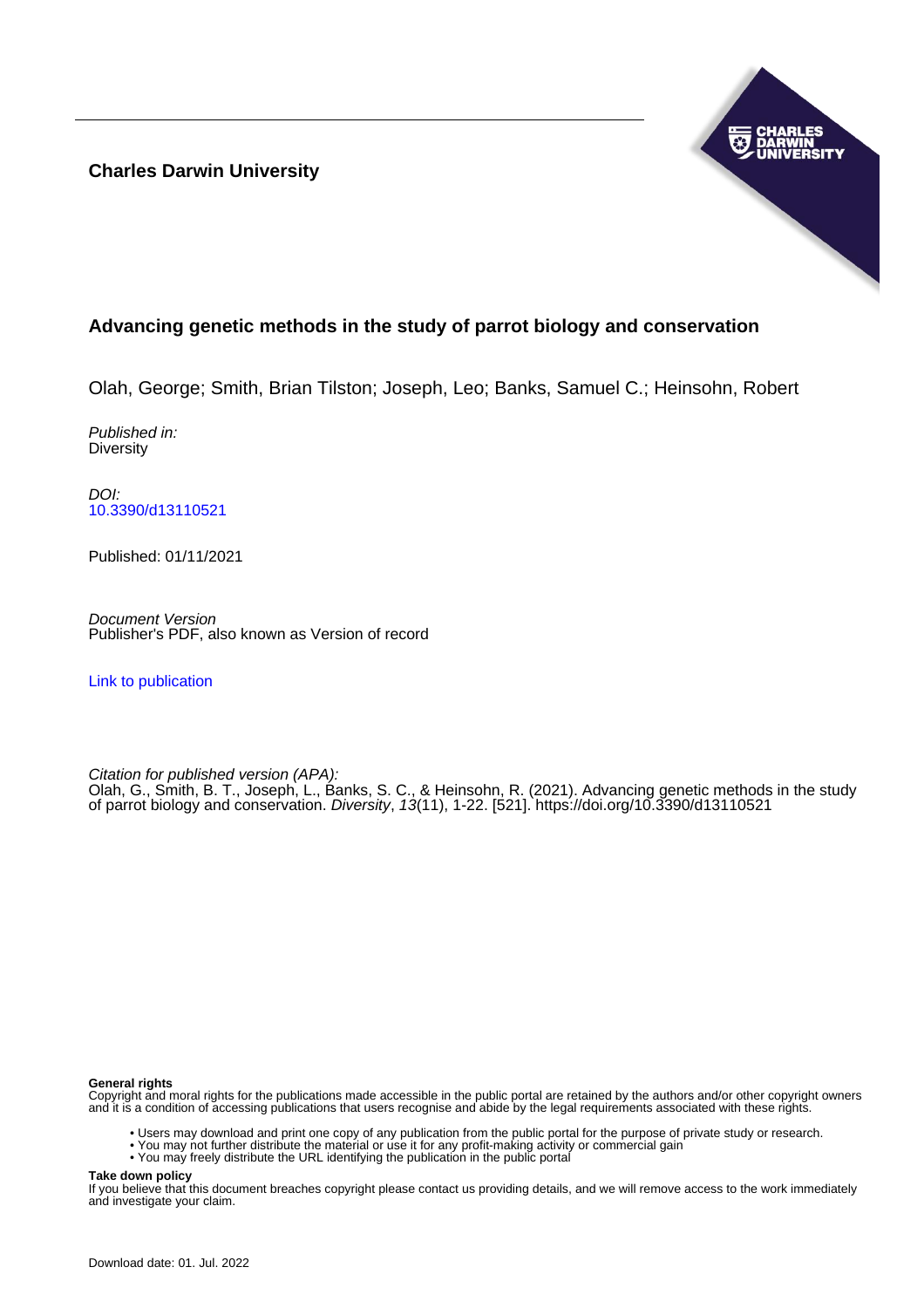



# *Review* **Advancing Genetic Methods in the Study of Parrot Biology and Conservation**

**George Olah 1,2,\* [,](https://orcid.org/0000-0002-7935-8843) Brian Tilston Smith <sup>3</sup> , Leo Joseph <sup>4</sup> [,](https://orcid.org/0000-0001-7564-1978) Samuel C. Banks <sup>5</sup> and Robert Heinsohn <sup>1</sup>**

- <sup>1</sup> Fenner School of Environment and Society, The Australian National University,
- Canberra, ACT 2601, Australia; robert.heinsohn@anu.edu.au
- <sup>2</sup> Wildlife Messengers, Richmond, VA 23230, USA
- <sup>3</sup> Department of Ornithology, American Museum of Natural History, New York, NY 10024, USA; bsmith1@amnh.org
- <sup>4</sup> Australian National Wildlife Collection, National Research Collections Australia, CSIRO, Canberra, ACT 2601, Australia; leo.joseph@csiro.au
- <sup>5</sup> Research Institute for the Environment and Livelihoods, College of Engineering, IT and Environment, Charles Darwin University, Darwin, NT 0810, Australia; sam.banks@cdu.edu.au
- **\*** Correspondence: george.olah@anu.edu.au

**Abstract:** Parrots (Psittaciformes) are a well-studied, diverse group of birds distributed mainly in tropical and subtropical regions. Today, one-third of their species face extinction, mainly due to anthropogenic threats. Emerging tools in genetics have made major contributions to understanding basic and applied aspects of parrot biology in the wild and in captivity. In this review, we show how genetic methods have transformed the study of parrots by summarising important milestones in the advances of genetics and their implementations in research on parrots. We describe how genetics helped to further knowledge in specific research fields with a wide array of examples from the literature that address the conservation significance of (1) deeper phylogeny and historical biogeography; (2) species- and genus-level systematics and taxonomy; (3) conservation genetics and genomics; (4) behavioural ecology; (5) molecular ecology and landscape genetics; and (6) museomics and historical DNA. Finally, we highlight knowledge gaps to inform future genomic research on parrots. Our review shows that the application of genetic techniques to the study of parrot biology has far-reaching implications for addressing diverse research aims in a highly threatened and charismatic clade of birds.

**Keywords:** Psittaciformes; conservation genetics; ecology; evolution; genomics; museomics

## **1. Introduction**

The order of parrots (Psittaciformes) contains a diverse group of species distributed mainly in tropical and subtropical regions [\[1,](#page-14-0)[2\]](#page-14-1). Around one third of the nearly 400 parrot species are threatened, and they are declining faster than other comparable groups of birds, making them one of the bird orders of greatest concern [\[3\]](#page-14-2). The most important threats affecting parrots are anthropogenic and include agricultural expansion, the wildlife trade, logging, climate change, and invasive alien species [\[3](#page-14-2)[,4\]](#page-14-3). However, the relative importance of these threats differs geographically. In the Neotropics, agriculture is the greatest threat followed by the illegal pet trade and logging [\[5\]](#page-14-4). In the Afrotropics, the illicit wildlife trade has the biggest impact followed by agriculture and logging [\[3](#page-14-2)[,6](#page-14-5)[,7\]](#page-14-6), and in the regions of Oceania and Indomalaya, logging and invasive species are the most critical threats to the survival of the endemic parrot species [\[8\]](#page-14-7). Some species have been introduced to regions outside their natural ranges, including cities worldwide  $[9]$ , where they may be perceived as pests [\[10\]](#page-14-9).

The discipline of genetics (using it in this review for all methods that include molecular analysis of DNA) has made a major contribution to understanding the natural world. With the advancement of new DNA sequencing technologies in the past two decades, genetic



**Citation:** Olah, G.; Smith, B.T.; Joseph, L.; Banks, S.C.; Heinsohn, R. Advancing Genetic Methods in the Study of Parrot Biology and Conservation. *Diversity* **2021**, *13*, 521. <https://doi.org/10.3390/d13110521>

Academic Editors: José L. Tella, Guillermo Blanco and Martina Carrete

Received: 23 July 2021 Accepted: 9 October 2021 Published: 23 October 2021

**Publisher's Note:** MDPI stays neutral with regard to jurisdictional claims in published maps and institutional affiliations.



**Copyright:** © 2021 by the authors. Licensee MDPI, Basel, Switzerland. This article is an open access article distributed under the terms and conditions of the Creative Commons Attribution (CC BY) license (https:/[/](https://creativecommons.org/licenses/by/4.0/) [creativecommons.org/licenses/by/](https://creativecommons.org/licenses/by/4.0/)  $4.0/$ ).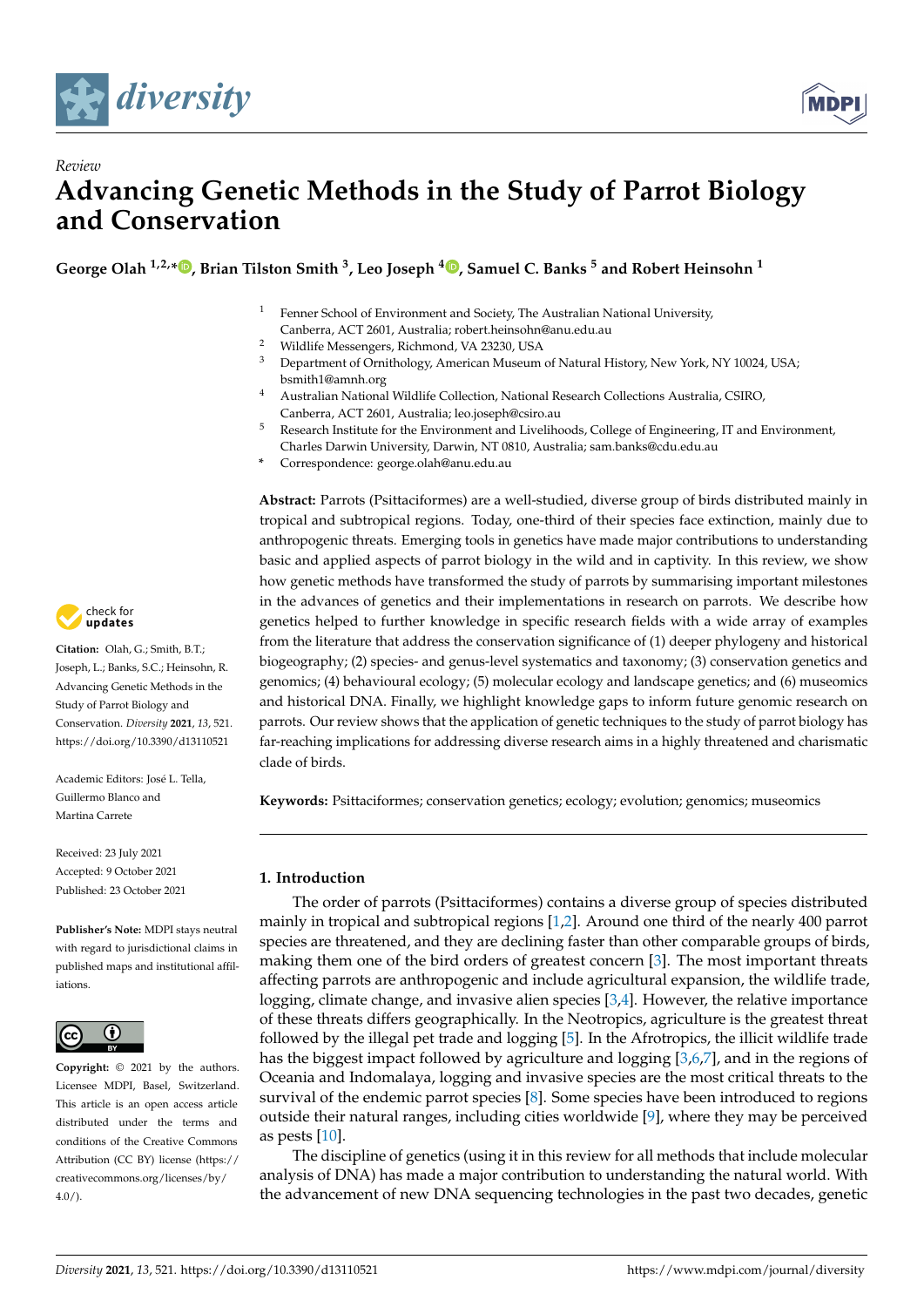research has been revolutionised and now has a wide range of applications to the field of biology and beyond. Genetics has contributed to the study of parrots in the wild and in captivity by helping to construct precise phylogenies [\[11](#page-14-10)[,12\]](#page-14-11), tracking the history of their early diversification [\[13\]](#page-14-12), contributing important information at the population and individual levels to help conservation efforts [\[14–](#page-14-13)[16\]](#page-14-14), and revealing insights into their ecology and health [\[17](#page-15-0)[,18\]](#page-15-1). Molecular genetic approaches have even been also used to further our understanding of long extinct parrot species [\[19](#page-15-2)[–21\]](#page-15-3). Here, we review what has been learned through the use of different genetic methods applied to parrot studies in past decades and in the current era of genomics. The aim of this review is to provide a comprehensive overview of this field and highlight knowledge gaps to inform future genomic research on parrots.

#### **2. Short History of Advances in Genetic Studies of Parrots**

The word "genetic" was used for the first time in 1819 by Hungarian nobleman Imre Festetics who formulated a number of rules of heredity [\[22\]](#page-15-4), laying the groundwork for the discovery of Mendelian genetics in the mid-19th century [\[23\]](#page-15-5). However, the molecular background of these ground-breaking theories was unknown until the determination of the structure of the DNA molecule in 1953 [\[24\]](#page-15-6), leading to deciphering of the genetic code and the central tenets of molecular biology [\[25\]](#page-15-7). The invention of the polymerase chain reaction (**PCR**; see Glossary) in 1983 enabled the amplification of DNA and revolutionised genetic research. Even though many bird studies made use of DNA fingerprinting from the late 1980s, molecular studies of wild parrots started more slowly.

The first scientific publications on parrot genetics used karyotypes and allozymes to study the chromosomal and protein evolution of parrots at the taxonomic levels of species, family, and order [\[26–](#page-15-8)[29\]](#page-15-9). These were followed by molecular sexing with gel electrophoresis [\[30\]](#page-15-10). Then came the advent of mitochondrial DNA (mtDNA) analysis initially studied by enrichment and cloning, and later by sequencing of individual mitochondrial and nuclear genes (Sanger sequencing) eased by PCR technology. The initial research focus on parrots with these methods was on phylogeny and systematics [\[12](#page-14-11)[,31](#page-15-11)[,32\]](#page-15-12) and then work increased on species-level taxonomy and phylogeographic scales [\[33](#page-15-13)[–36\]](#page-15-14).

Studies of detailed population structure and individual-based behaviour in wild populations of parrots began with the advent of DNA fingerprinting by **minisatellites**. Minisatellites (complex tandem repeat regions of DNA) were used, for instance, on the Burrowing Parrot *Cyanoliseus patagonus* [\[17\]](#page-15-0), some macaw species [\[37](#page-15-15)[–39\]](#page-15-16), and in the Palm Cockatoo *Probosciger aterrimus* [\[40\]](#page-15-17). Later, the discovery of **microsatellite** genetic markers (simple sequence repeat) transformed the application of genetics to many biological research projects including parrot studies. The length of these markers can be measured precisely by capillary electrophoresis, providing a great advantage over the original fingerprinting methods of minisatellites visualised by gel electrophoresis. Various studies have identified and published species-specific microsatellites for parrots [\[41](#page-15-18)[–47\]](#page-16-0). This advance resulted in important tools for a wide variety of genetic research via cross-species amplification to other parrot species. Microsatellites were mainly used for fine-scale studies of individuals including family relationships. For example, Klauke et al. [\[48](#page-16-1)[,49\]](#page-16-2) used these markers to report a cooperative breeding system, not widely known in parrots (e.g., [\[50\]](#page-16-3)), and estimated fine-scale population structure in the recently discovered El Oro Parakeet *Pyrrhura orcesi*.

Early, or first-generation, sequencing technologies (e.g., Sanger sequencing) made it possible to read the genetic code of specific DNA sequences. Later, molecular genetic technology advanced and phased into the second- or **next-generation sequencing (NGS)** or genomics era. The massively parallel high-throughput feature (i.e., sequencing multiple fragments and individuals at once) of these new sequencing platforms pushed down the price of sequencing and sped up the process of whole **genome** sequencing. The first complete mitochondrial genome (mitogenome) of a parrot was published in 2004 for the Kākāpō *Strigops habroptila* [\[51\]](#page-16-4), followed by many more (e.g., [\[52,](#page-16-5)[53\]](#page-16-6)). The first draft of a full parrot genome,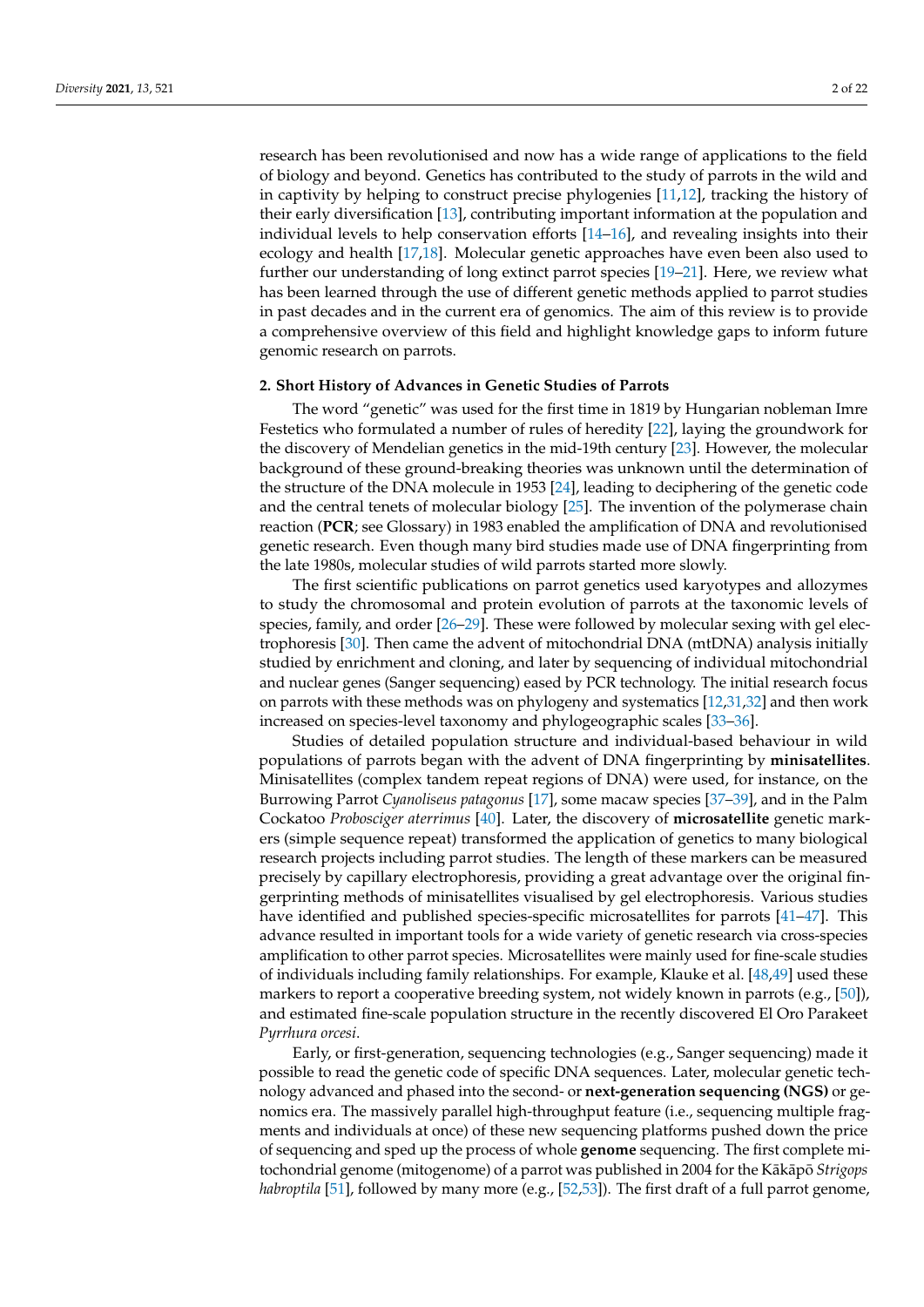the Budgerigar *Melopsittacus undulatus*, was uploaded to the National Center for Biotechnology Information (NCBI) database in 2011 [\(www.ncbi.nlm.nih.gov/genome/10765;](www.ncbi.nlm.nih.gov/genome/10765) accessed on 16 October 2021). This was followed by the Puerto Rican Amazon *Amazona vittata* in 2012 [\[54\]](#page-16-7), and the Scarlet Macaw *Ara macao* in 2013 [\[55\]](#page-16-8). Whole genome sequencing aided the discovery of new microsatellite markers, for example the Orange-bellied Parrot *Neophema chrysogaster* [\[56\]](#page-16-9) and the Scarlet Macaw [\[44\]](#page-15-19). At the time of this publication, there are whole genomes available from second-generation technologies for 36 parrot species and complete mitochondrial genomes for 69 parrot species in the NCBI genome database [\(www.ncbi.nlm.nih.gov/genome;](www.ncbi.nlm.nih.gov/genome) accessed on 19 July 2021). This is approximately 10% and 20% of parrot species for nuclear and mitochondrial genomes, respectively. Currently, the best available parrot genomes assembled at the chromosome level belong to the Budgerigar (61x coverage, scaffold N50 size of 104 Mb, annotated with 16,458 protein-coding genes; GenBank assembly accession: GCA\_012275295.1), Kākāpō (76x, scaffold N50 = 83 Mb, 16,053 protein-coding genes; GCF\_004027225.2), Blue-fronted Amazon *Amazona aestiva* (60x, scaffold N50 = 89 Mb; GCA\_017639355.1), and Monk Parakeet *Myiopsitta monachus* (67x, scaffold N50 = 76 Mb; GCA\_017639245.1). However, international consortia of scientists continue to sequence the genomes of many more species. The Genome 10K project aims to sequence the genomes of representatives from all genera of vertebrates [\[57\]](#page-16-10). The B10K project [\[58](#page-16-11)[,59\]](#page-16-12) and OpenWings Project (openwings.org) aim to sequence all extant bird species and understand their evolutionary histories and relationships.

NGS opened new research pathways to genome-wide association studies aimed at understanding the underlying genetic variants determining traits [\[60\]](#page-16-13). Microsatellite, mitochondrial, and multi-locus studies have transitioned into analyses of many more (sometimes thousands) polymorphic sites of **single nucleotide polymorphisms (SNPs)**, which are found throughout the coding- and non-coding parts of the genome, giving them a further advantage over microsatellites. SNPs can be generated in several ways. In restriction-site-associated DNA sequencing (RAD-seq), one or two restriction enzymes cut the genome at enzyme-specific restriction sites, and these fragments are then barcoded, filtered, and sequenced [\[61,](#page-16-14)[62\]](#page-16-15). In sequence capture methods, oligonucleotide probes (baits) are designed to hybridise with specific regions of interest. These are then captured, barcoded, and enriched before sequencing [\[63\]](#page-16-16). For this technique, the sequences of interest need to be known (e.g., from a complete genome of the same or related species), or the baits can be generated by other techniques such as double-digest RAD-seq [\[64\]](#page-16-17). The sequencer generated data can then be analysed in different bioinformatic pipelines [\[65\]](#page-16-18). This more comprehensive sampling of the genome has enabled more detailed examination of signatures of selection and local adaptation on the genome [\[66\]](#page-16-19). Sequencing RNA shows which genes are being expressed (transcriptomics) and can have an important role in reintroductions by predicting the potential for local adaptation and tolerance capacity in the source population [\[67\]](#page-16-20).

In the past decade, further advancements in genome sequencing technology have pushed the boundaries of data collection. For example, nanopore technology has enabled portable sequencers as small as a USB drive [\[68,](#page-16-21)[69\]](#page-16-22). Of great help to parrot biologists interested in conducting genetic research in the field, these sequencers were shown to work even in harsh environments [\[70\]](#page-16-23). Parrots are notoriously hard to capture in the wild, so making use of non-invasive sampling methods (e.g., feathers, eggshells, faeces, or even residual saliva) with the new technologies will provide further advances [\[71–](#page-16-24)[73\]](#page-17-0). Metagenomic and metabarcoding applications, where all DNA materials are extracted from environmental samples, allow bioinformatic pipelines to be used to find and match sequenced DNA of species with reference to online databases (e.g., NCBI GenBank, European Variation Archive). This way, the presence or absence of species can be detected in the environment, and abundance estimates might be derived in some cases [\[74](#page-17-1)[,75\]](#page-17-2), although this technique needs further development. One of the major limitations of current parrot genomes is that they were produced with short-read sequencing. These short-reads make genome assembly more challenging by causing genomes to be more fragmented (with smaller scaffold sizes)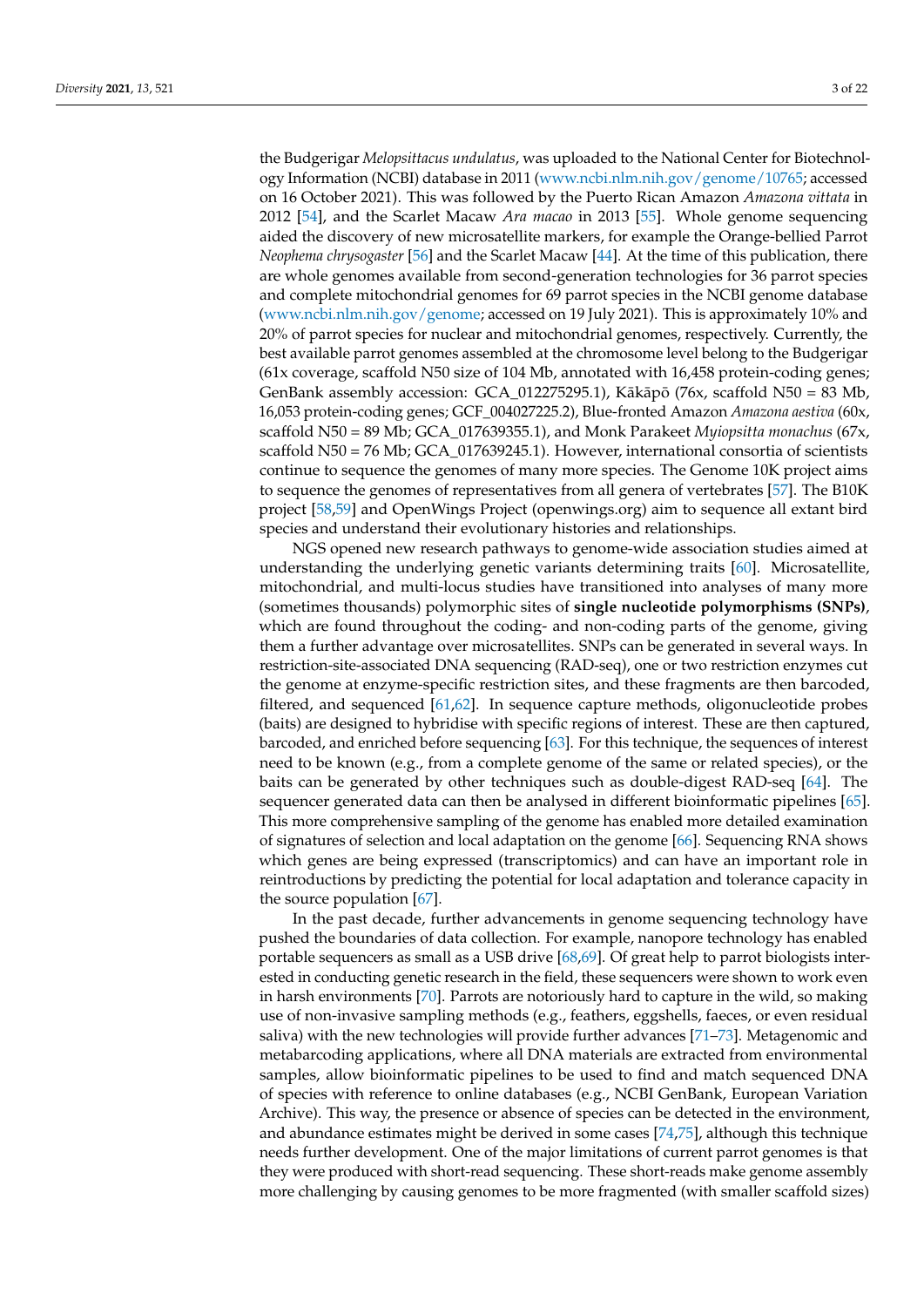and incomplete, and limit the accuracy of some downstream uses of genomic data (e.g., studying structural variants). The advent of long-read or third-generation sequencing technologies can produce reads greater than 10 Kb in length, which allow for the assembly of chromosomal-level genomes [\[76\]](#page-17-3). These advances still present challenges including high-cost, specialised bioinformatic expertise, and access to high-quality genetic samples (i.e., DNA samples with high molecular weight), but these limitations are likely to be overcome in the near future.

#### **3. Research Fields**

### *3.1. Deeper Phylogeny and Historical Biogeography*

An obvious contribution of genetics to parrot research is the construction of an accurate molecular phylogeny of the group. The first compendium of DNA-based molecular systematics for all birds was published in 1990 and was based on DNA–DNA hybridization of the whole genome [\[77\]](#page-17-4). Early sequencing studies used only a handful of genes mainly from mtDNA to study the phylogenetic relationship among some species [\[78\]](#page-17-5). Later studies included DNA sequences of both mitochondrial and nuclear origin to gain better resolution within certain taxa, like the genera *Amazona* [\[79\]](#page-17-6), *Forpus* [\[36\]](#page-15-14), or the broad-tailed (platycercine) parrots [\[80–](#page-17-7)[82\]](#page-17-8) and cockatoos (Cacatuidae) [\[83\]](#page-17-9). Using more genes and eventually whole genome resequencing [\[84\]](#page-17-10), phylogenomics helped to resolve previously conflicting relationships on the phylogenetic tree. A surprising higher level result showed that parrots are the sister group of passerines (Passeriformes) and that falcons (Falconidae) are the sister group of both [\[85\]](#page-17-11). This was later robustly confirmed by other studies [\[86](#page-17-12)[–88\]](#page-17-13). One of the most complete recent phylogenies for parrots was published in 2018 using a 30-gene supermatrix (12 mitochondrial and 18 nuclear genes) and included 307 species [\[11\]](#page-14-10). This study highlighted that phylogeographic or population genetic studies were only available for about a third of the extant parrot species [\[11\]](#page-14-10).

Phylogenetic data indicate that parrots originated from the southern supercontinent Gondwana [\[32,](#page-15-12)[89](#page-17-14)[–91\]](#page-17-15), while the fossil record has been interpreted to indicate a northern origin [\[92\]](#page-17-16). Similarly, the time of the origin of parrots is under debate, where molecular dating is used in addition to the fossil record and biogeographic distributions [\[93\]](#page-17-17). Cretaceous origin, before the Cretaceous-Paleogene extinction event 66 million years ago (Mya), was proposed by an early study based on multilocus phylogeny and a splitting of New Zealand from Gondwana calibration [\[12\]](#page-14-11). Other studies based on three nuclear genes coupled with divergence dates from non-parrot bird fossil evidence also suggested dispersal from Australasia and Antarctica, but later in the Paleogene (66–23 Mya) period [\[13\]](#page-14-12); initial vicariance events (i.e., continental breakups) were followed by local radiations and crown group diversification around 58 Mya [\[94\]](#page-17-18). Taking into consideration the split between falcons and parrots/passerines (57–62 Mya), and between parrots and passerines (51.8–66.5 Mya), we note that current data suggest that parrot crown-group diversification probably happened in the early Oligocene, around 28–34 Mya [\[95\]](#page-17-19).

There is consensus that the Strigopoidea superfamily (containing the New Zealand Kākā *Nestor meridionalis*, Kea *Nestor notabilis*, and Kākāpō) is sister to all other parrots, i.e., the clade containing Psittacoidea and Cacatuoidea [\[96\]](#page-17-20). Rheindt et al. [\[97\]](#page-17-21) argued that within Strigopoidea the *Strigops* and *Nestor* lineages diverged probably ca. 28–29 Mya. This would have coincided with the potential Oligocene submergence of Zealandia when much of its landmass may have been fragmented into smaller islands, providing a setting for allopatric diversification [\[98\]](#page-17-22). Since their origination in the Neotropics, the Arini tribe diversified by early adaptive radiation, the rate of which has remained constant [\[99\]](#page-17-23). Constant diversification was also shown at a shallower phylogenetic scale in the Neotropical parrotlet genus *Forpus* over the past 5 Myr [\[36\]](#page-15-14) but the pattern was dependent on how species were delimited. Also in the Neotropics, most of the speciation events in the genus *Aratinga* (*sensu lato*) occurred during the Pliocene (5.3–2.5 Mya) and Pleistocene  $(2.5-0.01 \text{ Mya})$ , possibly related to climatic oscillations  $[100]$ . In what now comprises the genera *Pionopsitta* and *Pyrilia*, however, diversification was attributed more to geotectonic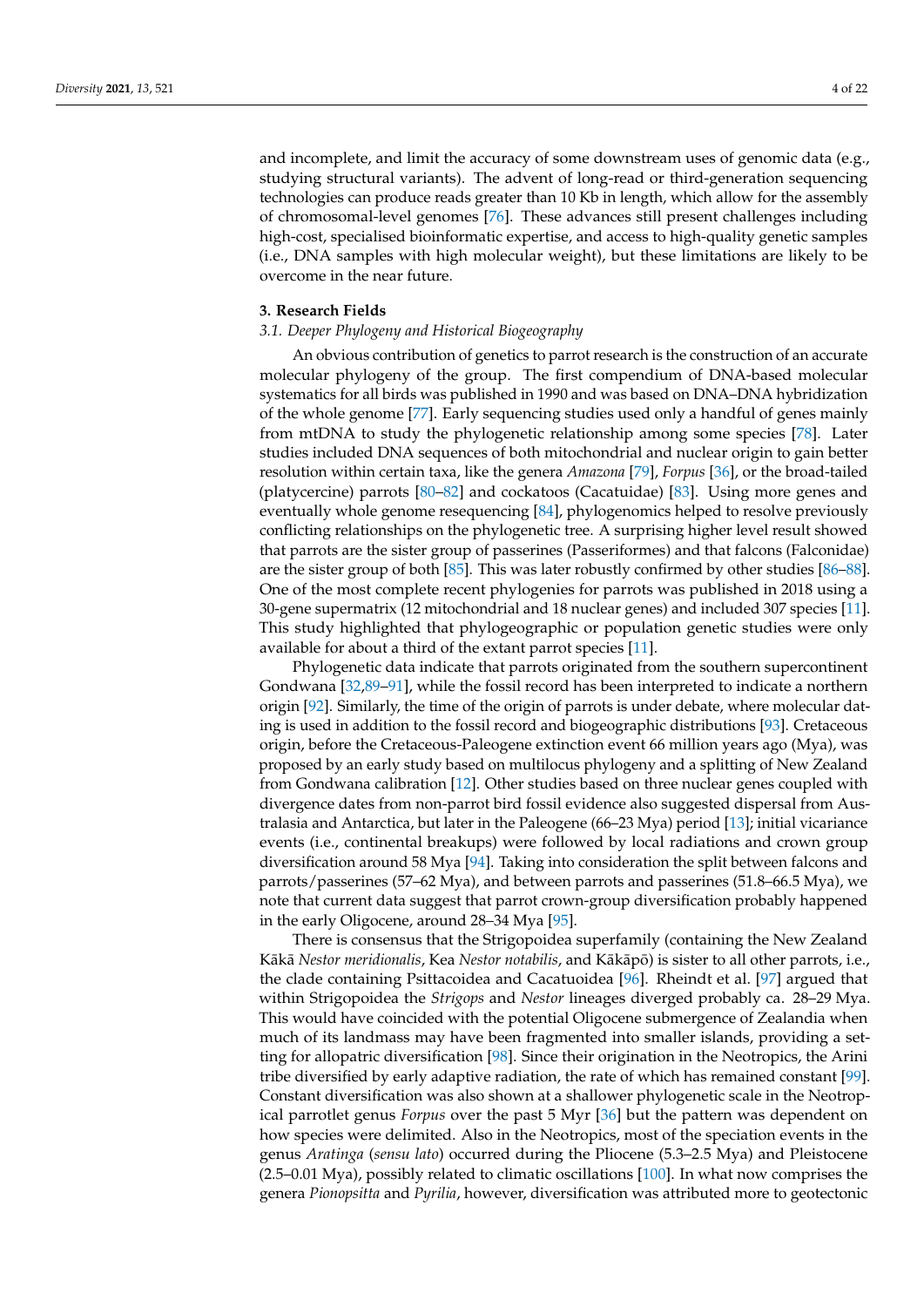events and river dynamics between 8.7 and 0.6 Mya than to glacial cycles [\[101](#page-17-25)[,102\]](#page-18-0). A study on *Pionus* spp. (a genus occurring both in the Andes and the lowland Amazonian rainforest) showed that the elevation of mountains explained their disjunct diversification, while subsequent speciation within the mountains was linked to climatic oscillations and their effects on habitat change [\[103\]](#page-18-1). This was also confirmed with the other parrot species, implying a dynamic climatic history for South American biomes since the Pliocene [\[104\]](#page-18-2). With the increased availability of genetic datasets of parrots and other taxa with which they co-occur, it will be possible to directly test these proposed speciation hypotheses. Without genetics, it would have been impossible to reconstruct the historical biogeography of parrots. However, there are still many questions left about the exact routes and time of their early diversification, and the incongruency regarding the fossil record. With expanding detailed genomic data of parrot species, these questions might be better answered soon.

#### *3.2. Species- and Genus-Level Systematics and Taxonomy*

The species is the widely accepted default unit used for evaluating conservation status (e.g., in the IUCN Red List), hence defining species and resolving taxonomic uncertainties by genetic techniques is important for conservation [\[105\]](#page-18-3). Active speciation of parrots on islands is most readily evident in Australasia, as shown by the *Eclectus roratus* and *Trichoglossus haematodus* complexes [\[106\]](#page-18-4). In such cases of dynamic evolution, wider sampling and genetic data of finer resolution are often needed to resolve phylogenetic relationships [\[107\]](#page-18-5). The extinction of island-endemic parrot species and replacement by invasive alien species led to loss of phylogenetic diversity, but understanding these frameworks can aid conservation strategies to restore island ecosystem function [\[108\]](#page-18-6).

In some parrots, the traditional taxonomy based on plumage might need some revision, as shown with a genetic study on amazon parrots in the Neotropics [\[109\]](#page-18-7). **Cryptic species** of parrots were suggested by genetic studies for various taxa, including the mealy amazons *Amazona* spp. (*A. farinosa*, *A. guatemalae*) in the Neotropics [\[110\]](#page-18-8) and the ground parrots *Pezoporus* spp. (*P. wallicus, P. flaviventris*) in Australia [\[111\]](#page-18-9). The need to recognize subspecies within the Mulga Parrot *Psephotellus varius*, generally considered monotypic, was also evident from phylogeographic structure either side of a well-known biogeographic barrier in southern Australia in their mitogenomic diversity and genome-wide nuclear markers [\[112\]](#page-18-10). Notably in contrast, recognition of *Amazona gomezgarzai* by Silva et al. [\[113\]](#page-18-11) has been roundly debunked by Escalante et al. [\[114\]](#page-18-12).

Defining **management units (MUs)** within species also holds important merits for conservation [\[115\]](#page-18-13), however a refinement to the original definition, which was framed in terms of allele frequency differentiation, would be to define MUs with reference to the management issue in question, such as identifying demographically independent units for population monitoring, or genetically differentiated units for mixed-source introductions. For example, a genetic study revealed cryptic diversity within the Bahama Amazon *Amazona leucocephala bahamensis* between populations living on two remote islands [\[116\]](#page-18-14). A study on the Blue-fronted Amazon suggested treating its two subspecies as separate MUs [\[33\]](#page-15-13), and a recent study argued for MU consideration for the Atlantic Forest population of the Southern Mealy Amazon *Amazona farinosa farinosa* [\[117\]](#page-18-15). Similarly, another study on Military Macaws *Ara militaris* in Mexico proposed two MUs in the country based on genetic data [\[118\]](#page-18-16). In Africa, a study warned that a population of Grey Parrot *Psittacus erithacus* living on Príncipe Island, São Tome and Príncipe, should be treated as an independent MU from the continental African populations, given their evolutionary dynamics and heavy local poaching pressure [\[119\]](#page-18-17). The Cape Parrot *Poicephalus robustus* was previously considered to comprise three subspecies until a study using multilocus DNA analyses concluded that *P. r. robustus* diverged from *P. r. suahelicus* and *P. r. fuscicollis* around 2.4 Mya [\[120\]](#page-18-18). Accordingly, it is now usually treated as a monotypic species *P. robustus* and has been uplisted to Vulnerable by the IUCN Red List, while the other two subspecies now form the Brown-necked Parrot *P. fuscicollis* complex of Least Concern (e.g., [\[121–](#page-18-19)[123\]](#page-18-20)).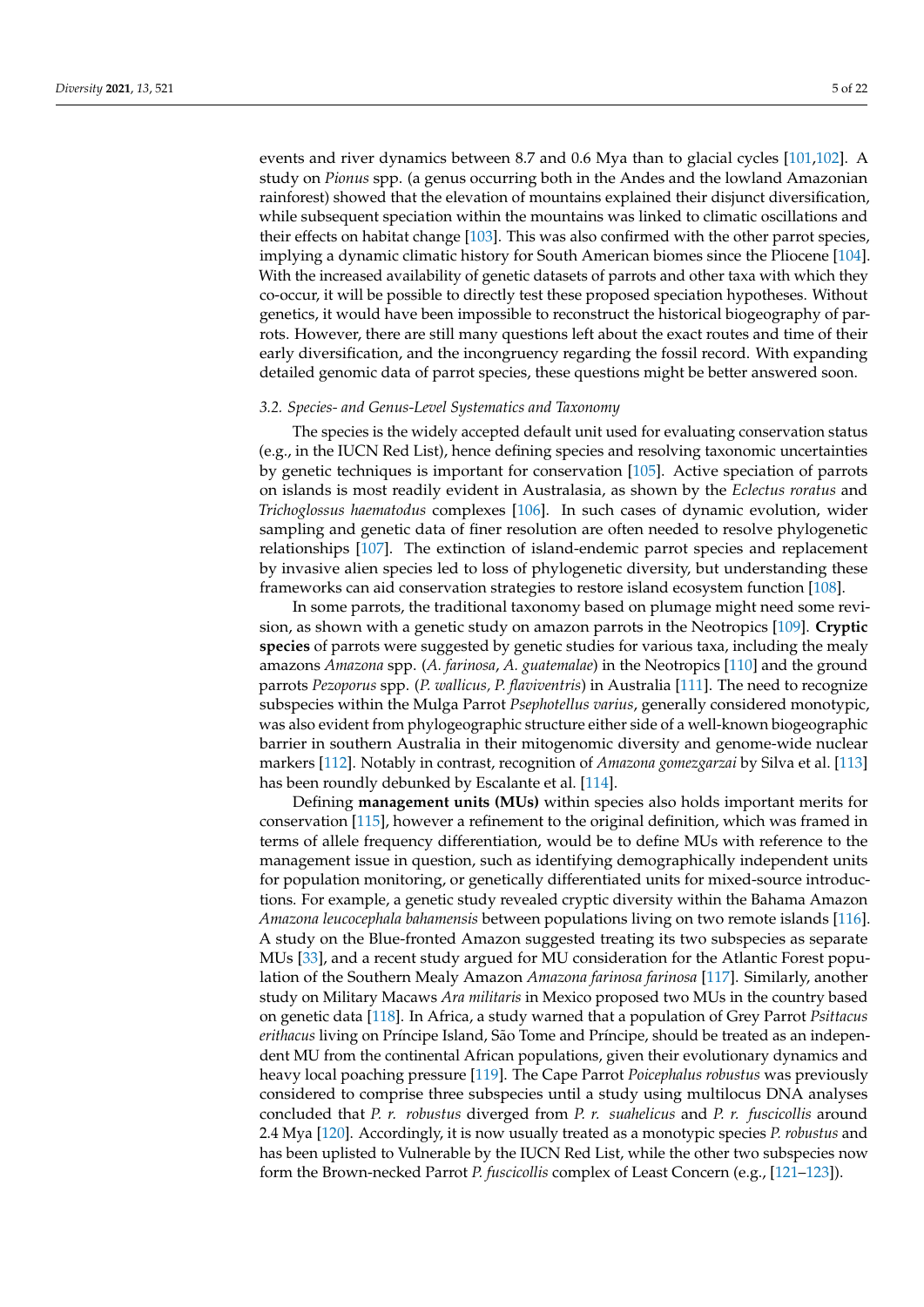Evolutionarily significant units (ESUs) are independently evolving units of genetic variation [\[115\]](#page-18-13). These units were proposed for the two subspecies of the Orange-fronted Parakeet *Eupsittula canicularis* in Mexico [\[124\]](#page-18-21). A comprehensive genetic analysis (using genome-wide SNPs and mitochondrial data) of the Red-tailed Black-Cockatoo *Calyptorhynchus banksii* identified five ESUs over their large distribution, and advised taxonomic reassessments including recognition of a new subspecies [\[125\]](#page-18-22). Distinctions between ESUs and MUs were made during a genetic assessment of Major Mitchell's Cockatoo *Lophochroa leadbeateri* [\[126\]](#page-18-23). An analysis employing mtDNA and microsatellite data failed to detect genetic evidence for the two subspecies of Kākā in New Zealand, instead it is hypothesised that phenotypic diversity was due to an adaptive latitudinal size cline consistent with Bergmann's rule [\[127\]](#page-18-24), an important consideration for possible translocation attempts. In contrast, another study using similar genetic evidence argued that the current genetic clusters of Kea should not be considered as independent conservation units because the structure evolved through very recent postglacial recolonisation processes [\[128\]](#page-18-25). In these and similar cases, appropriate taxonomic rank is debatable, but conservation and management units can be assigned where appropriate. Again, as shown with the example studies, these units of conservation can only be revealed with the help of genetic studies, which also have an ever-growing role in defining taxonomic units.

#### *3.3. Conservation Genetics and Genomics*

Conservation genetics is an interdisciplinary science dealing with the genetic factors affecting extinction risk of species and how to minimise these risks [\[129\]](#page-18-26). It is transitioning into using genomic techniques [\[66\]](#page-16-19). In the previous section, we discussed the importance of phylogeny to conservation. Here, we provide an overview of other major areas where the transition to genomics has contributed to the conservation of parrots.

Preventing the loss of **genetic diversity** is an essential aim of any conservation project. Genetic monitoring can provide important tools to quantify this diversity before, during, or after management efforts on threatened parrot species or populations [\[130,](#page-19-0)[131\]](#page-19-1). In small remaining populations of species, diversity can be lost due to **genetic drift**, which can override natural selection [\[132\]](#page-19-2). Intensive management restored the Echo Parakeet *Psittacula echo* population from 20 remaining individuals in 1987. Genetic research showed that re-distribution of genetic material among its populations has reduced the likelihood of losing private alleles that could otherwise be lost due to the random effect of genetic drift in small, isolated populations [\[16\]](#page-14-14). On the island of Tasmania and its own offshore islands, a study of the migratory Swift Parrot *Lathamus discolor* could not detect genetic differentiation among breeding populations in consecutive years and across multiple islands [\[133\]](#page-19-3). Genetic estimations were used to calculate the **effective population size** of their single, panmictic population, and after combining it with demographic data, the study calculated a potential contemporary population size as low as 300 individuals [\[134\]](#page-19-4).

Contemporary population fragmentation due to anthropogenic factors can lead to reduction in **gene flow** among the fragments resulting in genetic structure detectable via genetic testing. It is important to detect early signs of genetic fragmentation as it could lead to loss of genetic diversity and eventually to inbreeding. However, these effects take time, depending on habitat corridors, migration rates, and the mobility, dispersal, and lifespan of the species. For instance, at least a 35-year-long lag was shown between deforestation in the Brazilian Cerrado biome and changes in the genetic structure of Goias Parakeet *Pyrrhura pfrimeri* populations [\[135\]](#page-19-5), corresponding to about five generations of the species. Genetic structure was also found in the Scarlet Macaw in the highly fragmented landscape of Costa Rica [\[136\]](#page-19-6). Historical population structure can also have important implications for present day conservation efforts. A broader genetic analysis of the Scarlet Macaw for instance suggested a distinct conservation unit for its Central American subspecies *A. m. cyanoptera* [\[137\]](#page-19-7). A population genetic study on the Palm Cockatoo on Cape York Peninsula, Australia found genetic differences among the studied populations, probably due to a mountain barrier [\[138\]](#page-19-8). Incorporating this population genetic data, especially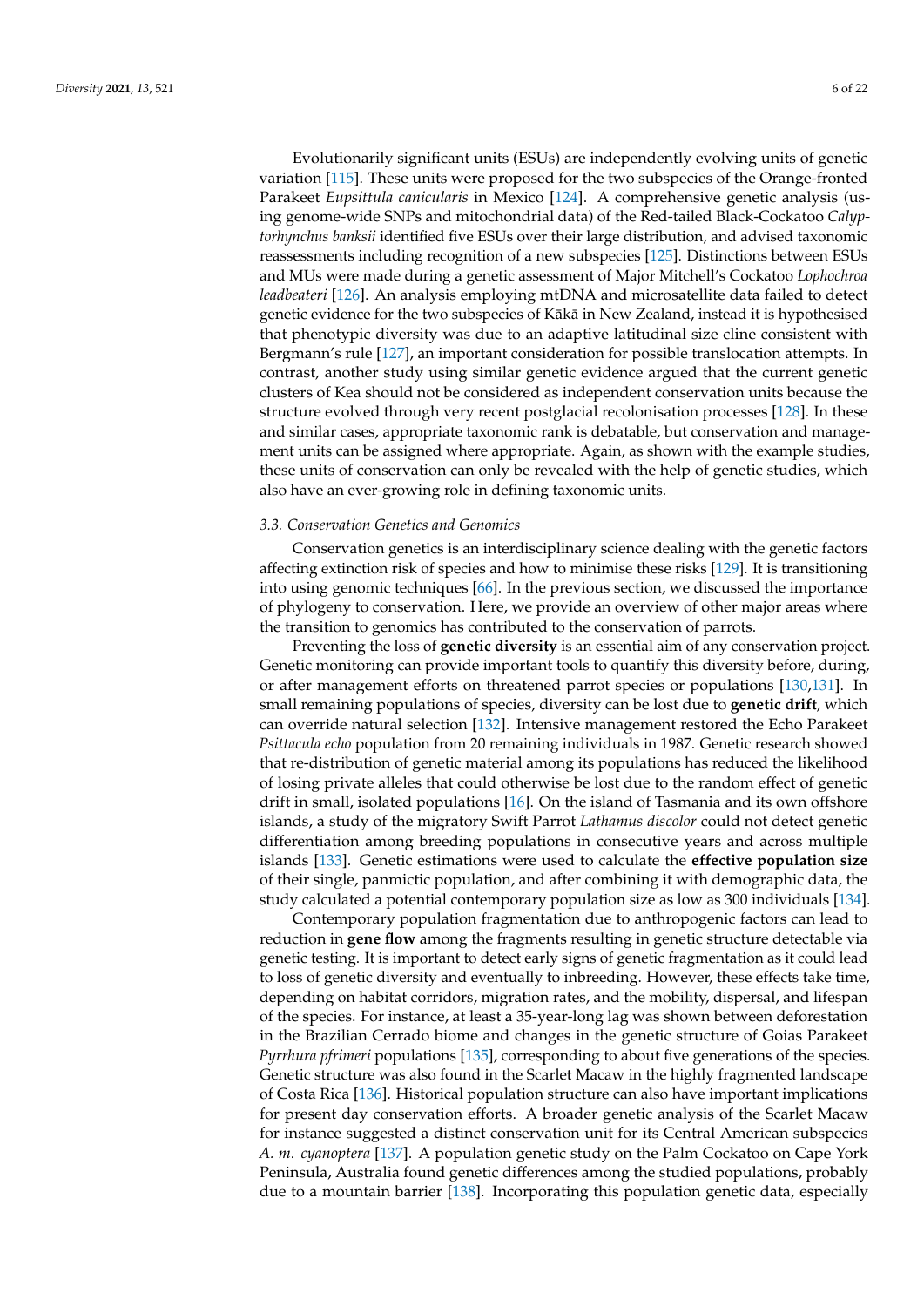the connectivity between populations, into a **population viability analysis (PVA)** model predicted that dispersal between populations is not enough to buffer decline given their extremely low breeding success. The study concluded that Palm Cockatoos in Australia

Genetic studies can have an important role in *ex situ* conservation management of threatened species to avoid **inbreeding** and to maintain maximum genetic diversity among captive individuals. Genetic testing can accurately identify relatedness among birds, which can be useful for the mixing of breeding pairs as demonstrated by *Amazona* parrots [\[140\]](#page-19-10). However, in socially monogamous species like parrots, natural mate choice can result in higher reproductive success than forced choice based solely on genetics [\[141\]](#page-19-11), as shown for Cockatiels *Nymphicus hollandicus* [\[142\]](#page-19-12), where pairs with higher behavioural compatibility were better parents [\[143\]](#page-19-13). The effect of **inbreeding depression** was first explicitly studied in parrots with respect to clutch size of captive budgerigars in the 1980s [\[144\]](#page-19-14). It has been used to guide the Puerto Rican Amazon recovery program through genetic fingerprinting since the 1990s [\[14\]](#page-14-13). Low levels of inbreeding were detected for the Red-tailed Amazon *Amazona brasiliensis,* indicating that more direct threats, like habitat destruction and illegal wildlife trade, should be the focus of conservation efforts [\[145\]](#page-19-15). Genetics has also helped to identify the pedigrees of the remaining Kakapo population *in situ* [\[15\]](#page-14-15) and inform conservation strategies [\[146\]](#page-19-16). It can also detect signs of genetic adaptation to captivity, which can have negative effects on reintroduction success. A recent genetic study on wild and captive populations of Blue-throated Macaws *Ara glaucogularis* and Thick-billed Parrots *Rhynchopsitta pachyrhyncha* highlighted the need for both *in situ* and *ex situ* conservation strategies [\[147\]](#page-19-17).

should be uplisted from Vulnerable to Endangered [\[139\]](#page-19-9).

Establishing captive populations of endangered species is often used by conservation management programmes. However, rapid genetic adaptation to captivity (within a few generations), low founder diversity, and potential inbreeding are of concern for future recovery goals, but these have been rarely studied in parrots. A captive population of Orange-bellied Parrots was founded in 1985 and later supplemented with wild individuals. A recent study found low diversity in their toll-like receptors (TLR), partially responsible for the innate immune response and so the first line of defence against pathogens, highlighting that they might be unable to adapt to novel disease outbreaks [\[148\]](#page-19-18). For instance, a spillover of beak and feather disease virus (BFDV) to the remaining wild population almost wiped out the entire species [\[149\]](#page-19-19). The psittacine beak and feather disease (PBFD) was first reported on Red-rumped Parrots *Psephotus haematonotus* in 1907 near Adelaide, Australia [\[150\]](#page-19-20). BFDV was isolated and characterised much later from cockatoos [\[151\]](#page-19-21). PCR tests were developed for the detection of BFDV [\[152,](#page-19-22)[153\]](#page-19-23), helping to identify cases in psittacines. A recent study provides an excellent overview of the ecology of PBFD in parrots and highlights the importance of mitigating its effects on threatened parrot species [\[18\]](#page-15-1). BFDV is also an ongoing threat to many other Australian parrot species [\[154\]](#page-19-24). Another study, using SNP data of the wild and captive populations of the Orange-bellied Parrot, showed that their genetic diversity could be retained in the captive population [\[155\]](#page-19-25), possibly improving their health for future reintroductions. Retaining diversity at the major histocompatibility complex (MHC) is also important, as it is responsible for the adaptive immune response in birds and other vertebrates [\[156\]](#page-19-26). However, the MHC has been studied in only a handful of parrot species, including the Budgerigar [\[157\]](#page-19-27), the Greenrumped Parrotlet *Forpus passerinus* [\[158\]](#page-20-0), and the Red-crowned Parakeet *Cyanoramphus novaezelandiae* [\[159\]](#page-20-1).

**Outbreeding depression** occurs when distinct species hybridise or isolated populations of the same species are mixed and the results are adverse [\[160\]](#page-20-2). One proposed underlying mechanism is that species have coadapted gene complexes nearby on the same chromosomes and that recombination during hybridization disrupts their adaptive functions [\[161\]](#page-20-3). Alternatively, outbreeding depression is likely to be rare and its effects restricted to the first few generations of crossing among evolutionarily diverged lineages [\[162\]](#page-20-4). Around 8% of parrot species have been recorded to hybridise in the wild [\[163\]](#page-20-5)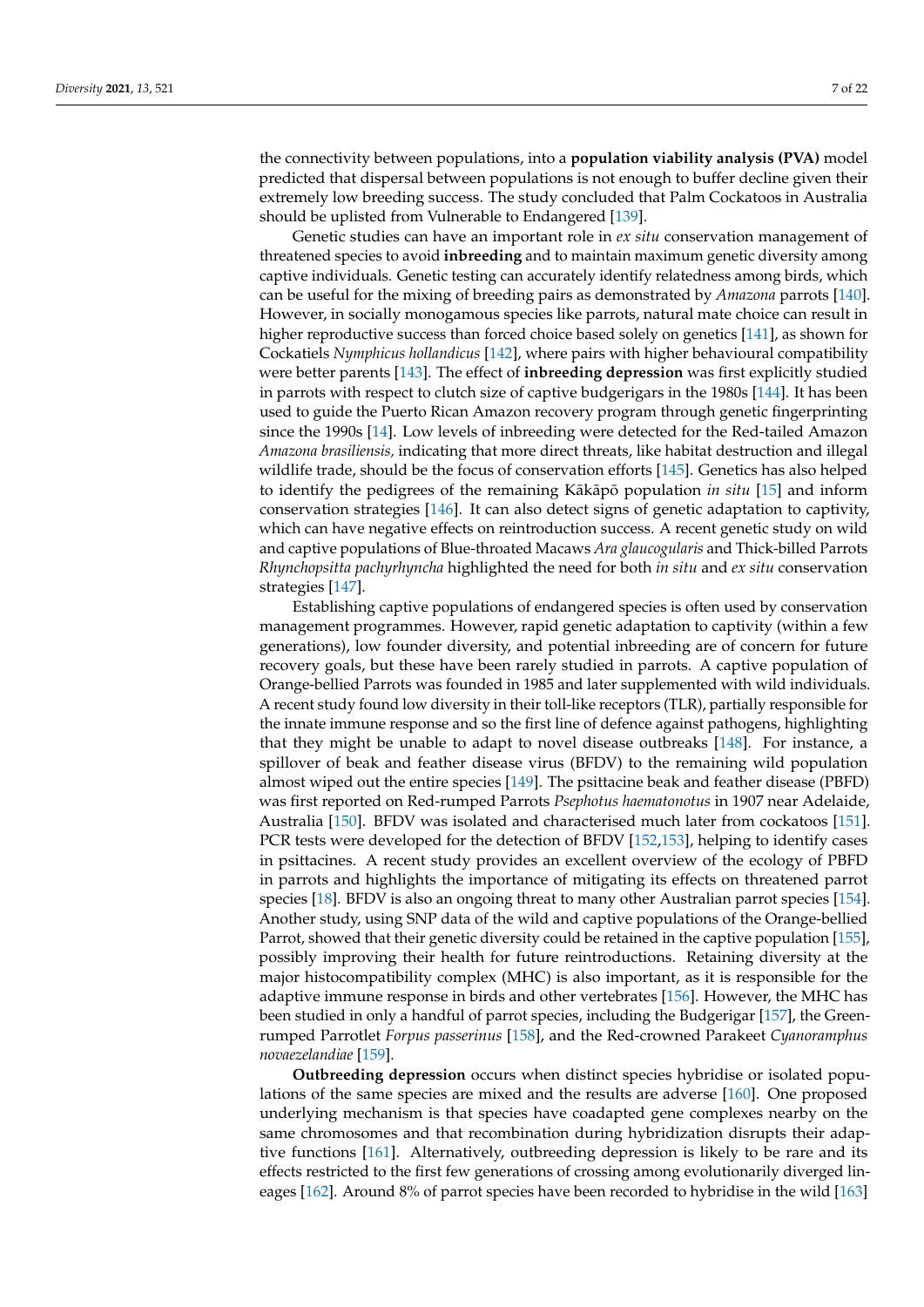and almost half of all parrot species have been reported to hybridise in captivity [\[164\]](#page-20-6). Genetic screening of the last remaining population of the Critically Endangered Forbes' Parakeet *Cyanoramphus forbesi* helped to determine the magnitude of hybridisation with the Chatham Island Red-crowned Parakeet *C. novaezelandiae chathamensis* and to identify cryptic hybrids [\[165\]](#page-20-7). A complex hybrid zone was studied involving the phenotypically distinct non-sister species Pale-headed Rosella *Platycercus adscitus* and Eastern Rosella *P. eximius*, and showed a lack of post-zygotic barriers to gene flow between these species [\[166\]](#page-20-8). The last remaining male individual of the Spix's Macaw *Cyanopsitta spixii* was breeding with a Blue-winged Macaw *Primolius maracana* and genetic sequencing showed that the resultant embryo was indeed a hybrid of the two species, but it never hatched [\[167\]](#page-20-9).

Molecular genetic techniques can be applied in **wildlife forensic** investigations. Molecular genotyping helped Australian authorities to match DNA extracted from eggshells found in the wild to a nestling of Red-tailed Black-Cockatoo at a nearby property [\[168\]](#page-20-10). During the investigation, forensic scientists concluded that the nestling was hatched from the eggshell recovered from a tree hollow and this led to a criminal conviction. In another case, eggs were seized from an alleged trafficker arriving in Australia. Comparing the extracted mtDNA to the genetic database of the NCBI, researchers identified several threatened parrot and cockatoo species, and the smuggler was prosecuted [\[169\]](#page-20-11). Poachers were also arrested in Brazil intending to fly to Europe, one in 2003 with avian eggs later identified by molecular genetic techniques as of parrots and owls [\[170\]](#page-20-12), and another in 2018 with eggs identified as of Short-tailed Parrot *Graydidascalus brachyurus* [\[171\]](#page-20-13). Ewart et al. [\[126\]](#page-18-23) developed a forensic test with 20 nuclear SNPs for the Major Mitchell's Cockatoo and demonstrated its application for subspecies identification. A similar toolkit combining various forensic techniques was developed earlier for the Glossy Black-Cockatoo *Calyptorhynchus lathami* [\[172\]](#page-20-14). A set of microsatellites were developed in the Cape Parrot with sufficient discriminatory power to distinguish captive versus wild birds via parentage analyses [\[173\]](#page-20-15), and similar markers proved to be successful in determining the geographic origin of a captive individual of Military Macaw [\[174\]](#page-20-16). The control regions of mtDNA of Blue-and-yellow Macaws *Ara ararauna* confiscated from the illegal wildlife trade in Brazil were sequenced and compared to reference sequences of the species, in order to find their provenance and advise on reintroduction planning [\[175\]](#page-20-17).

#### *3.4. Behavioural Ecology*

Genetic techniques have revealed many interesting aspects of behaviour in parrots. Wirthlin et al. [\[176\]](#page-20-18) looked at the genomic basis of high cognitive abilities, vocal communication, and longevity in parrots by generating an annotated genome for the Bluefronted Amazon and comparing it to 30 other bird species. They discovered new lifespaninfluencing genes, parrot-specific genes critical for brain function, and even indications of convergent evolution of cognition relative to changes in the human genome. Phylogenetic analysis was used to study another cognitive function of parrots, cerebral lateralisation, which is also closely linked to the development of human language [\[177\]](#page-20-19). This underpins the well-established behaviour in many parrot species of using the left foot for holding food [\[178,](#page-20-20)[179\]](#page-20-21), and which may have a fitness benefit deeply rooted in their evolutionary history. Similarly, Benavidez et al. [\[180\]](#page-20-22) applied phylogenetic analyses to look at diet and range size of Neotropical parrots. They found that diet was independent of phylogenetic history and that range and body size explained diet composition.

Genetic evidence has been often used to reveal an unexpected diversity of breeding systems and individual dispersal patterns in parrots. Using DNA fingerprinting for paternity testing on parrots, Masello et al. [\[17\]](#page-15-0) found that the Burrowing Parrot is an example of both social and genetic monogamy. This social structure was also shown to be the case for Palm Cockatoos reusing nests in Australia [\[40\]](#page-15-17) and Blue-and-yellow Macaws in Brazil [\[181\]](#page-20-23). When mtDNA and nuclear microsatellite genetic markers were compared for the same species, the observed patterns were best explained by male-biased dispersal and female philopatry [\[182\]](#page-20-24). Through application of microsatellite genetic markers, Heinsohn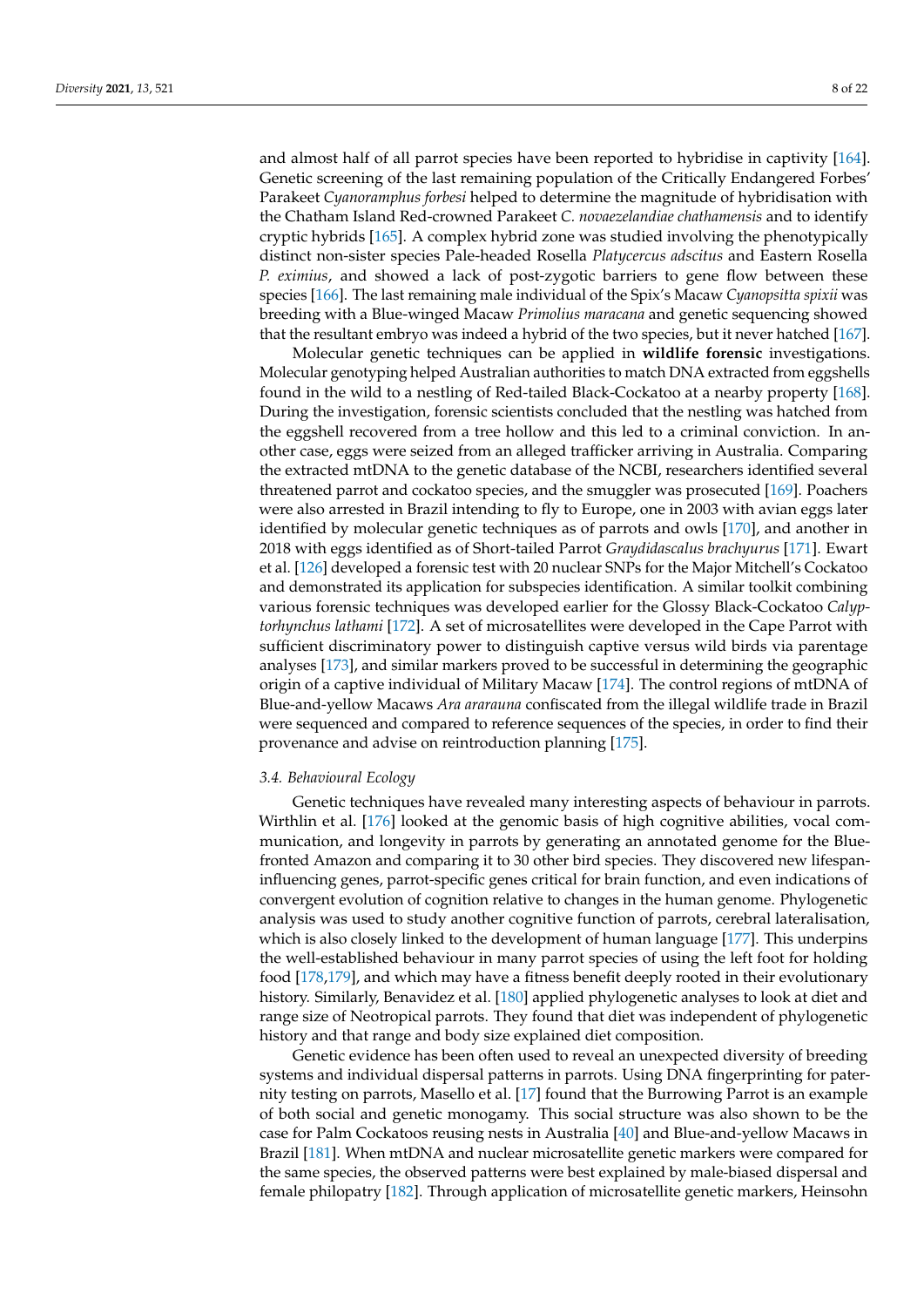et al. [\[183\]](#page-20-25) revealed cooperative polyandry and polygynandry in Eclectus Parrots *Eclectus roratus* in northern Australia. Another study showed remarkably similar cooperative polyandry in the Greater Vasa Parrot *Coracopsis vasa* in Madagascar [\[184\]](#page-20-26).

A 6-year-long study incorporating genetic sampling of nestlings, eggshells, and adults of the Swift Parrot proved that their clutches had high levels (50%) of multiple paternity of the nestlings although the birds remained socially monogamous [\[185\]](#page-20-27). Molecular sexing showed that Swift Parrots have adaptive sex allocation with mothers biasing their early hatched nestlings towards males. This is interpreted to allow the males to get extra food and gain greater fitness when they later compete for rare females [\[186\]](#page-21-0). The study used population viability analysis to predict a dramatic decline in population size due to an introduced predator to Tasmania. Extra pair paternity was also confirmed in the Echo Parakeet in Mauritius [\[187\]](#page-21-1). In the Monk Parakeet, sexual monogamy was shown in their native and invasive sites [\[188\]](#page-21-2), while a later study found evidence for extra pair paternity in their native range in Argentina and intra-brood parasitism at invasive sites [\[189\]](#page-21-3). A recent study on their breeding colonies showed fine-scale genetic structure, high breeding site fidelity, absence of inbreeding, and female-biased natal dispersal by genotyping individuals [\[190\]](#page-21-4).

In Ecuador, breeding pairs of El Oro Parakeets have been shown to have helpers, whose genetic quality (measured as heterozygosity by microsatellite markers) increased reproductive success of the breeding pairs [\[49\]](#page-16-2). The above studies all questioned the widely held notion that parrots are monogamous, and instead showed that parrots have flexible mating systems. In both Eclectus Parrots and Swift Parrots, polyandry is believed to be a result of strong, male-biased adult sex ratios [\[183,](#page-20-25)[185\]](#page-20-27). Conversely, it is unknown whether the similarly biased sex ratio in Glossy Black-Cockatoos on Kangaroo Island [\[191\]](#page-21-5) is associated with polyandry.

A study examined the association between genetic structure and song culture in the Yellow-naped Amazon *Amazona auropalliata*. It found that the factors are not closely associated and that there is high, possibly female-biased gene flow across dialect boundaries [\[192](#page-21-6)[,193\]](#page-21-7). There is little evidence that dialects in *Amazona* parrots would isolate populations, which would eventually generate genetic differences among the populations [\[194\]](#page-21-8). A recent study on these species showed that their call and genetic divergence did not correspond, which indicated that vocal dialects are not the best surrogates for genetic structure in lifelong local learners like *Amazona* parrots [\[117\]](#page-18-15). A study using SNP data of Palm Cockatoos found an association between the nuclear genomic structure of the populations and vocal dialect boundaries, however, these possibly originated from the separation of populations by mountains in the late-Quaternary [\[138\]](#page-19-8). In Budgerigars, their life-long vocal learning was found to be associated with the expression levels of specific transcription factors, hence their regulation seems to be essential for vocal mimicry [\[195](#page-21-9)[,196\]](#page-21-10). Genetics will further our understanding of the mating system, song culture, and even cognitive abilities of parrots. So far only a handful of genetic studies have focused on these topics and implementing them to other parrot species could reveal important insights into the behavioural ecology of this diverse group.

#### *3.5. Molecular Ecology and Landscape Genetics*

Molecular ecology has illuminated the origin of some introduced parrot species, which has been recently reviewed [\[197\]](#page-21-11). For instance, Russello et al. [\[198\]](#page-21-12) sequenced the mtDNA control regions of Monk Parakeet museum specimens from the species' native range and of individuals from their naturalised range in the United States. Their results confirmed that the geographic origins of the U.S. populations overlapped with past trapping records, so the naturalised populations possibly originated from the international pet trade whether from accidental or purposeful releases. A global study of their invasive populations also supported the pet trade hypothesis and observed low genetic diversity, indicating that invasiveness might not be linked to high genetic variation and the role of selection should be further investigated in allowing the birds to adapt to novel urban settings [\[199\]](#page-21-13). The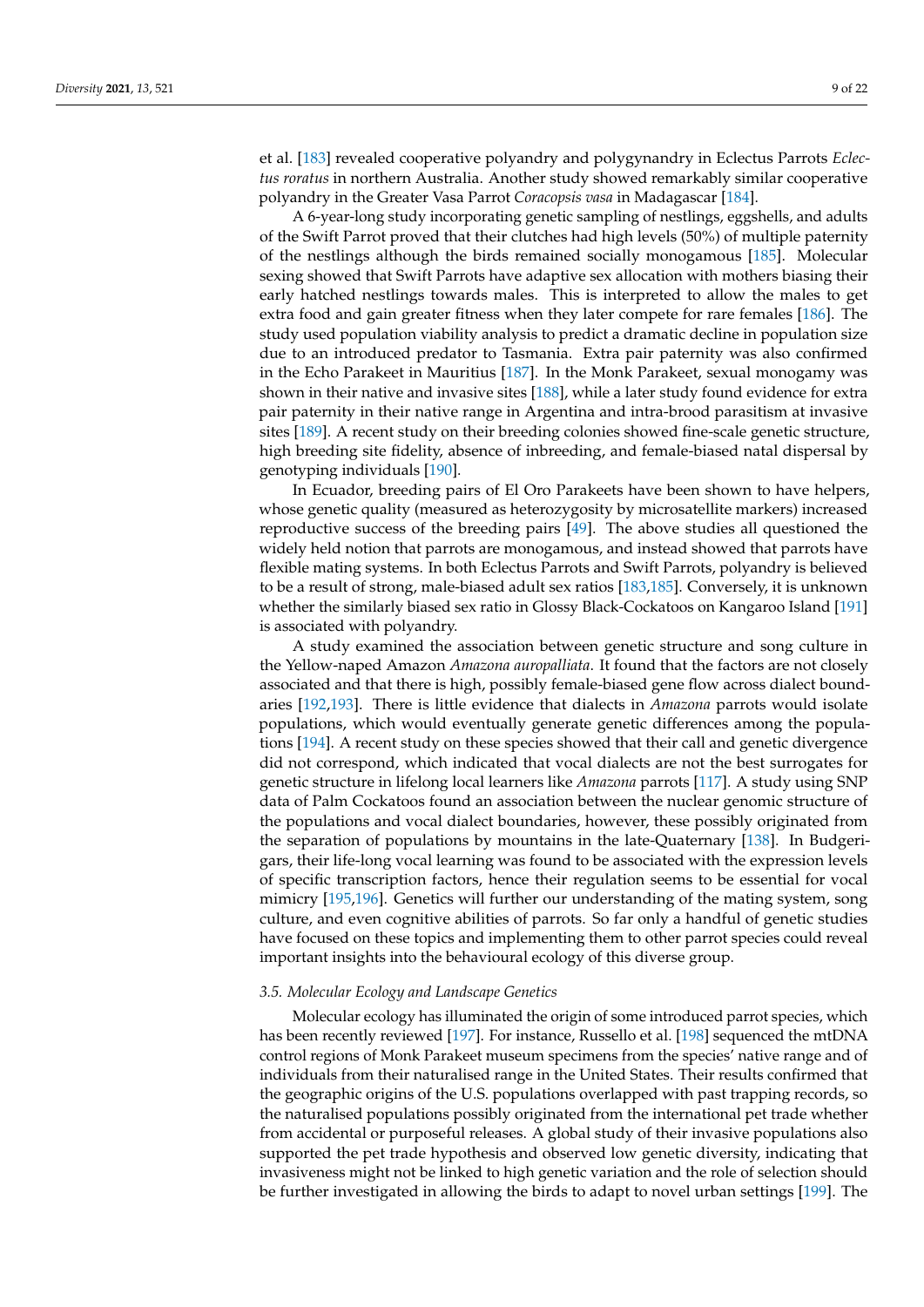success of the Ring-necked Parakeet *Psittacula krameri* as an invasive species to Europe was also studied by determining the genetic origin of the invasive populations [\[200\]](#page-21-14). The study showed admixture between individuals from different origins and argued that morphological changes in the introduced parrots might be attributed to their rapid adaptation to European environments over the past 50 years.

Molecular techniques can be used to track individuals in the landscape using their genotype, analogous to telemetry studies. Termed genetic tagging, this technique has been applied to macaws in Peru using shed feathers in the landscape as the source of genetic material [\[201\]](#page-21-15). The study revealed how macaws used clay licks and it enabled group size estimates based on genetic capture-mark-recapture analysis [\[72\]](#page-16-25). Such non-invasive genetic sampling provides an important tool for studying wild parrot populations, negating the need to capture the birds [\[202\]](#page-21-16).

Landscape ecology is an interdisciplinary science focusing on the ecological understanding of spatial heterogeneity. Incorporating genetic studies into landscape ecology can reveal the complexity of genetic structure compared to the simpler approach using comparisons of populations selected *a priori*. A landscape genetic study, applying the theory of electrical circuits and resistance surfaces, on Scarlet Macaw populations in Peru showed that outlying ridges of the Andes mountains can limit gene flow between populations [\[203\]](#page-21-17). Similar findings were made on the same species in Costa Rica [\[136\]](#page-19-6). In the Ecuadorian Andes, limited dispersal was found in the El Oro Parakeet in a fine-scale landscape genetic study [\[48\]](#page-16-1). The genetic divergence between populations was again attributed to geographic barriers. The authors argued that climate change might explain upslope movement of this already endangered species eventually leading to isolation of populations. Another study also used a landscape genetics approach to look at climatic and geographic effects on the genetic structure of the Burrowing Parrot in the Southern Andes [\[204\]](#page-21-18), and revealed that climate (precipitation and temperature) indeed drove changes in their genetic structure.

In Australia, dispersal of Palm Cockatoos is inhibited by narrow corridors of rainforest habitat, the two major populations being poorly connected due to a mountain barrier [\[205\]](#page-21-19). In contrast, no geographical or ecological barriers were found for the Red-fronted Macaw *Ara rubrogenys* across inter-Andean valleys in Bolivia. This suggests that social factors might reinforce their philopatry-related genetic structure, as cliffs with nest sites are not continuously distributed across the landscape [\[206\]](#page-21-20). Landscape genetics was also used to study the historical and current distributions of the Crimson Rosella *Platycercus elegans* complex, showing that population expansion followed by secondary contact and hybridization might be responsible for their present genetic structure [\[207\]](#page-21-21). A recent study looked at functional genomic differences between the alpine Kea and the forest adapted Kākā in New Zealand, and showed that these adaptations are not driving the ecological differentiation between the two species [\[208\]](#page-21-22).

Understanding the drivers of genetic structure of parrots in the natural environment can be important for understanding the impacts of anthropogenic and natural dispersal barriers and help guide decisions about important corridors for maintaining population connectivity and gene flow. Genetics at the landscape level also helps us to understand the environmental correlates of population boundaries, assign MUs, and inform better decisions on connectivity plans.

#### *3.6. Museomics and Historical DNA*

Museum collections are becoming increasingly important in genomic studies as they are repositories of genetic material from the past [\[209,](#page-21-23)[210\]](#page-21-24). Using historical DNA (hDNA) of birds can be challenging but nevertheless offers important insights into their evolution, ecology, and conservation [\[211\]](#page-21-25). Museum samples have been used to study the subspecies- [\[212\]](#page-21-26) and population-level structures [\[138\]](#page-19-8) of the Palm Cockatoo in New Guinea and Australia, of the *Pezoporus* ground parrots [\[111\]](#page-18-9), and of Red-tailed Black-Cockatoos and Major Mitchell's Cockatoos in Australia [\[125](#page-18-22)[,126](#page-18-23)[,213\]](#page-22-0). Jackson et al. [\[108\]](#page-18-6) extracted mtDNA from toepad samples of three extinct *Psittacula* parrots (*P. exsul, P. eques,*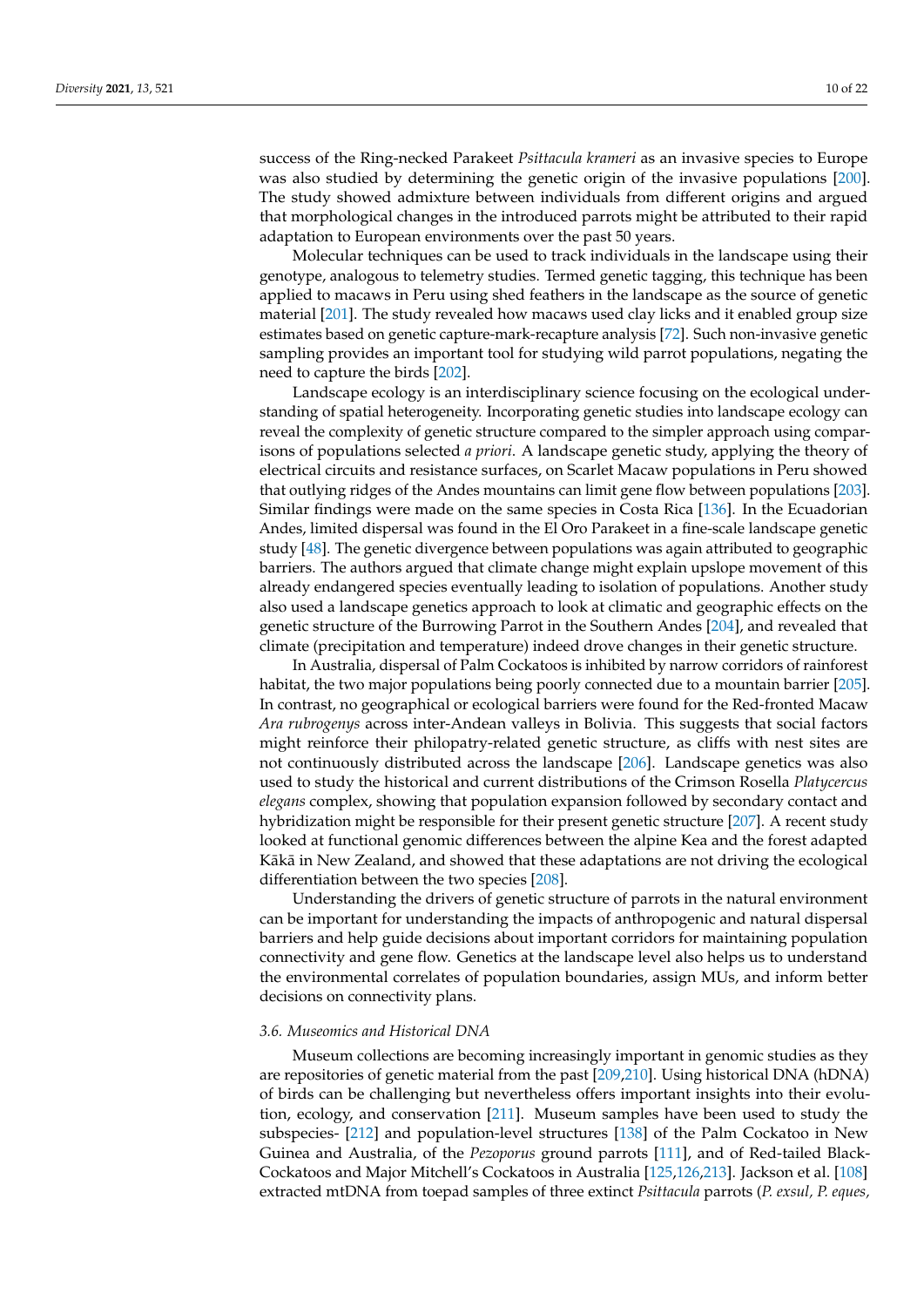*P. wardi*). They resolved the species' taxonomic placement and quantified how their replacement on Indian Ocean islands by the invasive Ring-necked Parakeet led to the loss of endemic phylogenetic diversity. Conversely, another study of Indian Ocean parrots [\[214\]](#page-22-1) involving the extinct Mascarene Parrot *Mascarinus mascarin* was misled by technical errors, which led to generation of a false hypothesis about its taxonomic placement [\[215\]](#page-22-2).

Several hDNA studies have recently used genome-scale data to look at whether now extinct or endangered species were declining prior to the Anthropocene. The first mtDNA sequences from the extinct Carolina Parakeet *Conuropsis carolinensis* museum specimens were obtained in 2012 [\[216\]](#page-22-3), and their analysis found robust support for placing the species in a clade of long-tailed parrots, including the genus *Aratinga*. Gelabert et al. [\[19\]](#page-15-2) generated the whole genome of this species and found no evidence of a dramatic demographic decline in the past or of excess homozygosity, reinforcing anthropogenic causes of the species' extinction. Another study looking at the extinction of eastern North American birds found lower genetic diversity in Carolina Parakeets and a lower effective population size, but a similar demographic history compared to species that persisted; this study also suggested their disappearance was due to anthropogenic factors [\[21\]](#page-15-3). In addition, the western subspecies *C. c. ludovicianus* went extinct about 30 years earlier than the eastern *C. c. carolinensis* possibly driven by different pressures [\[217\]](#page-22-4).

The first whole mitochondrial genome of an extinct parrot species was published by Anmarkrud and Lifjeld [\[218\]](#page-22-5) for the Paradise Parrot *Psephotellus pulcherrimus*, a species of central eastern Australia that went extinct in about 1928; the sequenced museum specimen was collected in 1881. A whole genome resequencing study used another museum specimen collected during the period when the species started to decline (in the second half of the 19th century). It argued that the species had relatively high effective population size and had not declined before the major expansion of pastoral settlements in its range. That expansion led to destruction of the parrots' nesting habitat and subsequent trapping for the avicultural trade, so excluding causes of extinction related to genetics [\[84\]](#page-17-10). The mitogenome of the extinct Cuban Macaw *Ara tricolor* was published in 2018 and showed that the species was closely related to the extant Military Macaw and the Great Green Macaw *Ara ambiguus*, possibly diverging from them around 4 Mya [\[20\]](#page-15-20).

Museum and contemporary specimens were used to study the underlying processes leading to the collapse of the historically widespread and abundant Kākāpō in New Zealand. A study analysing mtDNA, microsatellites, and models of their demographic history concluded that a population bottleneck linked to the European colonisation ruled out earlier Polynesian settlement as a cause of the species' decline [\[219\]](#page-22-6). Another study sequenced full mitogenomes of the species and confirmed the previous study's conclusions, and found no evidence for fixation of deleterious mutations [\[220\]](#page-22-7). However, it argued that despite high pre-decline genetic diversity, a rapid decline combined with the species' lek mating system and its life-history traits contributed to a rapid loss of genetic diversity. By sequencing historical and modern genomes of the Kākāpō, a recent study showed that the remining island population has a reduced number of harmful mutations compared to the extinct mainland individuals, providing key insights into their recovery [\[146\]](#page-19-16).

Parrots have been appreciated and traded since historic times [\[221\]](#page-22-8). For instance, Scarlet Macaw bones were recovered from archaeological sites in northern Mexico and the southern United States, over a thousand kilometres outside their endemic range [\[222\]](#page-22-9). Low genetic diversity found after sequencing the mitochondrial genomes of the macaw remains pointed towards a macaw breeding colony translocated by humans possibly from Mexico or Guatemala [\[223\]](#page-22-10). The first study relying solely on ancient parrot feathers, recovered from a pre-Hispanic religious site in the Atacama Desert in Peru, has successfully obtained and sequenced hDNA and identified various parrot species native to the Amazonian region of the country [\[224\]](#page-22-11). Captive rearing of macaws and amazon parrots was also shown to have occurred in the Atacama Desert in Chile around the years 1100–1450, at least 500 km outside their present-day native range [\[225\]](#page-22-12).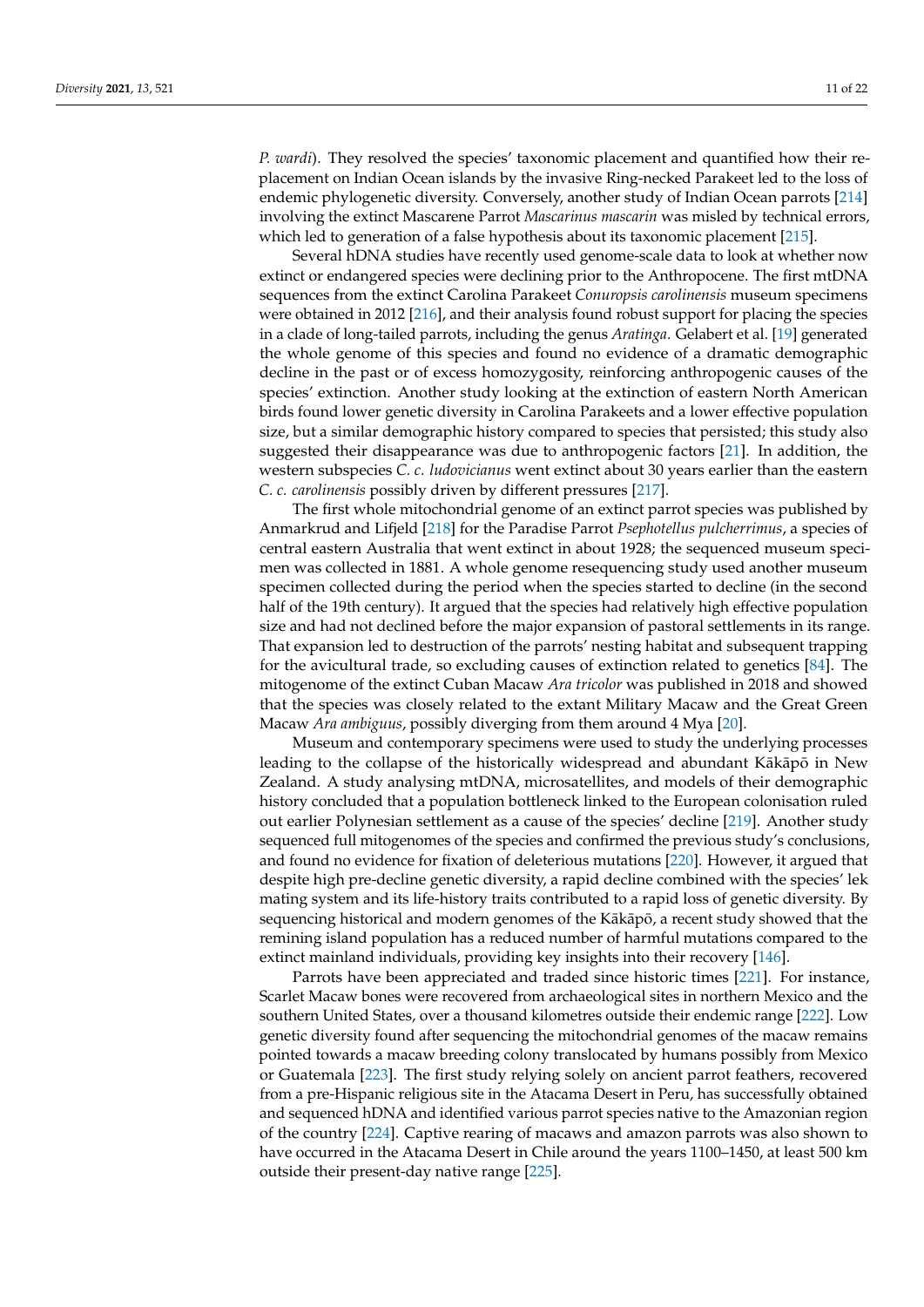Capitalising on less destructive sampling methods, trace DNA, and technological advances in museomics, genome-wide markers can now be generated from old museum specimens. A study generated thousands of SNP markers from museum (up to 123 years old) and contemporary specimens by a RAD approach and highlighted higher error rates and missing data in SNPs from the museum samples of Red-tailed Black-Cockatoos [\[213\]](#page-22-0). Another study used a hybridisation RAD (hyRAD) technique where probes generated from fresh samples were used to hybridise to fragmented museum hDNA (up to 140 years old), and similarly indicated lower diversity of SNPs in older samples of a songbird [\[226\]](#page-22-13). Hence, studies using low-quality museum samples to generate phylogenomic data must be careful and follow best practices for assembling, processing, and analysing such data to avoid misinterpretations [\[107\]](#page-18-5).

#### **4. Conclusions**

Our overview has shown wide application of molecular genetic- and genomic techniques for studies of parrots in their global distribution. There is increasing interest by field biologists studying parrots in incorporating genetics as part of their research agenda. Given the high proportion of threatened species in the group, and the extraordinarily high level of interest in parrots among humans (including the wildlife trade and captive breeding), one or more centralised parrot genetics laboratories, perhaps on different continents, might be advantageous for future collaborative research. This could also consolidate expertise and boost efficacy in sample collection, DNA extraction, sequencing, and genomic analysis. It would be important to include genetics as a component of studies on parrot species with high conservation concern, as this could help to find populations with low genetic diversity and the most appropriate source populations to "rescue" them.

Recent breakthroughs in technology and consolidation of approaches will allow genetic techniques to be used more extensively in wildlife forensic investigations. The lack of validated DNA reference sequences is hindering our ability to accurately assign species identity. A focus on establishing DNA reference databases for the most traded wildlife species will assist in forensic casework. Building a baseline reference genomic database of wild parrot populations could help to determine the provenance of confiscated birds, aid rewilding and translocation projects, and resolve questions about captive or wild origins. As part of the licensing agreement to maintain some protected species in captivity, DNA samples could be taken with the explicit intention of using them to verify parentage and identity in the future [\[227,](#page-22-14)[228\]](#page-22-15). Genetics has also been effective in disease testing. Studying the interactions between the TLR, MHC, and resistance to diseases would be important for both captive and wild parrot populations.

Choosing the correct markers for genetic analyses is very important as different conclusions might be reached without a genome-wide investigation. For instance, using RAD-seq data, Shipham et al. [\[229\]](#page-22-16) confirmed a sister relationship between the Paleheaded Rosella and Northern Rosella *Platycercus venustus*, which was previously all but overlooked based purely on mtDNA sequences in which there had been a mtDNA capture event between non-sister taxa. However, the switch from solely sequencing mtDNA regions to relatively cheap and easy SNP genotyping methods has limited the capacity for comparative studies among species as different marker panels are used, optimised for each species. Absolute metrics of genetic structure and diversity are therefore not readily comparable, so approaches that produce DNA sequences may be preferable. For example, ultraconserved elements (UCEs) that target portions of the genome that remain similar across divergent clades but contain variable sequences in the flanking regions are a common approach used in avian phylogenomic studies [\[230\]](#page-22-17). UCEs have been used in studies on the phylogenomics of lorikeets [\[107\]](#page-18-5) and historical demography of the Carolina Parakeet [\[21\]](#page-15-3). There is increasing interest in applying comparative genomic techniques to conservation studies [\[231,](#page-22-18)[232\]](#page-22-19). These are limited with current data types but perhaps the increasing use of whole genome sequencing will make independent datasets more comparable among individuals, populations, and species. This would open up interesting opportunities for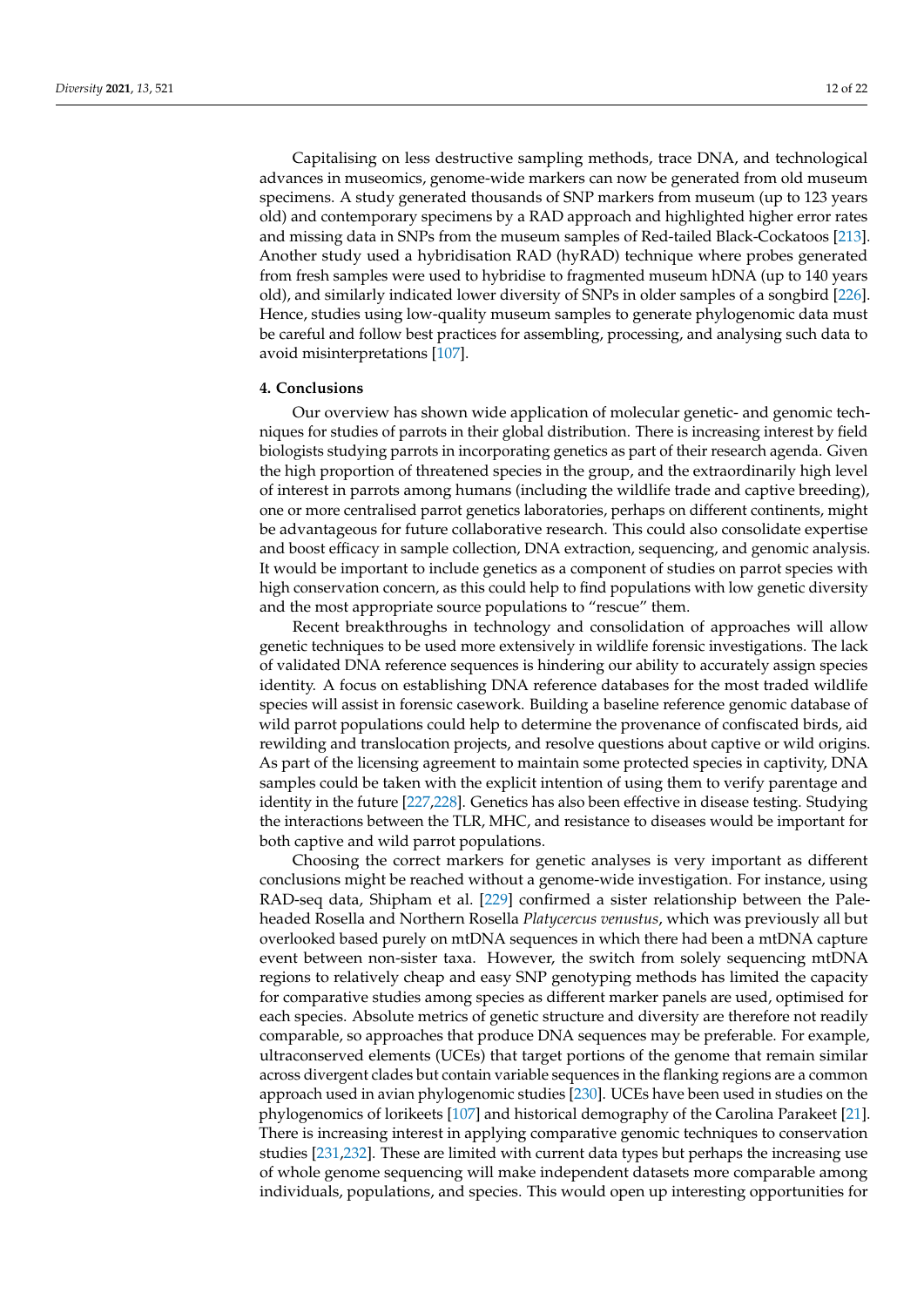questions from behavioural, conservation, and evolutionary perspectives. The field of genetics has always been at the forefront of data sharing through repositories such as GenBank, so the opportunities for comparative analyses and insights as data comparability increases are enormous. However, sequence data alone are not enough to understand genome evolution and function, and entirely new approaches, like chromosomics [\[233\]](#page-22-20) with superior bioinformatics like pangenome models [\[234\]](#page-22-21), are needed in the future.

In conclusion, genetics has aided parrot research substantially in the past and will continue to do so as exciting new applications emerge in the advancing genomic era. We certainly encourage parrot researchers to consider implementing genetics as part of their research agenda, given the wide array of questions genetics can help to answer as demonstrated in this review. We realise that these research projects often do not have the capacity, expertise, or funds to do genetic research. However, many commercial laboratories now provide sequencing services at ever-dropping costs, so researchers might consider using these services to generate data from their samples. For genomic data interpretation, we propose a consortium of scientists sharing their experience in conservation genomics, analysis pipelines, and mentorship of students in genetic research on parrots. This consortium could work as a specialist group within the well-established Parrot Researchers Group.

**Author Contributions:** Conceptualization, G.O., B.T.S., L.J. and R.H.; Investigation, G.O.; Data curation, L.J. and B.T.S.; Writing—original draft preparation, G.O., B.T.S., L.J. and R.H.; Writing review and editing, G.O., B.T.S., L.J., S.C.B. and R.H.; Supervision, R.H.; Project administration, G.O.; Funding acquisition, G.O. and R.H. All authors have read and agreed to the published version of the manuscript.

**Funding:** B.T.S. was supported by awards from the National Science Foundation US (DEB-1655736; DBI-2029955). MDPI waived the publication fee of this publication.

**Acknowledgments:** We thank Jose L. Tella for inviting us to contribute this review paper to the special issue on parrots. We are grateful to Juan Masello for building a comprehensive online library on parrot research, which is available via membership of the Parrot Researchers Group. We thank Rod Peakall and four anonymous reviewers, whose comments largely helped to improve this manuscript.

**Conflicts of Interest:** The authors declare no conflict of interest.

#### **Glossary**

| Cryptic species      | Morphologically often indistinguishable but genetically distinct species,                                                                                                                                        |
|----------------------|------------------------------------------------------------------------------------------------------------------------------------------------------------------------------------------------------------------|
|                      | following the evolutionary species concept.                                                                                                                                                                      |
| Effective population | The size of the ideal, panmictic population that would experience the same                                                                                                                                       |
| size $(N_e)$         | loss of genetic variation, through genetic drift, as the observed population.                                                                                                                                    |
| <b>Gene flow</b>     | The exchange of genetic information between randomly mating populations                                                                                                                                          |
|                      | through migration, measured in allele frequencies.                                                                                                                                                               |
| Genetic diversity    | The extent of genetic variation in a population, species, or across species,<br>measured in heterozygosity, allelic diversity, or heritability.                                                                  |
| Genetic drift        | Random changes in the genetic composition of a small population between<br>generations. It results in loss of genetic diversity, random changes in allele<br>frequencies, and diversification among populations. |
| Genome               | The complete genetic material of an organism, including nuclear and mito-<br>chondrial DNA.                                                                                                                      |
| Inbreeding           | The accumulation of deleterious mutations due to breeding among close<br>relatives.                                                                                                                              |
| Inbreeding           | Reduction in reproduction, survival, or related characters due to inbreeding                                                                                                                                     |
| depression           |                                                                                                                                                                                                                  |
| Management<br>units  | Populations with significant divergence of allele frequencies at nuclear or                                                                                                                                      |
| (MU <sub>s</sub> )   | mitochondrial loci, regardless of the phylogenetic distinctiveness of the<br>alleles.                                                                                                                            |
| Microsatellite       | A locus with a short tandem repeat DNA sequence, typically showing<br>variable number of repeats across individuals. Consequently, they are<br>highly informative genetic markers.                               |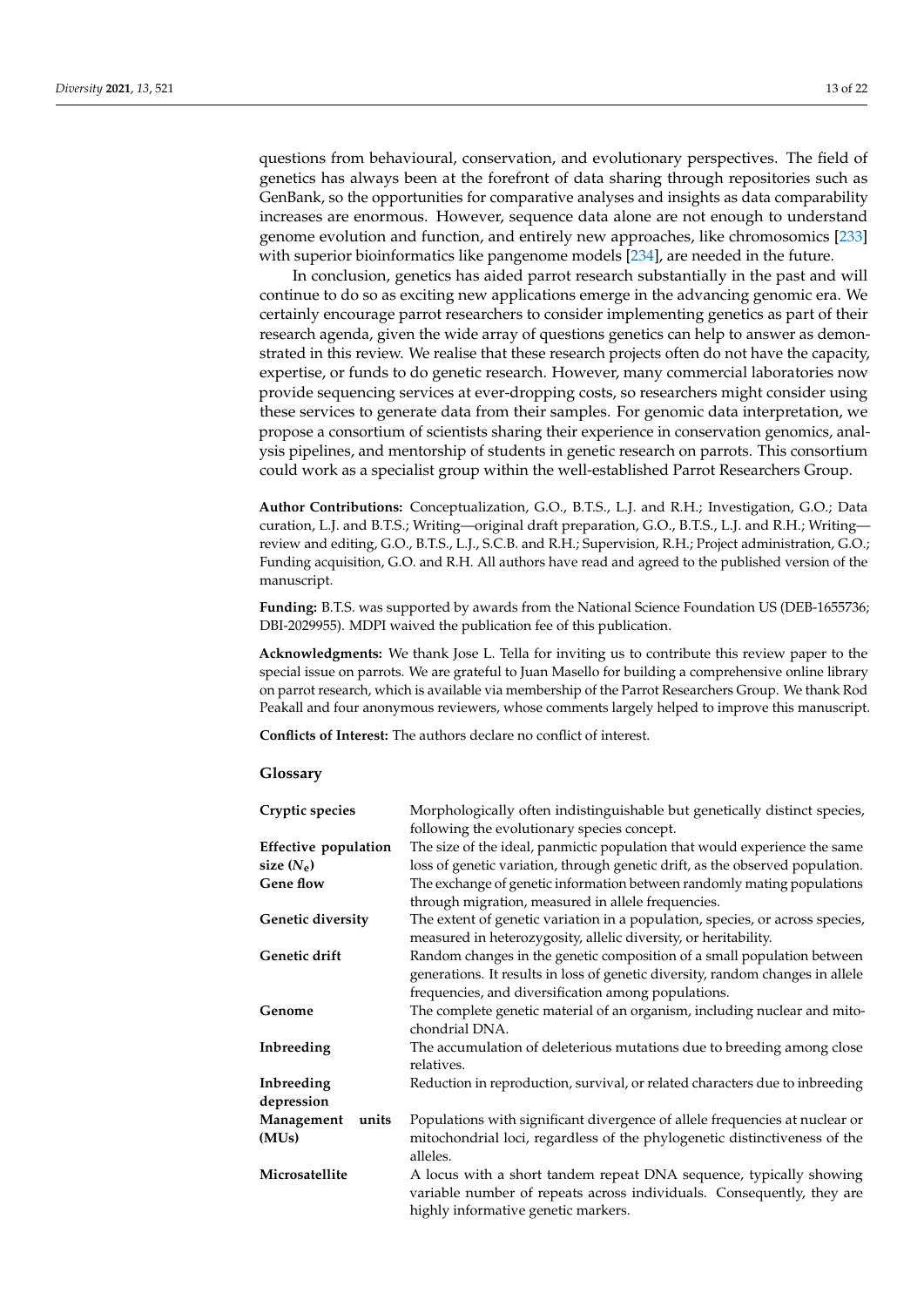| Typically, between 6-100 bp section of DNA, repeated many times in a long<br>string with no gaps between the repeats. These were the first type of DNA<br>markers used in human identification and later in wildlife genetics. |
|--------------------------------------------------------------------------------------------------------------------------------------------------------------------------------------------------------------------------------|
| Includes technologies that use short-read, massively parallel, high-                                                                                                                                                           |
| throughput sequencing of the genetic material (e.g., Illumina, Ion Torrent).                                                                                                                                                   |
| Reduction in reproductive fitness due to crossing of two populations, sub-                                                                                                                                                     |
| species, or species.                                                                                                                                                                                                           |
| A method to replicate copies (amplify) of specific segments of DNA, with                                                                                                                                                       |
| thermostable Taq polymerase enzyme in a thermocycler.                                                                                                                                                                          |
| A model to predict the extinction risk of a population by using information                                                                                                                                                    |
| about population size and structure, birth and death rates, risks and severity                                                                                                                                                 |
| of catastrophes, levels of inbreeding depression, rate of habitat loss, etc.                                                                                                                                                   |
| PVA can be used as a management tool to examine different management                                                                                                                                                           |
| op-tions to recover threatened species.                                                                                                                                                                                        |
| A nucleotide site (base pair) in a DNA sequence that is polymorphic in a                                                                                                                                                       |
| population and can be used as a marker to assess genetic variation within                                                                                                                                                      |
| and among populations.                                                                                                                                                                                                         |
| Application of science to the law, including detection of illegal wildlife                                                                                                                                                     |
| trade with DNA-based methods.                                                                                                                                                                                                  |
|                                                                                                                                                                                                                                |

#### **References**

- <span id="page-14-0"></span>1. Kosman, E.; Burgio, K.R.; Presley, S.J.; Willig, M.R.; Scheiner, S.M. Conservation prioritization based on trait-based metrics illustrated with global parrot distributions. *Divers. Distrib.* **2019**, *25*, 1156–1165. [\[CrossRef\]](http://doi.org/10.1111/ddi.12923)
- <span id="page-14-1"></span>2. Barbosa, J.M.; Hiraldo, F.; Romero, M.Á.; Tella, J.L. When does agriculture enter into conflict with wildlife? A global assessment of parrot–agriculture conflicts and their conservation effects. *Divers. Distrib.* **2021**, *27*, 4–17. [\[CrossRef\]](http://doi.org/10.1111/ddi.13170)
- <span id="page-14-2"></span>3. Olah, G.; Butchart, S.H.M.; Symes, A.; Guzmán, I.M.; Cunningham, R.; Brightsmith, D.J.; Heinsohn, R. Ecological and socioeconomic factors affecting extinction risk in parrots. *Biodivers. Conserv.* **2016**, *25*, 205–223. [\[CrossRef\]](http://doi.org/10.1007/s10531-015-1036-z)
- <span id="page-14-3"></span>4. Vergara-Tabares, D.L.; Cordier, J.M.; Landi, M.A.; Olah, G.; Nori, J. Global trends of habitat destruction and consequences for parrot conservation. *Glob. Change Biol.* **2020**, *26*, 4251–4262. [\[CrossRef\]](http://doi.org/10.1111/gcb.15135)
- <span id="page-14-4"></span>5. Berkunsky, I.; Quillfeldt, P.; Brightsmith, D.J.; Abbud, M.C.; Aguilar, J.M.R.E.; Alemán-Zelaya, U.; Aramburú, R.M.; Arce Arias, A.; Balas McNab, R.; Balsby, T.J.S.; et al. Current threats faced by Neotropical parrot populations. *Biol. Conserv.* **2017**, *214*, 278–287. [\[CrossRef\]](http://doi.org/10.1016/j.biocon.2017.08.016)
- <span id="page-14-5"></span>6. Martin, R.O.; Senni, C.; D'Cruze, N.C. Trade in wild-sourced African grey parrots: Insights via social media. *Glob. Ecol. Conserv.* **2018**, *15*, e00429. [\[CrossRef\]](http://doi.org/10.1016/j.gecco.2018.e00429)
- <span id="page-14-6"></span>7. Martin, R.O.; Perrin, M.R.; Boyes, R.S.; Abebe, Y.D.; Annorbah, N.D.; Asamoah, A.; Bizimana, D.; Bobo, K.S.; Bunbury, N.; Brouwer, J.; et al. Research and conservation of the larger parrots of Africa and Madagascar: A review of knowledge gaps and opportunities. *Ostrich* **2014**, *85*, 205–233. [\[CrossRef\]](http://doi.org/10.2989/00306525.2014.948943)
- <span id="page-14-7"></span>8. Olah, G.; Theuerkauf, J.; Legault, A.; Gula, R.; Stein, J.; Butchart, S.; O'Brien, M.; Heinsohn, R. Parrots of Oceania—A comparative study of extinction risk. *Emu-Austral Ornithol.* **2018**, *118*, 94–112. [\[CrossRef\]](http://doi.org/10.1080/01584197.2017.1410066)
- <span id="page-14-8"></span>9. Calzada Preston, C.E.; Pruett-Jones, S. The number and distribution of introduced and naturalized parrots. *Diversity* **2021**, *13*, 412. [\[CrossRef\]](http://doi.org/10.3390/d13090412)
- <span id="page-14-9"></span>10. Cardador, L.; Abellán, P.; Anadón, J.D.; Carrete, M.; Tella, J.L. The World Parrot Trade. In *Naturalized Parrots of the World: Distribution, Ecology, and Impacts of the World's Most Colorful Colonizers*; Princeton University Press: Princeton, NJ, USA, 2021; ISBN 0-691-20441-1.
- <span id="page-14-10"></span>11. Provost, K.L.; Joseph, L.; Smith, B.T. Resolving a phylogenetic hypothesis for parrots: Implications from systematics to conservation. *Emu-Austral Ornithol.* **2018**, *118*, 7–21. [\[CrossRef\]](http://doi.org/10.1080/01584197.2017.1387030)
- <span id="page-14-11"></span>12. Wright, T.F.; Schirtzinger, E.E.; Matsumoto, T.; Eberhard, J.R.; Graves, G.R.; Sanchez, J.J.; Capelli, S.; Müller, H.; Scharpegge, J.; Chambers, G.K.; et al. A multilocus molecular phylogeny of the parrots (Psittaciformes): Support for a Gondwanan origin during the Cretaceous. *Mol. Biol. Evol.* **2008**, *25*, 2141–2156. [\[CrossRef\]](http://doi.org/10.1093/molbev/msn160)
- <span id="page-14-12"></span>13. Schweizer, M.; Seehausen, O.; Güntert, M.; Hertwig, S.T. The evolutionary diversification of parrots supports a taxon pulse model with multiple trans-oceanic dispersal events and local radiations. *Mol. Phylogenet. Evol.* **2010**, *54*, 984–994. [\[CrossRef\]](http://doi.org/10.1016/j.ympev.2009.08.021)
- <span id="page-14-13"></span>14. Brock, M.K.; White, B.N. Application of DNA fingerprinting to the recovery program of the endangered Puerto Rican Parrot. *Proc. Natl. Acad. Sci. USA* **1992**, *89*, 11121–11125. [\[CrossRef\]](http://doi.org/10.1073/pnas.89.23.11121)
- <span id="page-14-15"></span>15. Miller, H.C.; Lambert, D.M.; Millar, C.D.; Robertson, B.C.; Minot, E.O. Minisatellite DNA profiling detects lineages and parentage in the endangered Kakapo (*Strigops habroptilus*) despite low microsatellite DNA variation. *Conserv. Genet.* **2003**, *4*, 265–274. [\[CrossRef\]](http://doi.org/10.1023/A:1024037601708)
- <span id="page-14-14"></span>16. Raisin, C.; Frantz, A.C.; Kundu, S.; Greenwood, A.G.; Jones, C.G.; Zuel, N.; Groombridge, J.J. Genetic consequences of intensive conservation management for the Mauritius Parakeet. *Conserv. Genet.* **2012**, *13*, 707–715. [\[CrossRef\]](http://doi.org/10.1007/s10592-012-0319-0)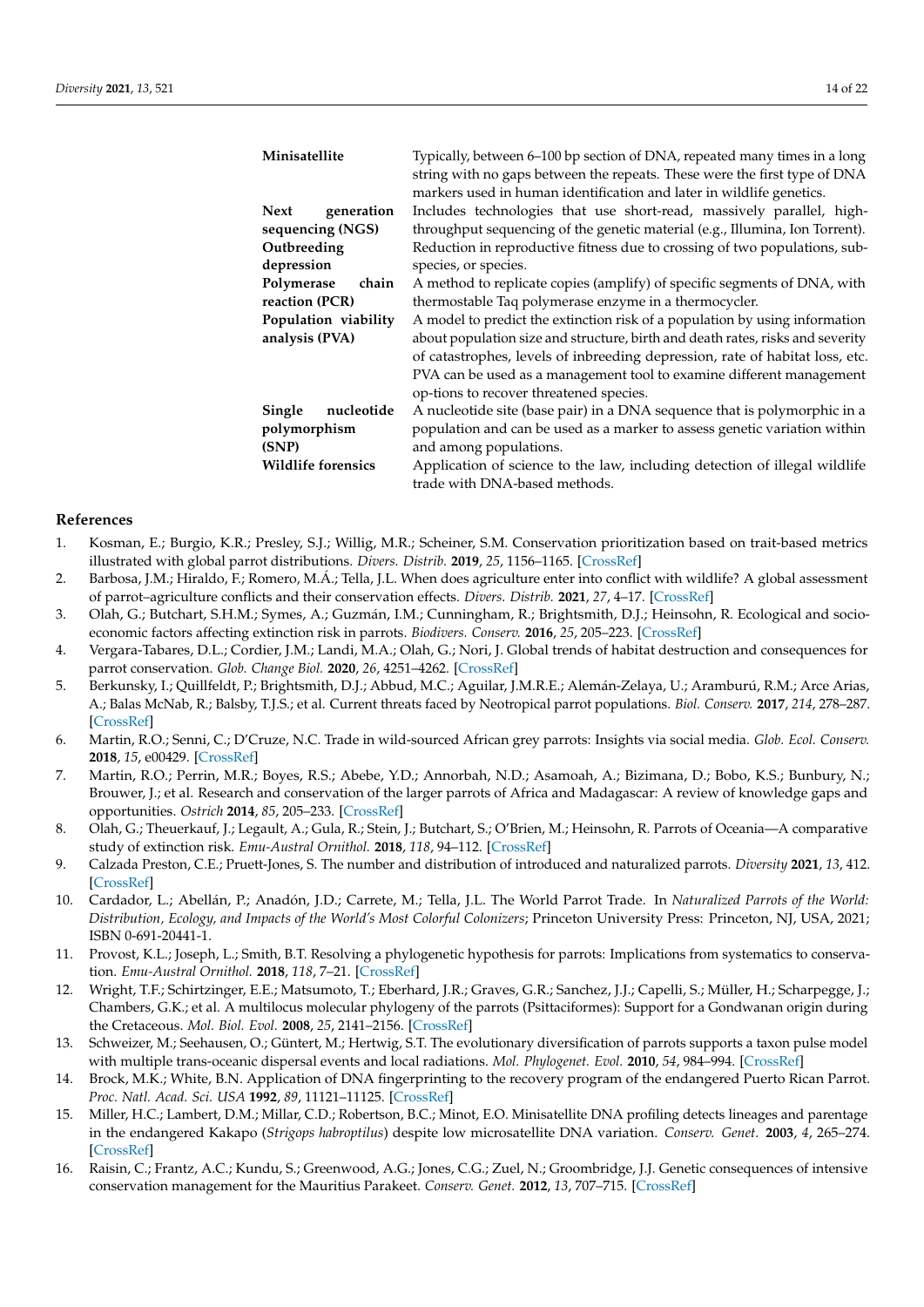- <span id="page-15-0"></span>17. Masello, J.F.; Sramkova, A.; Quillfeldt, P.; Epplen, J.T.; Lubjuhn, T. Genetic monogamy in Burrowing Parrots *Cyanoliseus patagonus*? *J. Avian Biol.* **2002**, *33*, 99–103. [\[CrossRef\]](http://doi.org/10.1034/j.1600-048X.2002.330116.x)
- <span id="page-15-1"></span>18. Raidal, S.R.; Peters, A. Psittacine Beak and Feather Disease: Ecology and implications for conservation. *Emu-Austral Ornithol.* **2018**, *118*, 80–93. [\[CrossRef\]](http://doi.org/10.1080/01584197.2017.1387029)
- <span id="page-15-2"></span>19. Gelabert, P.; Sandoval-Velasco, M.; Serres, A.; De Manuel, M.; Renom, P.; Margaryan, A.; Stiller, J.; De-Dios, T.; Fang, Q.; Feng, S.; et al. Evolutionary history, genomic adaptation to toxic diet, and extinction of the Carolina Parakeet. *Curr. Biol.* **2020**, *30*, 108–114.e5. [\[CrossRef\]](http://doi.org/10.1016/j.cub.2019.10.066)
- <span id="page-15-20"></span>20. Johansson, U.S.; Ericson, P.G.P.; Blom, M.P.K.; Irestedt, M. The phylogenetic position of the extinct Cuban Macaw *Ara tricolor* based on complete mitochondrial genome sequences. *IBIS* **2018**, *160*, 666–672. [\[CrossRef\]](http://doi.org/10.1111/ibi.12591)
- <span id="page-15-3"></span>21. Smith, B.T.; Gehara, M.; Harvey, M.G. The demography of extinction in eastern North American birds. *Proc. R. Soc. B Biol. Sci.* **2021**, *288*, 20201945. [\[CrossRef\]](http://doi.org/10.1098/rspb.2020.1945)
- <span id="page-15-4"></span>22. Poczai, P.; Bell, N.; Hyvönen, J. Imre Festetics and the Sheep Breeders' Society of Moravia: Mendel's forgotten "research network". *PLoS Biol.* **2014**, *12*, e1001772. [\[CrossRef\]](http://doi.org/10.1371/journal.pbio.1001772)
- <span id="page-15-5"></span>23. Weiling, F. Historical study: Johann Gregor Mendel 1822-1884. *Am. J. Med. Genet.* **1991**, *40*, 1–25. [\[CrossRef\]](http://doi.org/10.1002/ajmg.1320400103)
- <span id="page-15-6"></span>24. Watson, J.D.; Crick, F.H.C. Molecular structure of nucleic acids: A structure for Deoxyribose Nucleic Acid. *Nature* **1953**, *171*, 737–738. [\[CrossRef\]](http://doi.org/10.1038/171737a0)
- <span id="page-15-7"></span>25. Crick, F. Central dogma of molecular biology. *Nature* **1970**, *227*, 561–563. [\[CrossRef\]](http://doi.org/10.1038/227561a0)
- <span id="page-15-8"></span>26. Adams, M.; Baverstock, P.; Saunders, D.; Schodde, R.; Smith, G. Biochemical systematics of the Australian cockatoos (Psittaciformes: Cacatuinae). *Aust. J. Zool.* **1984**, *32*, 363. [\[CrossRef\]](http://doi.org/10.1071/ZO9840363)
- 27. Christidis, L.; Schodde, R.; Shaw, D.D.; Mayness, S.F. Relationships among the Australo-Papuan parrots, lorikeets, and cockatoos (Aves: Psittaciformes): Protein evidence. *Condor* **1991**, *93*, 302–317. [\[CrossRef\]](http://doi.org/10.2307/1368946)
- 28. Christidis, L.; Shaw, D.D.; Schodde, R. Chromosomal evolution in parrots, lorikeets and cockatoos (Aves: Psittaciformes). *Hereditas* **1991**, *114*, 47–56. [\[CrossRef\]](http://doi.org/10.1111/j.1601-5223.1991.tb00552.x)
- <span id="page-15-9"></span>29. Joseph, L.; Hope, R. Aspects of genetic relationships and variation in parrots of the Crimson Rosella *Platycercus elegans* complex (Aves: Psittacidae). *Trans. R. Soc. S. Aust.* **1984**, *108*, 77–84.
- <span id="page-15-10"></span>30. Miyaki, C.Y.; Wajntal, A. Sex identification of South American parrots (Psittacidae, Aves) using the human minisatellite probe 33.15. *The Auk* **1997**, *114*, 516–520. [\[CrossRef\]](http://doi.org/10.2307/4089258)
- <span id="page-15-11"></span>31. De Kloet, R.S.; De Kloet, S.R. The evolution of the spindlin gene in birds: Sequence analysis of an intron of the spindlin W and Z gene reveals four major divisions of the Psittaciformes. *Mol. Phylogenet. Evol.* **2005**, *36*, 706–721. [\[CrossRef\]](http://doi.org/10.1016/j.ympev.2005.03.013) [\[PubMed\]](http://www.ncbi.nlm.nih.gov/pubmed/16099384)
- <span id="page-15-12"></span>32. Tavares, E.S.; Baker, A.J.; Pereira, S.L.; Miyaki, C.Y. Phylogenetic relationships and historical biogeography of Neotropical parrots (Psittaciformes: Psittacidae: Arini) inferred from mitochondrial and nuclear DNA sequences. *Syst. Biol.* **2006**, *55*, 454–470. [\[CrossRef\]](http://doi.org/10.1080/10635150600697390)
- <span id="page-15-13"></span>33. Caparroz, R.; Seixas, G.H.F.; Berkunsky, I.; Collevatti, R.G. The role of demography and climatic events in shaping the phylogeography of *Amazona aestiva* (Psittaciformes, Aves) and definition of management units for conservation. *Divers. Distrib.* **2009**, *15*, 459–468. [\[CrossRef\]](http://doi.org/10.1111/j.1472-4642.2009.00558.x)
- 34. Dolman, G.; Joseph, L. Evolutionary history of birds across southern Australia: Structure, history and taxonomic implications of mitochondrial DNA diversity in an ecologically diverse suite of species. *Emu-Austral Ornithol.* **2015**, *115*, 35–48. [\[CrossRef\]](http://doi.org/10.1071/MU14047)
- 35. Rocha, A.V.; Rivera, L.O.; Martinez, J.; Prestes, N.P.; Caparroz, R. Biogeography of speciation of two sister species of Neotropical *Amazona* (Aves, Psittaciformes) based on mitochondrial sequence data. *PLoS ONE* **2014**, *9*, e108096. [\[CrossRef\]](http://doi.org/10.1371/journal.pone.0108096) [\[PubMed\]](http://www.ncbi.nlm.nih.gov/pubmed/25251765)
- <span id="page-15-14"></span>36. Smith, B.T.; Ribas, C.C.; Whitney, B.M.; Hernández-Baños, B.E.; Klicka, J. Identifying biases at different spatial and temporal scales of diversification: A case study in the Neotropical parrotlet genus *Forpus*. *Mol. Ecol.* **2013**, *22*, 483–494. [\[CrossRef\]](http://doi.org/10.1111/mec.12118)
- <span id="page-15-15"></span>37. Caparroz, R.; Guedes, N.M.R.; Bianchi, C.A.; Wajntal, A. Analisis of the genetic variability and breeding behaviour of wild populations of two macaw species (Psittaciformes, Aves) by DNA fingerprinting. *Ararajuba* **2001**, *9*, 43–49.
- 38. Caparroz, R.; Miyaki, C.Y.; Bampi, M.I.; Wajntal, A. Analysis of the genetic variability in a sample of the remaining group of Spix's Macaw (*Cyanopsitta spixii*, Psittaciformes: Aves) by DNA fingerprinting. *Biol. Conserv.* **2001**, *99*, 307–311. [\[CrossRef\]](http://doi.org/10.1016/S0006-3207(00)00196-8)
- <span id="page-15-16"></span>39. Nader, W.; Werner, D.; Wink, M. Genetic diversity of Scarlet Macaws *Ara macao* in reintroduction studies for threatened populations in Costa Rica. *Biol. Conserv.* **1999**, *87*, 269–272. [\[CrossRef\]](http://doi.org/10.1016/S0006-3207(98)00043-3)
- <span id="page-15-17"></span>40. Murphy, S.; Legge, S.; Heinsohn, R. The breeding biology of Palm Cockatoos (*Probosciger aterrimus*): A case of a slow life history. *J. Zool.* **2003**, *261*, 327–339. [\[CrossRef\]](http://doi.org/10.1017/S0952836903004175)
- <span id="page-15-18"></span>41. Afanador, Y.; Velez-Valentín, J.; Valentín de la Rosa, R.; Martínez-Cruzado, J.-C.; VonHoldt, B.; Oleksyk, T.K. Isolation and characterization of microsatellite loci in the critically endangered Puerto Rican Parrot (*Amazona vittata*). *Conserv. Genet. Resour.* **2014**, *6*, 885–889. [\[CrossRef\]](http://doi.org/10.1007/s12686-014-0232-6)
- 42. Caparroz, R.; Miyaki, C.Y.; Baker, A.J. Characterization of microsatellite loci in the Blue-and-gold Macaw, *Ara ararauna* (Psittaciformes: Aves). *Mol. Ecol. Notes* **2003**, *3*, 441–443. [\[CrossRef\]](http://doi.org/10.1046/j.1471-8286.2003.00475.x)
- 43. Chan, C.; Ballantyne, K.N.; Lambert, D.M.; Chambers, G.K. Characterization of variable microsatellite loci in Forbes' Parakeet (*Cyanoramphus forbesi*) and their use in other parrots. *Conserv. Genet.* **2005**, *6*, 651–654. [\[CrossRef\]](http://doi.org/10.1007/s10592-005-9021-9)
- <span id="page-15-19"></span>44. Olah, G.; Heinsohn, R.G.; Espinoza, J.R.; Brightsmith, D.J.; Peakall, R. An evaluation of primers for microsatellite markers in Scarlet Macaw (*Ara macao*) and their performance in a Peruvian wild population. *Conserv. Genet. Resour.* **2015**, *7*, 157–159. [\[CrossRef\]](http://doi.org/10.1007/s12686-014-0317-2)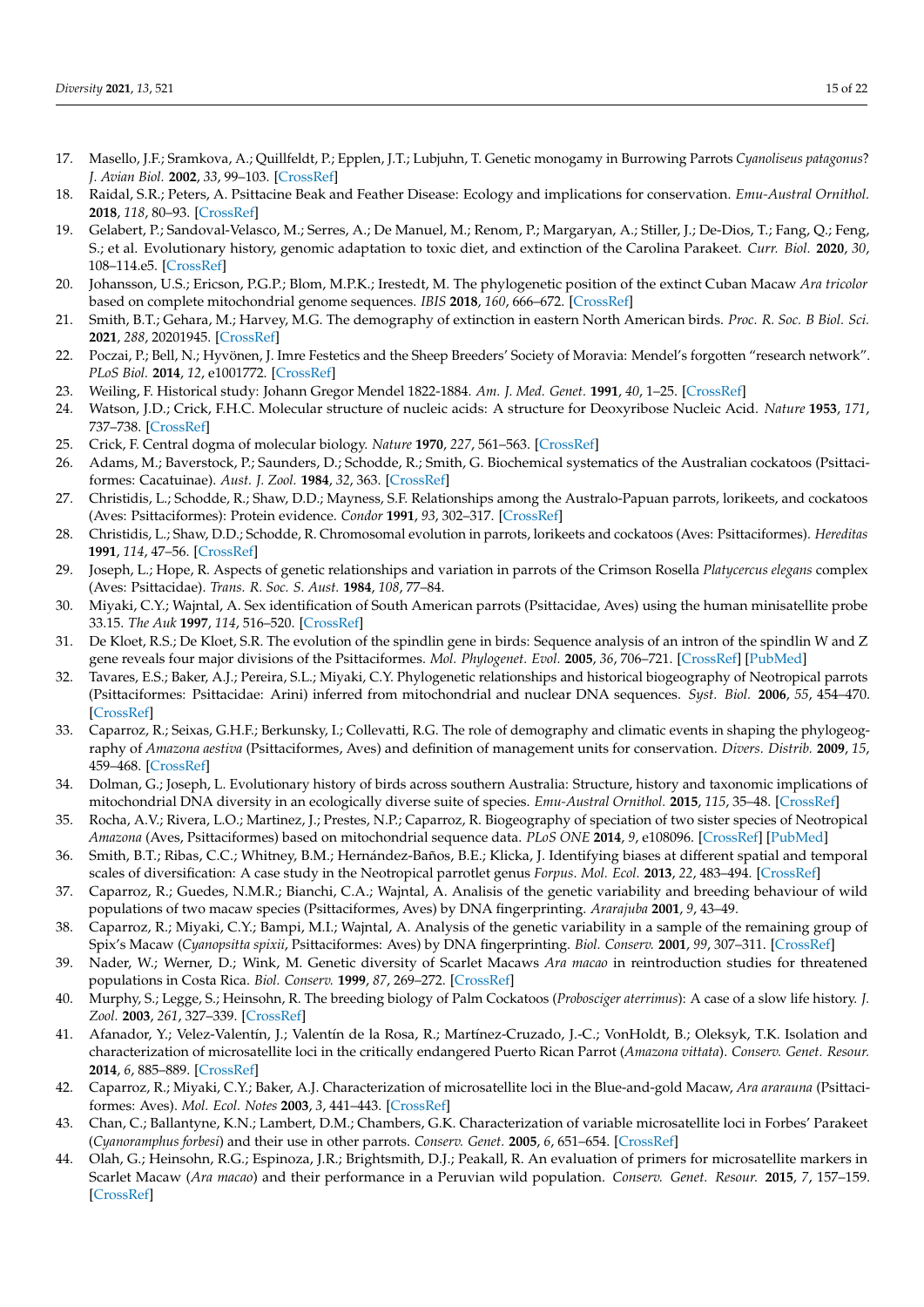- 45. Russello, M.; Calcagnotto, D.; DeSalle, R.; Amato, G. Characterization of microsatellite loci in the endangered St. Vincent Parrot, *Amazona guildingii*. *Mol. Ecol. Notes* **2002**, *1*, 162–164. [\[CrossRef\]](http://doi.org/10.1046/j.1471-8278.2001.00061.x)
- 46. Taylor, T.D.; Parkin, D.T. Characterization of 12 microsatellite primer pairs for the African Grey Parrot, *Psittacus erithacus* and their conservation across the Psittaciformes. *Mol. Ecol. Notes* **2006**, *7*, 163–167. [\[CrossRef\]](http://doi.org/10.1111/j.1471-8286.2006.01566.x)
- <span id="page-16-0"></span>47. Russello, M.A.; Saranathan, V.; Buhrman-Deever, S.; Eberhard, J.; Caccone, A. Characterization of polymorphic microsatellite loci for the invasive Monk Parakeet (*Myiopsitta monachus*). *Mol. Ecol. Notes* **2007**, *7*, 990–992. [\[CrossRef\]](http://doi.org/10.1111/j.1471-8286.2007.01749.x)
- <span id="page-16-1"></span>48. Klauke, N.; Schaefer, H.M.; Bauer, M.; Segelbacher, G. Limited dispersal and significant fine-scale genetic structure in a tropical montane parrot species. *PLoS ONE* **2016**, *11*, e0169165. [\[CrossRef\]](http://doi.org/10.1371/journal.pone.0169165) [\[PubMed\]](http://www.ncbi.nlm.nih.gov/pubmed/28033364)
- <span id="page-16-2"></span>49. Klauke, N.; Segelbacher, G.; Schaefer, H.M. Reproductive success depends on the quality of helpers in the endangered, cooperative El Oro parakeet (*Pyrrhura orcesi*). *Mol. Ecol.* **2013**, *22*, 2011–2027. [\[CrossRef\]](http://doi.org/10.1111/mec.12219)
- <span id="page-16-3"></span>50. Theuerkauf, J.; Rouys, S.; Mériot, J.M.; Gula, R.; Kuehn, R. Cooperative breeding, mate guarding, and nest sharing in two parrot species of New Caledonia. *J. Ornithol.* **2009**, *150*, 791–797. [\[CrossRef\]](http://doi.org/10.1007/s10336-009-0400-8)
- <span id="page-16-4"></span>51. Harrison, G.L.A. Four new avian mitochondrial genomes help get to basic evolutionary questions in the Late Cretaceous. *Mol. Biol. Evol.* **2004**, *21*, 974–983. [\[CrossRef\]](http://doi.org/10.1093/molbev/msh065)
- <span id="page-16-5"></span>52. Urantowka, A.D. Complete mitochondrial genome of Blue-headed Macaw (*Primolius couloni*): Its comparison with mitogenome of Blue-throated Macaw (*Ara glaucogularis*). *Mitochondrial DNA* **2014**, *27*, 1–2. [\[CrossRef\]](http://doi.org/10.3109/19401736.2014.982578) [\[PubMed\]](http://www.ncbi.nlm.nih.gov/pubmed/25391030)
- <span id="page-16-6"></span>53. Urantowka, A.D.; Kroczak, A.M.; Strzała, T. Complete mitochondrial genome of endangered Socorro Conure (*Aratinga brevipes*): Taxonomic position of the species and its relationship with Green Conure. *Mitochondrial DNA* **2014**, *25*, 365–367. [\[CrossRef\]](http://doi.org/10.3109/19401736.2013.803095)
- <span id="page-16-7"></span>54. Oleksyk, T.K.; Pombert, J.-F.; Siu, D.; Mazo-Vargas, A.; Ramos, B.; Guiblet, W.; Afanador, Y.; Ruiz-Rodriguez, C.T.; Nickerson, M.L.; Logue, D.M.; et al. A locally funded Puerto Rican Parrot (*Amazona vittata*) genome sequencing project increases avian data and advances young researcher education. *GigaScience* **2012**, *1*, 14. [\[CrossRef\]](http://doi.org/10.1186/2047-217X-1-14) [\[PubMed\]](http://www.ncbi.nlm.nih.gov/pubmed/23587420)
- <span id="page-16-8"></span>55. Seabury, C.M.; Dowd, S.E.; Seabury, P.M.; Raudsepp, T.; Brightsmith, D.J.; Liboriussen, P.; Halley, Y.; Fisher, C.A.; Owens, E.; Viswanathan, G.; et al. A multi-platform draft de novo genome assembly and comparative analysis for the Scarlet Macaw (*Ara macao*). *PLoS ONE* **2013**, *8*, e62415. [\[CrossRef\]](http://doi.org/10.1371/journal.pone.0062415)
- <span id="page-16-9"></span>56. Miller, A.D.; Good, R.T.; Coleman, R.A.; Lancaster, M.L.; Weeks, A.R. Microsatellite loci and the complete mitochondrial DNA sequence characterized through next generation sequencing and de novo genome assembly for the critically endangered Orange-bellied Parrot, *Neophema chrysogaster*. *Mol. Biol. Rep.* **2013**, *40*, 35–42. [\[CrossRef\]](http://doi.org/10.1007/s11033-012-1950-z)
- <span id="page-16-10"></span>57. Koepfli, K.-P.; Paten, B.; O'Brien, S.J. The Genome 10K Project: A way forward. *Annu. Rev. Anim. Biosci.* **2015**, *3*, 57–111. [\[CrossRef\]](http://doi.org/10.1146/annurev-animal-090414-014900)
- <span id="page-16-11"></span>58. Feng, S.; Stiller, J.; Deng, Y.; Armstrong, J.; Fang, Q.; Reeve, A.H.; Xie, D.; Chen, G.; Guo, C.; Faircloth, B.C.; et al. Dense sampling of bird diversity increases power of comparative genomics. *Nature* **2020**, *587*, 252–257. [\[CrossRef\]](http://doi.org/10.1038/s41586-020-2873-9)
- <span id="page-16-12"></span>59. Zhang, G. Bird sequencing project takes off. *Nature* **2015**, *522*, 34. [\[CrossRef\]](http://doi.org/10.1038/522034d)
- <span id="page-16-13"></span>60. Brandies, P.; Peel, E.; Hogg, C.J.; Belov, K. The value of reference genomes in the conservation of threatened species. *Genes* **2019**, *10*, 846. [\[CrossRef\]](http://doi.org/10.3390/genes10110846)
- <span id="page-16-14"></span>61. Andrews, K.R.; Good, J.M.; Miller, M.R.; Luikart, G.; Hohenlohe, P.A. Harnessing the power of RADseq for ecological and evolutionary genomics. *Nat. Rev. Genet.* **2016**, *17*, 81–92. [\[CrossRef\]](http://doi.org/10.1038/nrg.2015.28) [\[PubMed\]](http://www.ncbi.nlm.nih.gov/pubmed/26729255)
- <span id="page-16-15"></span>62. Elshire, R.J.; Glaubitz, J.C.; Sun, Q.; Poland, J.A.; Kawamoto, K.; Buckler, E.S.; Mitchell, S.E. A robust, simple genotyping-bysequencing (GBS) approach for high diversity species. *PLoS ONE* **2011**, *6*, e19379. [\[CrossRef\]](http://doi.org/10.1371/journal.pone.0019379)
- <span id="page-16-16"></span>63. Davey, J.W.; Hohenlohe, P.A.; Etter, P.D.; Boone, J.Q.; Catchen, J.M.; Blaxter, M.L. Genome-wide genetic marker discovery and genotyping using next-generation sequencing. *Nat. Rev. Genet.* **2011**, *12*, 499–510. [\[CrossRef\]](http://doi.org/10.1038/nrg3012)
- <span id="page-16-17"></span>64. Suchan, T.; Pitteloud, C.; Gerasimova, N.S.; Kostikova, A.; Schmid, S.; Arrigo, N.; Pajkovic, M.; Ronikier, M.; Alvarez, N. Hybridization capture using RAD probes (hyRAD), a new tool for performing genomic analyses on collection specimens. *PLoS ONE* **2016**, *11*, e0151651. [\[CrossRef\]](http://doi.org/10.1371/journal.pone.0151651)
- <span id="page-16-18"></span>65. Andrews, K.R.; Luikart, G. Recent novel approaches for population genomics data analysis. *Mol. Ecol.* **2014**, *23*, 1661–1667. [\[CrossRef\]](http://doi.org/10.1111/mec.12686)
- <span id="page-16-19"></span>66. Allendorf, F.W.; Hohenlohe, P.A.; Luikart, G. Genomics and the future of conservation genetics. *Nat. Rev. Genet.* **2010**, *11*, 697–709. [\[CrossRef\]](http://doi.org/10.1038/nrg2844)
- <span id="page-16-20"></span>67. He, X.; Johansson, M.L.; Heath, D.D. Role of genomics and transcriptomics in selection of reintroduction source populations. *Conserv. Biol.* **2016**, *30*, 1010–1018. [\[CrossRef\]](http://doi.org/10.1111/cobi.12674) [\[PubMed\]](http://www.ncbi.nlm.nih.gov/pubmed/26756292)
- <span id="page-16-21"></span>68. Jain, M.; Olsen, H.E.; Paten, B.; Akeson, M. The Oxford Nanopore MinION: Delivery of nanopore sequencing to the genomics community. *Genome Biol.* **2016**, *17*, 239. [\[CrossRef\]](http://doi.org/10.1186/s13059-016-1103-0)
- <span id="page-16-22"></span>69. Liang, F.; Zhang, P. Nanopore DNA sequencing: Are we there yet? *Sci. Bull.* **2015**, *60*, 296–303. [\[CrossRef\]](http://doi.org/10.1007/s11434-014-0629-3)
- <span id="page-16-23"></span>70. Pomerantz, A.; Peñafiel, N.; Arteaga, A.; Bustamante, L.; Pichardo, F.; Coloma, L.A.; Barrio-Amorós, C.L.; Salazar-Valenzuela, D.; Prost, S. Real-time DNA barcoding in a rainforest using Nanopore sequencing: Opportunities for rapid biodiversity assessments and local capacity building. *GigaScience* **2018**, *7*, 1–14. [\[CrossRef\]](http://doi.org/10.1093/gigascience/giy033)
- <span id="page-16-24"></span>71. Monge, O.; Dumas, D.; Baus, I. Environmental DNA from avian residual saliva in fruits and its potential uses in population genetics. *Conserv. Genet. Resour.* **2020**, *12*, 131–139. [\[CrossRef\]](http://doi.org/10.1007/s12686-018-1074-4)
- <span id="page-16-25"></span>72. Olah, G.; Heinsohn, R.G.; Brightsmith, D.J.; Peakall, R. The application of non-invasive genetic tagging reveals new insights into the clay lick use by macaws in the Peruvian Amazon. *Conserv. Genet.* **2017**, *18*, 1037–1046. [\[CrossRef\]](http://doi.org/10.1007/s10592-017-0954-6)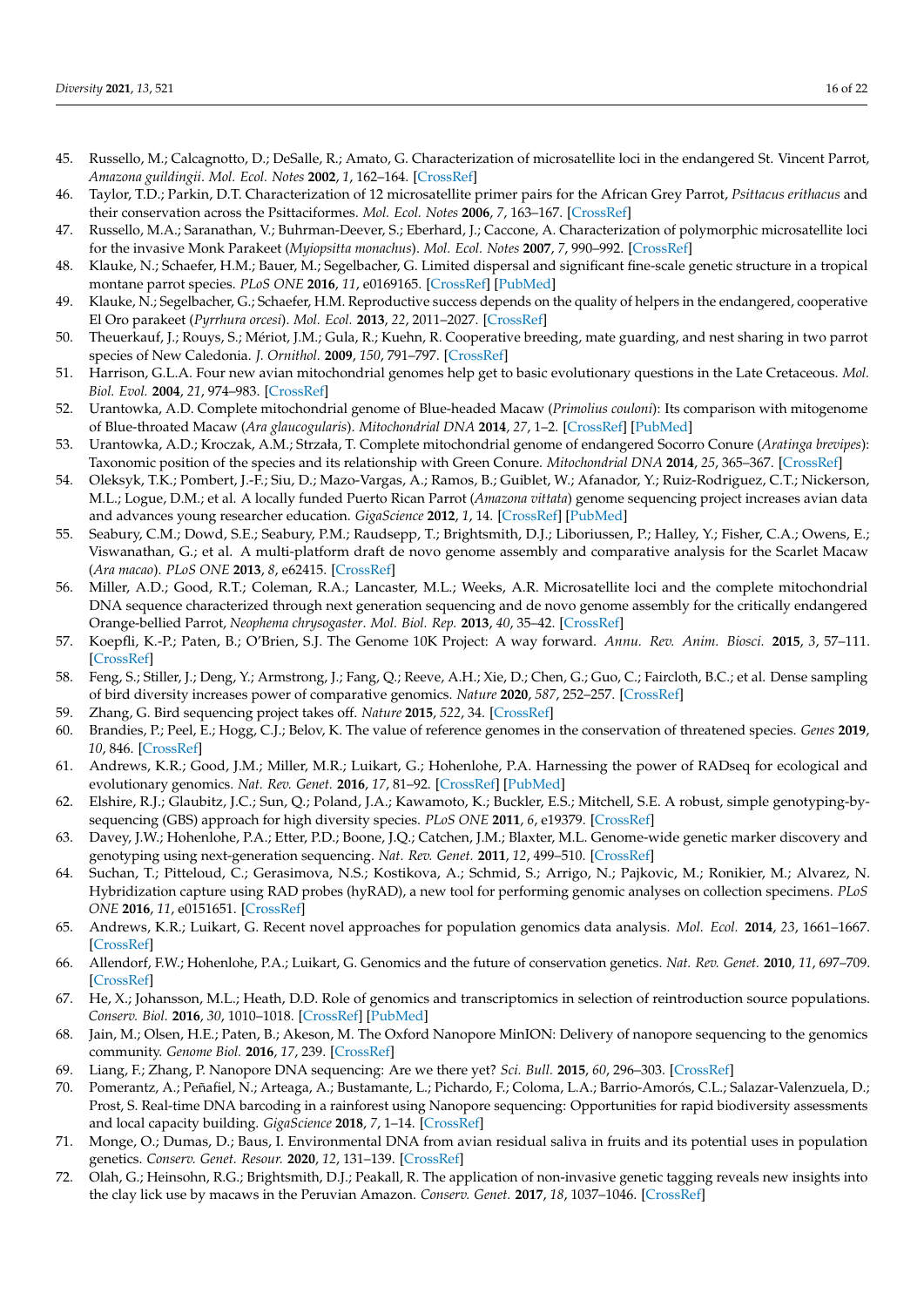- <span id="page-17-0"></span>73. Spitzer, R.; Norman, A.J.; Königsson, H.; Schiffthaler, B.; Spong, G. De novo discovery of SNPs for genotyping endangered Sun Parakeets (*Aratinga solstitialis*) in Guyana. *Conserv. Genet. Resour.* **2020**, *12*, 631–641. [\[CrossRef\]](http://doi.org/10.1007/s12686-020-01151-x)
- <span id="page-17-1"></span>74. Andersen, K.; Bird, K.L.; Rasmussen, M.; Haile, J.; Breuning-Madsen, H.; Kjaer, K.H.; Orlando, L.; Gilbert, M.T.P.; Willerslev, E. Meta-barcoding of 'dirt' DNA from soil reflects vertebrate biodiversity. *Mol. Ecol.* **2012**, *21*, 1966–1979. [\[CrossRef\]](http://doi.org/10.1111/j.1365-294X.2011.05261.x)
- <span id="page-17-2"></span>75. Ji, Y.; Ashton, L.; Pedley, S.M.; Edwards, D.P.; Tang, Y.; Nakamura, A.; Kitching, R.; Dolman, P.M.; Woodcock, P.; Edwards, F.A.; et al. Reliable, verifiable and efficient monitoring of biodiversity via metabarcoding. *Ecol. Lett.* **2013**, *16*, 1245–1257. [\[CrossRef\]](http://doi.org/10.1111/ele.12162) [\[PubMed\]](http://www.ncbi.nlm.nih.gov/pubmed/23910579)
- <span id="page-17-3"></span>76. Amarasinghe, S.L.; Su, S.; Dong, X.; Zappia, L.; Ritchie, M.E.; Gouil, Q. Opportunities and challenges in long-read sequencing data analysis. *Genome Biol.* **2020**, *21*, 30. [\[CrossRef\]](http://doi.org/10.1186/s13059-020-1935-5)
- <span id="page-17-4"></span>77. Sibley, C.G.; Ahlquist, J.E. *Phylogeny and Classification of Birds: A Study in Molecular Evolution*; Yale University Press: New Haven, CT, USA, 1990; ISBN 0-300-04085-7.
- <span id="page-17-5"></span>78. Miyaki, C.Y.; Matioli, S.R.; Burke, T.; Wajntal, A. Parrot evolution and paleogeographical events: Mitochondrial DNA evidence. *Mol. Biol. Evol.* **1998**, *15*, 544–551. [\[CrossRef\]](http://doi.org/10.1093/oxfordjournals.molbev.a025954)
- <span id="page-17-6"></span>79. Russello, M.A.; Amato, G. A molecular phylogeny of *Amazona*: Implications for Neotropical parrot biogeography, taxonomy, and conservation. *Mol. Phylogenet. Evol.* **2004**, *30*, 421–437. [\[CrossRef\]](http://doi.org/10.1016/S1055-7903(03)00192-1)
- <span id="page-17-7"></span>80. Joseph, L.; Toon, A.; Schirtzinger, E.E.; Wright, T.F. Molecular systematics of two enigmatic genera *Psittacella* and *Pezoporus* illuminate the ecological radiation of Australo-Papuan parrots (Aves: Psittaciformes). *Mol. Phylogenet. Evol.* **2011**, *59*, 675–684. [\[CrossRef\]](http://doi.org/10.1016/j.ympev.2011.03.017) [\[PubMed\]](http://www.ncbi.nlm.nih.gov/pubmed/21453777)
- 81. Schweizer, M.; Güntert, M.; Hertwig, S.T. Out of the Bassian province: Historical biogeography of the Australasian *Platycercine* parrots (Aves, Psittaciformes). *Zool. Scr.* **2013**, *42*, 13–27. [\[CrossRef\]](http://doi.org/10.1111/j.1463-6409.2012.00561.x)
- <span id="page-17-8"></span>82. Shipham, A.; Schmidt, D.J.; Joseph, L.; Hughes, J.M. Phylogenetic analysis of the Australian rosella parrots (*Platycercus*) reveals discordance among molecules and plumage. *Mol. Phylogenet. Evol.* **2015**, *91*, 150–159. [\[CrossRef\]](http://doi.org/10.1016/j.ympev.2015.05.012)
- <span id="page-17-9"></span>83. White, N.E.; Phillips, M.J.; Gilbert, M.T.P.; Alfaro-Núñez, A.; Willerslev, E.; Mawson, P.R.; Spencer, P.B.S.; Bunce, M. The evolutionary history of cockatoos (Aves: Psittaciformes: Cacatuidae). *Mol. Phylogenet. Evol.* **2011**, *59*, 615–622. [\[CrossRef\]](http://doi.org/10.1016/j.ympev.2011.03.011)
- <span id="page-17-10"></span>84. Irestedt, M.; Ericson, P.G.P.; Johansson, U.S.; Oliver, P.; Joseph, L.; Blom, M.P.K. No signs of genetic erosion in a 19th century genome of the extinct Paradise Parrot (*Psephotellus pulcherrimus*). *Diversity* **2019**, *11*, 58. [\[CrossRef\]](http://doi.org/10.3390/d11040058)
- <span id="page-17-11"></span>85. Hackett, S.J.; Kimball, R.T.; Reddy, S.; Bowie, R.C.K.; Braun, E.L.; Braun, M.J.; Chojnowski, J.L.; Cox, W.A.; Han, K.-L.; Harshman, J.; et al. A phylogenomic study of birds reveals their evolutionary history. *Science* **2008**, *320*, 1763–1768. [\[CrossRef\]](http://doi.org/10.1126/science.1157704)
- <span id="page-17-12"></span>86. Jarvis, E.D.; Mirarab, S.; Aberer, A.J.; Li, B.; Houde, P.; Li, C.; Ho, S.Y.W.; Faircloth, B.C.; Nabholz, B.; Howard, J.T.; et al. Whole-genome analyses resolve early branches in the tree of life of modern birds. *Science* **2014**, *346*, 1320–1331. [\[CrossRef\]](http://doi.org/10.1126/science.1253451)
- 87. McCormack, J.E.; Harvey, M.G.; Faircloth, B.C.; Crawford, N.G.; Glenn, T.C.; Brumfield, R.T. A phylogeny of birds based on over 1500 loci collected by target enrichment and high-throughput sequencing. *PLoS ONE* **2013**, *8*, e54848. [\[CrossRef\]](http://doi.org/10.1371/journal.pone.0054848)
- <span id="page-17-13"></span>88. Suh, A.; Paus, M.; Kiefmann, M.; Churakov, G.; Franke, F.A.; Brosius, J.; Kriegs, J.O.; Schmitz, J. Mesozoic retroposons reveal parrots as the closest living relatives of passerine birds. *Nat. Commun.* **2011**, *2*, 443. [\[CrossRef\]](http://doi.org/10.1038/ncomms1448)
- <span id="page-17-14"></span>89. Astuti, D.; Azuma, N.; Suzuki, H.; Higashi, S. Phylogenetic relationships within parrots (Psittacidae) inferred from mitochondrial cytochrome-b gene sequences. *Zoolog. Sci.* **2006**, *23*, 191–198. [\[CrossRef\]](http://doi.org/10.2108/zsj.23.191)
- 90. Claramunt, S.; Cracraft, J. A new time tree reveals Earth history's imprint on the evolution of modern birds. *Sci. Adv.* **2015**, *1*, e1501005. [\[CrossRef\]](http://doi.org/10.1126/sciadv.1501005)
- <span id="page-17-15"></span>91. Cracraft, J. Avian evolution, Gondwana biogeography and the Cretaceous–Tertiary mass extinction event. *Proc. R. Soc. Lond. B Biol. Sci.* **2001**, *268*, 459–469. [\[CrossRef\]](http://doi.org/10.1098/rspb.2000.1368)
- <span id="page-17-16"></span>92. Waterhouse, D.M. Parrots in a nutshell: The fossil record of Psittaciformes (Aves). *Hist. Biol.* **2006**, *18*, 227–238. [\[CrossRef\]](http://doi.org/10.1080/08912960600641224)
- <span id="page-17-17"></span>93. Toft, C.A.; Wright, T.F. *Parrots of the Wild: A Natural History of the World's Most Captivating Birds*; University of California Press: Berkeley, CA, USA, 2015; ISBN 978-0-520-96264-4.
- <span id="page-17-18"></span>94. Schweizer, M.; Seehausen, O.; Hertwig, S.T. Macroevolutionary patterns in the diversification of parrots: Effects of climate change, geological events and key innovations. *J. Biogeogr.* **2011**, *38*, 2176–2194. [\[CrossRef\]](http://doi.org/10.1111/j.1365-2699.2011.02555.x)
- <span id="page-17-19"></span>95. Kimball, R.T.; Oliveros, C.H.; Wang, N.; White, N.D.; Barker, F.K.; Field, D.J.; Ksepka, D.T.; Chesser, R.T.; Moyle, R.G.; Braun, M.J.; et al. A phylogenomic supertree of birds. *Diversity* **2019**, *11*, 109. [\[CrossRef\]](http://doi.org/10.3390/d11070109)
- <span id="page-17-20"></span>96. Joseph, L.; Toon, A.; Schirtzinger, E.E.; Wright, T.F.; Schodde, R. A revised nomenclature and classification for family-group taxa of parrots (Psittaciformes). *Zootaxa* **2012**, *3205*, 26. [\[CrossRef\]](http://doi.org/10.11646/zootaxa.3205.1.2)
- <span id="page-17-21"></span>97. Rheindt, F.E.; Christidis, L.; Kuhn, S.; De Kloet, S.; Norman, J.A.; Fidler, A. The timing of diversification within the most divergent parrot clade. *J. Avian Biol.* **2014**, *45*, 140–148. [\[CrossRef\]](http://doi.org/10.1111/j.1600-048X.2013.00200.x)
- <span id="page-17-22"></span>98. Worthy, T.H.; De Pietri, V.L.; Scofield, R.P. Recent advances in avian palaeobiology in New Zealand with implications for understanding New Zealand's geological, climatic and evolutionary histories. *N. Z. J. Zool.* **2017**, *44*, 177–211. [\[CrossRef\]](http://doi.org/10.1080/03014223.2017.1307235)
- <span id="page-17-23"></span>99. Schweizer, M.; Hertwig, S.T.; Seehausen, O. Diversity versus disparity and the role of ecological opportunity in a continental bird radiation. *J. Biogeogr.* **2014**, *41*, 1301–1312. [\[CrossRef\]](http://doi.org/10.1111/jbi.12293)
- <span id="page-17-24"></span>100. Ribas, C.C.; Miyaki, C.Y. Molecular systematics in Aratinga parakeets: Species limits and historical biogeography in the 'solstitialis' group, and the systematic position of *Nandayus nenday*. *Mol. Phylogenet. Evol.* **2004**, *30*, 663–675. [\[CrossRef\]](http://doi.org/10.1016/S1055-7903(03)00223-9)
- <span id="page-17-25"></span>101. Ribas, C.C.; Gaban-Lima, R.; Miyaki, C.Y.; Cracraft, J. Historical biogeography and diversification within the Neotropical parrot genus *Pionopsitta* (Aves: Psittacidae). *J. Biogeogr.* **2005**, *32*, 1409–1427. [\[CrossRef\]](http://doi.org/10.1111/j.1365-2699.2005.01289.x)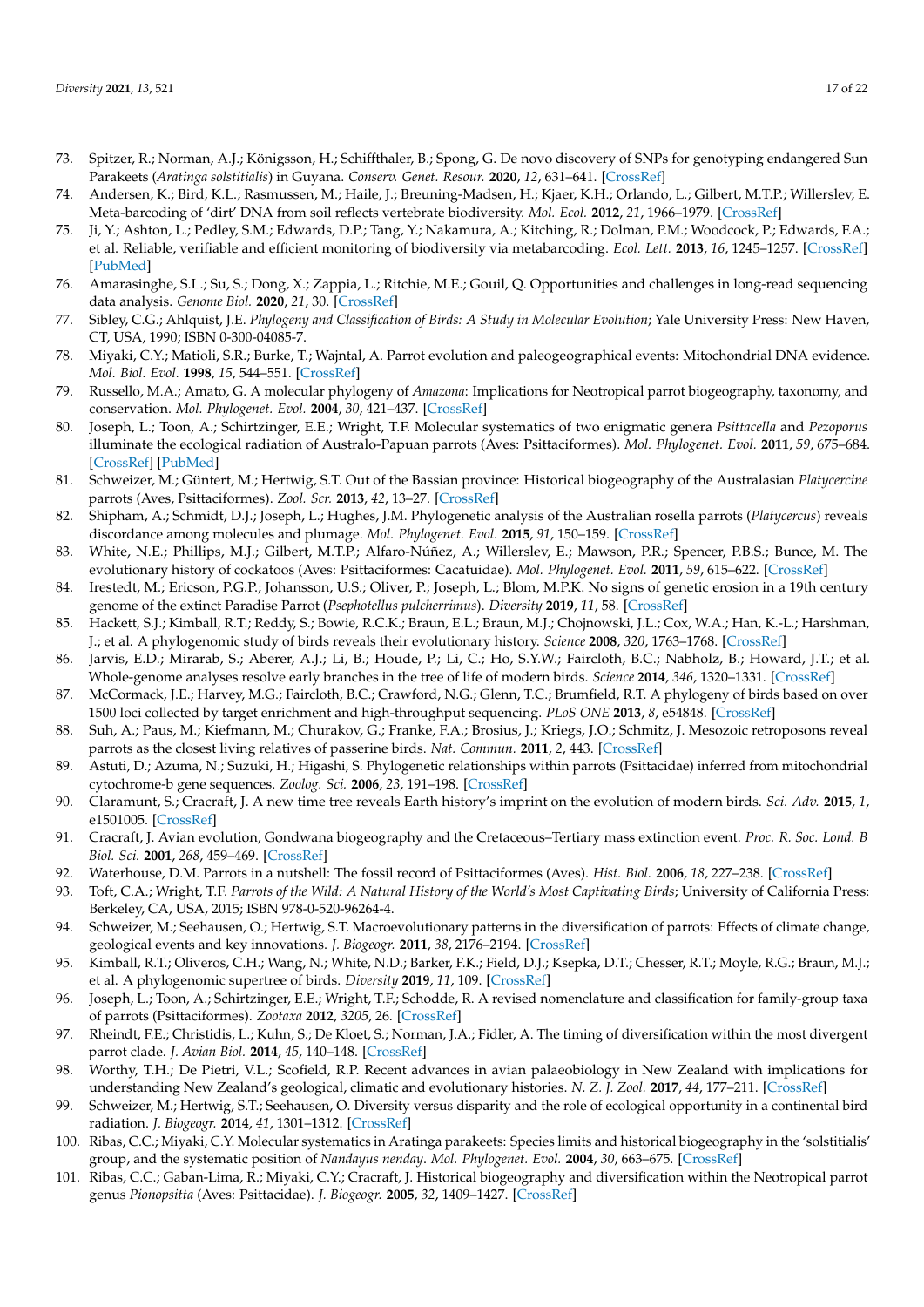- <span id="page-18-0"></span>102. Eberhard, J.R.; Bermingham, E. Phylogeny and comparative biogeography of *Pionopsitta* parrots and *Pteroglossus* toucans. *Mol. Phylogenet. Evol.* **2005**, *36*, 288–304. [\[CrossRef\]](http://doi.org/10.1016/j.ympev.2005.01.022)
- <span id="page-18-1"></span>103. Ribas, C.C.; Moyle, R.G.; Miyaki, C.Y.; Cracraft, J. The assembly of montane biotas: Linking Andean tectonics and climatic oscillations to independent regimes of diversification in *Pionus* parrots. *Proc. R. Soc. B Biol. Sci.* **2007**, *274*, 2399–2408. [\[CrossRef\]](http://doi.org/10.1098/rspb.2007.0613)
- <span id="page-18-2"></span>104. Ribas, C.C.; Miyaki, C.Y.; Cracraft, J. Phylogenetic relationships, diversification and biogeography in Neotropical *Brotogeris* parakeets. *J. Biogeogr.* **2009**, *36*, 1712–1729. [\[CrossRef\]](http://doi.org/10.1111/j.1365-2699.2009.02131.x)
- <span id="page-18-3"></span>105. Boon, W.M.; Kearvell, J.C.; Daugherty, C.H.; Chambers, G.K. Molecular systematics of New Zealand *Cyanoramphus* parakeets: Conservation of Orange-fronted and Forbes' Parakeets. *Bird Conserv. Int.* **2000**, *10*, 211–239. [\[CrossRef\]](http://doi.org/10.1017/S0959270900000198)
- <span id="page-18-4"></span>106. Braun, M.P.; Reinschmidt, M.; Datzmann, T.; Waugh, D.; Zamora, R.; Häbich, A.; Neves, L.; Gerlach, H.; Arndt, T.; Mettke-Hofmann, C.; et al. Influences of oceanic islands and the Pleistocene on the biogeography and evolution of two groups of Australasian parrots (Aves: Psittaciformes: *Eclectus roratus, Trichoglossus haematodus* complex). Rapid evolution and implications for taxonomy and conservation. *Eur. J. Ecol.* **2016**, *3*, 47–66. [\[CrossRef\]](http://doi.org/10.1515/eje-2017-0014)
- <span id="page-18-5"></span>107. Smith, B.T.; Mauck, W.M.; Benz, B.W.; Andersen, M.J. Uneven missing data skew phylogenomic relationships within the lories and lorikeets. *Genome Biol. Evol.* **2020**, *12*, 1131–1147. [\[CrossRef\]](http://doi.org/10.1093/gbe/evaa113)
- <span id="page-18-6"></span>108. Jackson, H.; Jones, C.G.; Agapow, P.-M.; Tatayah, V.; Groombridge, J.J. Micro-evolutionary diversification among Indian Ocean parrots: Temporal and spatial changes in phylogenetic diversity as a consequence of extinction and invasion. *IBIS* **2015**, *157*, 496–510. [\[CrossRef\]](http://doi.org/10.1111/ibi.12275)
- <span id="page-18-7"></span>109. Ribas, C.C.; Tavares, E.S.; Yoshihara, C.; Miyaki, C.Y. Phylogeny and biogeography of Yellow-headed and Blue-fronted Parrots (*Amazona ochrocephala* and *Amazona aestiva*) with special reference to the South American taxa. *IBIS* **2007**, *149*, 564–574. [\[CrossRef\]](http://doi.org/10.1111/j.1474-919X.2007.00681.x)
- <span id="page-18-8"></span>110. Wenner, T.J.; Russello, M.A.; Wright, T.F. Cryptic species in a Neotropical parrot: Genetic variation within the *Amazona farinosa* species complex and its conservation implications. *Conserv. Genet.* **2012**, *13*, 1427–1432. [\[CrossRef\]](http://doi.org/10.1007/s10592-012-0364-8)
- <span id="page-18-9"></span>111. Murphy, S.A.; Joseph, L.; Burbidge, A.H.; Austin, J. A cryptic and critically endangered species revealed by mitochondrial DNA analyses: The Western Ground Parrot. *Conserv. Genet.* **2011**, *12*, 595–600. [\[CrossRef\]](http://doi.org/10.1007/s10592-010-0161-1)
- <span id="page-18-10"></span>112. McElroy, K.; Beattie, K.; Symonds, M.R.E.; Joseph, L. Mitogenomic and nuclear diversity in the Mulga Parrot of the Australian arid zone: Cryptic subspecies and tests for selection. *Emu-Austral Ornithol.* **2018**, *118*, 22–35. [\[CrossRef\]](http://doi.org/10.1080/01584197.2017.1411765)
- <span id="page-18-11"></span>113. Silva, T.; Guzmán, A.; Urantówka, A.D.; Mackiewicz, P. A new parrot taxon from the Yucatán Peninsula, Mexico: Its position within genus *Amazona* based on morphology and molecular phylogeny. *PeerJ* **2017**, *5*, e3475. [\[CrossRef\]](http://doi.org/10.7717/peerj.3475)
- <span id="page-18-12"></span>114. Escalante, P.; Arteaga-Rojas, A.E.; Gutiérrez-Sánchez-Rüed, M. A new species of Mexican parrot? Reasonable doubt on the status of *Amazona gomezgarzai* (Psittaciformes: Psittacidae). *Zootaxa* **2018**, *4420*, 139. [\[CrossRef\]](http://doi.org/10.11646/zootaxa.4420.1.9)
- <span id="page-18-13"></span>115. Moritz, C. Defining 'Evolutionarily Significant Units' for conservation. *Trends Ecol. Evol.* **1994**, *9*, 373–375. [\[CrossRef\]](http://doi.org/10.1016/0169-5347(94)90057-4)
- <span id="page-18-14"></span>116. Russello, M.A.; Stahala, C.; Lalonde, D.; Schmidt, K.L.; Amato, G. Cryptic diversity and conservation units in the Bahama Parrot. *Conserv. Genet.* **2010**, *11*, 1809–1821. [\[CrossRef\]](http://doi.org/10.1007/s10592-010-0074-z)
- <span id="page-18-15"></span>117. Hellmich, D.L.; Saidenberg, A.B.S.; Wright, T.F. Genetic, but not behavioral, evidence supports the distinctiveness of the Mealy Amazon parrot in the Brazilian Atlantic Forest. *Diversity* **2021**, *13*, 273. [\[CrossRef\]](http://doi.org/10.3390/d13060273)
- <span id="page-18-16"></span>118. Rivera-Ortíz, F.A.; Solórzano, S.; Arizmendi, M. del C.; Dávila-Aranda, P.; Oyama, K. Genetic diversity and structure of the Military Macaw (*Ara militaris*) in Mexico. *Trop. Conserv. Sci.* **2017**, *10*, 194008291668434. [\[CrossRef\]](http://doi.org/10.1177/1940082916684346)
- <span id="page-18-17"></span>119. Melo, M.; O'Ryan, C. Genetic differentiation between Príncipe Island and mainland populations of the Grey Parrot (*Psittacus erithacus*), and implications for conservation. *Mol. Ecol.* **2007**, *16*, 1673–1685. [\[CrossRef\]](http://doi.org/10.1111/j.1365-294X.2006.03128.x)
- <span id="page-18-18"></span>120. Coetzer, W.G.; Downs, C.T.; Perrin, M.R.; Willows-Munro, S. Molecular systematics of the Cape Parrot (*Poicephalus robustus*): Implications for taxonomy and conservation. *PLoS ONE* **2015**, *10*, e0133376. [\[CrossRef\]](http://doi.org/10.1371/journal.pone.0133376)
- <span id="page-18-19"></span>121. Clements, J.F.; Schulenberg, T.S.; Iliff, M.J.; Billerman, S.M.; Fredericks, T.A.; Sullivan, B.L.; Wood, C.L. *The eBird/Clements Checklist of Birds of the World*, 2019th ed.; IBIS Publishing: Vista, CA, USA, 2019.
- 122. Gill, F.; Donsker, D.; Rasmussen, P. (Eds.) *IOC World Bird List (v 11.1)*; IOC: Lausanne, Switzerland, 2021. [\[CrossRef\]](http://doi.org/10.14344/IOC.ML.11.1)
- <span id="page-18-20"></span>123. Perrin, M. *Parrots of Africa, Madagascar and the Mascarene Islands: Biology, Ecology and Conservation*; Wits University Press: Johannesburg, South Africa, 2012.
- <span id="page-18-21"></span>124. Padilla-Jacobo, G.; Monterrubio-Rico, T.C.; Camacho, H.C.; Zavala-Páramo, M.G. Use of phylogenetic analysis to identify evolutionarily significant units for the Orange-fronted Parakeet (*Eupsittula canicularis*) in Mexico. *Ornitol. Neotrop.* **2016**, *26*, 325–335.
- <span id="page-18-22"></span>125. Ewart, K.M.; Lo, N.; Ogden, R.; Joseph, L.; Ho, S.Y.W.; Frankham, G.J.; Eldridge, M.D.B.; Schodde, R.; Johnson, R.N. Phylogeography of the iconic Australian Red-tailed Black-Cockatoo (*Calyptorhynchus banksii*) and implications for its conservation. *Heredity* **2020**, *125*, 85–100. [\[CrossRef\]](http://doi.org/10.1038/s41437-020-0315-y)
- <span id="page-18-23"></span>126. Ewart, K.M.; Johnson, R.N.; Joseph, L.; Ogden, R.; Frankham, G.J.; Lo, N. Phylogeography of the iconic Australian Pink Cockatoo, *Lophochroa leadbeateri*. *Biol. J. Linn. Soc.* **2021**, *132*, 704–723. [\[CrossRef\]](http://doi.org/10.1093/biolinnean/blaa225)
- <span id="page-18-24"></span>127. Dussex, N.; Sainsbury, J.; Moorhouse, R.; Jamieson, I.G.; Robertson, B.C. Evidence for Bergmann's rule and not allopatric subspeciation in the threatened Kaka (*Nestor meridionalis*). *J. Hered.* **2015**, *106*, 679–691. [\[CrossRef\]](http://doi.org/10.1093/jhered/esv079)
- <span id="page-18-25"></span>128. Dussex, N.; Wegmann, D.; Robertson, B.C. Postglacial expansion and not human influence best explains the population structure in the endangered Kea (*Nestor notabilis*). *Mol. Ecol.* **2014**, *23*, 2193–2209. [\[CrossRef\]](http://doi.org/10.1111/mec.12729)
- <span id="page-18-26"></span>129. Frankham, R.; Briscoe, D.A.; Ballou, J.D. *Introduction to Conservation Genetics*, 2nd ed.; Cambridge University Press: Cambridge, UK, 2010; ISBN 978-0-521-70271-3.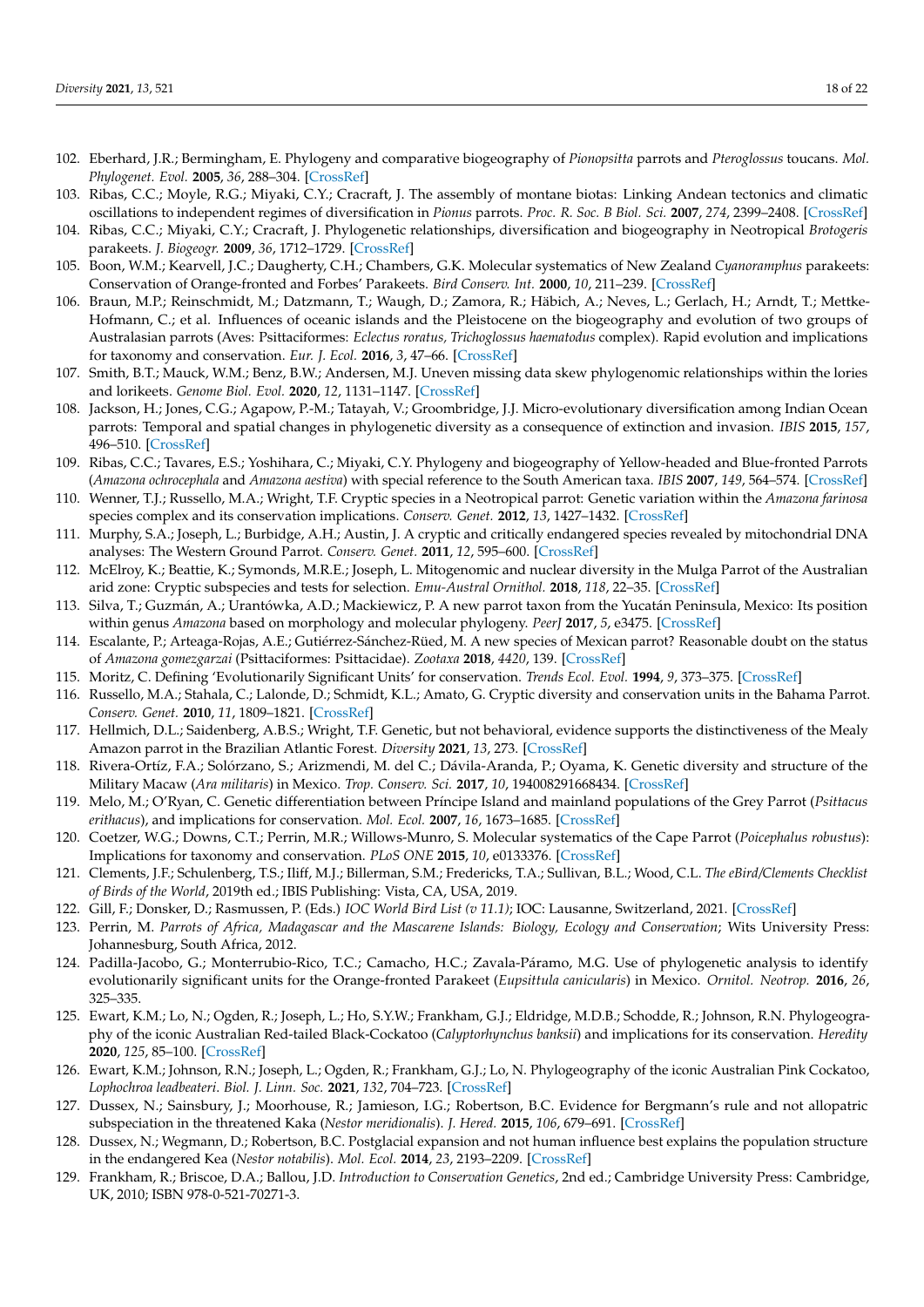- <span id="page-19-0"></span>130. Chan, K.; Glover, D.R.; Ramage, C.M.; Harrison, D.K. Low genetic diversity in the Ground Parrot (*Pezoporus wallicus*) revealed by randomly amplified DNA fingerprinting. *Ann. Zool. Fenn.* **2008**, *45*, 211–216. [\[CrossRef\]](http://doi.org/10.5735/086.045.0306)
- <span id="page-19-1"></span>131. Faria, P.J.; Guedes, N.M.R.; Yamashita, C.; Martuscelli, P.; Miyaki, C.Y. Genetic variation and population structure of the endangered Hyacinth Macaw (*Anodorhynchus hyacinthinus*): Implications for conservation. *Biodivers. Conserv.* **2008**, *17*, 765–779. [\[CrossRef\]](http://doi.org/10.1007/s10531-007-9312-1)
- <span id="page-19-2"></span>132. Taylor, T.D.; Parkin, D.Y. Preliminary insights into the level of genetic variation retained in the endangered Echo Parakeet (*Psittacula eques*) towards assisting its conservation management. *Afr. Zool.* **2010**, *45*, 189–194. [\[CrossRef\]](http://doi.org/10.3377/004.045.0220)
- <span id="page-19-3"></span>133. Stojanovic, D.; Olah, G.; Webb, M.; Peakall, R.; Heinsohn, R. Genetic evidence confirms severe extinction risk for critically endangered swift parrots: Implications for conservation management. *Anim. Conserv.* **2018**, *21*, 313–323. [\[CrossRef\]](http://doi.org/10.1111/acv.12394)
- <span id="page-19-4"></span>134. Olah, G.; Stojanovic, D.; Webb, M.H.; Waples, R.S.; Heinsohn, R. Comparison of three techniques for genetic estimation of effective population size in a critically endangered parrot. *Anim. Conserv.* **2021**, *24*, 491–498. [\[CrossRef\]](http://doi.org/10.1111/acv.12655)
- <span id="page-19-5"></span>135. Miller, M.P.; Bianchi, C.A.; Mullins, T.D.; Haig, S.M. Associations between forest fragmentation patterns and genetic structure in Pfrimer's Parakeet (*Pyrrhura pfrimeri*), an endangered endemic to central Brazil's dry forests. *Conserv. Genet.* **2013**, *14*, 333–343. [\[CrossRef\]](http://doi.org/10.1007/s10592-012-0420-4)
- <span id="page-19-6"></span>136. Monge, O.; Schmidt, K.; Vaughan, C.; Gutiérrez-Espeleta, G. Genetic patterns and conservation of the Scarlet Macaw (*Ara macao*) in Costa Rica. *Conserv. Genet.* **2016**, *17*, 745–750. [\[CrossRef\]](http://doi.org/10.1007/s10592-015-0804-3)
- <span id="page-19-7"></span>137. Schmidt, K.L.; Aardema, M.L.; Amato, G. Genetic analysis reveals strong phylogeographical divergences within the Scarlet Macaw *Ara macao*. *IBIS* **2020**, *162*, 735–748. [\[CrossRef\]](http://doi.org/10.1111/ibi.12760)
- <span id="page-19-8"></span>138. Keighley, M.V.; Heinsohn, R.; Langmore, N.E.; Murphy, S.A.; Peñalba, J.V. Genomic population structure aligns with vocal dialects in Palm Cockatoos (*Probosciger aterrimus*); evidence for refugial late-Quaternary distribution? *Emu-Austral Ornithol.* **2019**, *119*, 24–37. [\[CrossRef\]](http://doi.org/10.1080/01584197.2018.1483731)
- <span id="page-19-9"></span>139. Keighley, M.V.; Haslett, S.; Zdenek, C.N.; Heinsohn, R. Slow breeding rates and low population connectivity indicate Australian Palm Cockatoos are in severe decline. *Biol. Conserv.* **2021**, *253*, 108865. [\[CrossRef\]](http://doi.org/10.1016/j.biocon.2020.108865)
- <span id="page-19-10"></span>140. Ringler, E. The use of cross-species testing of microsatellite markers and sibship analysis in ex situ population management. *Conserv. Genet. Resour.* **2012**, *4*, 815–819. [\[CrossRef\]](http://doi.org/10.1007/s12686-012-9642-5)
- <span id="page-19-11"></span>141. Ihle, M.; Kempenaers, B.; Forstmeier, W. Fitness benefits of mate choice for compatibility in a socially monogamous species. *PLoS Biol.* **2015**, *13*, e1002248. [\[CrossRef\]](http://doi.org/10.1371/journal.pbio.1002248)
- <span id="page-19-12"></span>142. Fox, R.A.; Millam, J.R. Personality traits of pair members predict pair compatibility and reproductive success in a socially monogamous parrot breeding in captivity. *Zoo Biol.* **2014**, *33*, 166–172. [\[CrossRef\]](http://doi.org/10.1002/zoo.21121)
- <span id="page-19-13"></span>143. Spoon, T.R.; Millam, J.R.; Owings, D.H. The importance of mate behavioural compatibility in parenting and reproductive success by Cockatiels, *Nymphicus hollandicus*. *Anim. Behav.* **2006**, *71*, 315–326. [\[CrossRef\]](http://doi.org/10.1016/j.anbehav.2005.03.034)
- <span id="page-19-14"></span>144. Daniell, A.; Murray, N.D. Effects of inbreeding in the Budgerigar *Melopsittacus undulatus* (Aves: Psittacidae). *Zoo Biol.* **1986**, *5*, 233–238. [\[CrossRef\]](http://doi.org/10.1002/zoo.1430050216)
- <span id="page-19-15"></span>145. Caparroz, R.; Martuscelli, P.; Scherer-Neto, P.; Miyaki, C.Y.; Wajntal, A. Genetic variability in the Red-tailed Amazon (*Amazona brasiliensis*, Psittaciformes) assessed by DNA fingerprinting. *Rev. Bras. Ornitol.* **2006**, *14*, 15–19.
- <span id="page-19-16"></span>146. Dussex, N.; van der Valk, T.; Morales, H.E.; Wheat, C.W.; Díez-del-Molino, D.; von Seth, J.; Foster, Y.; Kutschera, V.E.; Guschanski, K.; Rhie, A.; et al. Population genomics of the critically endangered Kākāpō. Cell Genom. 2021, 1, 100002. [\[CrossRef\]](http://doi.org/10.1016/j.xgen.2021.100002)
- <span id="page-19-17"></span>147. Campos, C.I.; Martinez, M.A.; Acosta, D.; Diaz-Luque, J.A.; Berkunsky, I.; Lamberski, N.L.; Cruz-Nieto, J.; Russello, M.A.; Wright, T.F. Genetic diversity and population structure of two endangered neotropical parrots inform in situ and ex situ conservation strategies. *Diversity* **2021**, *13*, 386. [\[CrossRef\]](http://doi.org/10.3390/d13080386)
- <span id="page-19-18"></span>148. Morrison, C.E.; Hogg, C.J.; Gales, R.; Johnson, R.N.; Grueber, C.E. Low innate immune-gene diversity in the critically endangered Orange-bellied Parrot (*Neophema chrysogaster*). *Emu-Austral Ornithol.* **2020**, *120*, 56–64. [\[CrossRef\]](http://doi.org/10.1080/01584197.2019.1686994)
- <span id="page-19-19"></span>149. Peters, A.; Patterson, E.I.; Baker, B.G.B.; Holdsworth, M.; Sarker, S.; Ghorashi, S.A.; Raidal, S.R. Evidence of Psittacine Beak and Feather Disease Virus spillover into wild critically endangered Orange-bellied Parrots (*Neophema chrysogaster*). *J. Wildl. Dis.* **2014**, *50*, 288–296. [\[CrossRef\]](http://doi.org/10.7589/2013-05-121) [\[PubMed\]](http://www.ncbi.nlm.nih.gov/pubmed/24484492)
- <span id="page-19-20"></span>150. Ashby, E. Parrakeets moutling. *Emu-Austral Ornithol.* **1907**, *6*, 193–194. [\[CrossRef\]](http://doi.org/10.1071/MU906192f)
- <span id="page-19-21"></span>151. Ritchie, B.W.; Niagro, F.D.; Lukert, P.D.; Steffens, W.L.; Latimer, K.S. Characterization of a new virus from cockatoos with psittacine beak and feather disease. *Virology* **1989**, *171*, 83–88. [\[CrossRef\]](http://doi.org/10.1016/0042-6822(89)90513-8)
- <span id="page-19-22"></span>152. Ogawa, H.; Yamaguchi, T.; Fukushi, H. Duplex shuttle PCR for differential diagnosis of Budgerigar Fledgling Disease and Psittacine Beak and Feather Disease. *Microbiol. Immunol.* **2005**, *49*, 227–237. [\[CrossRef\]](http://doi.org/10.1111/j.1348-0421.2005.tb03724.x) [\[PubMed\]](http://www.ncbi.nlm.nih.gov/pubmed/15781996)
- <span id="page-19-23"></span>153. Ypelaar, I.; Bassami, M.R.; Wilcox, G.E.; Raidal, S.R. A universal polymerase chain reaction for the detection of psittacine beak and feather disease virus. *Vet. Microbiol.* **1999**, *68*, 141–148. [\[CrossRef\]](http://doi.org/10.1016/S0378-1135(99)00070-X)
- <span id="page-19-24"></span>154. Australian Government; Department of Agriculture, Water and the Environment. *Psittacine Beak and Feather Disease and Other Identified Threats to Australian Threatened Parrots*; Department of the Environment: Canberra, Australia, 2015.
- <span id="page-19-25"></span>155. Morrison, C.E.; Johnson, R.N.; Grueber, C.E.; Hogg, C.J. Genetic impacts of conservation management actions in a critically endangered parrot species. *Conserv. Genet.* **2020**, *21*, 869–877. [\[CrossRef\]](http://doi.org/10.1007/s10592-020-01292-4)
- <span id="page-19-26"></span>156. Kaspers, B.; Schat, K.A. *Avian Immunology*; Elsevier Science: Amsterdam, The Netherlands, 2012; ISBN 978-0-12-397272-9.
- <span id="page-19-27"></span>157. Edwards, S.V.; Hess, C.M.; Gasper, J.; Garrigan, D. Toward an evolutionary genomics of the avian MHC. *Immunol. Rev.* **1999**, *167*, 119–132. [\[CrossRef\]](http://doi.org/10.1111/j.1600-065X.1999.tb01386.x)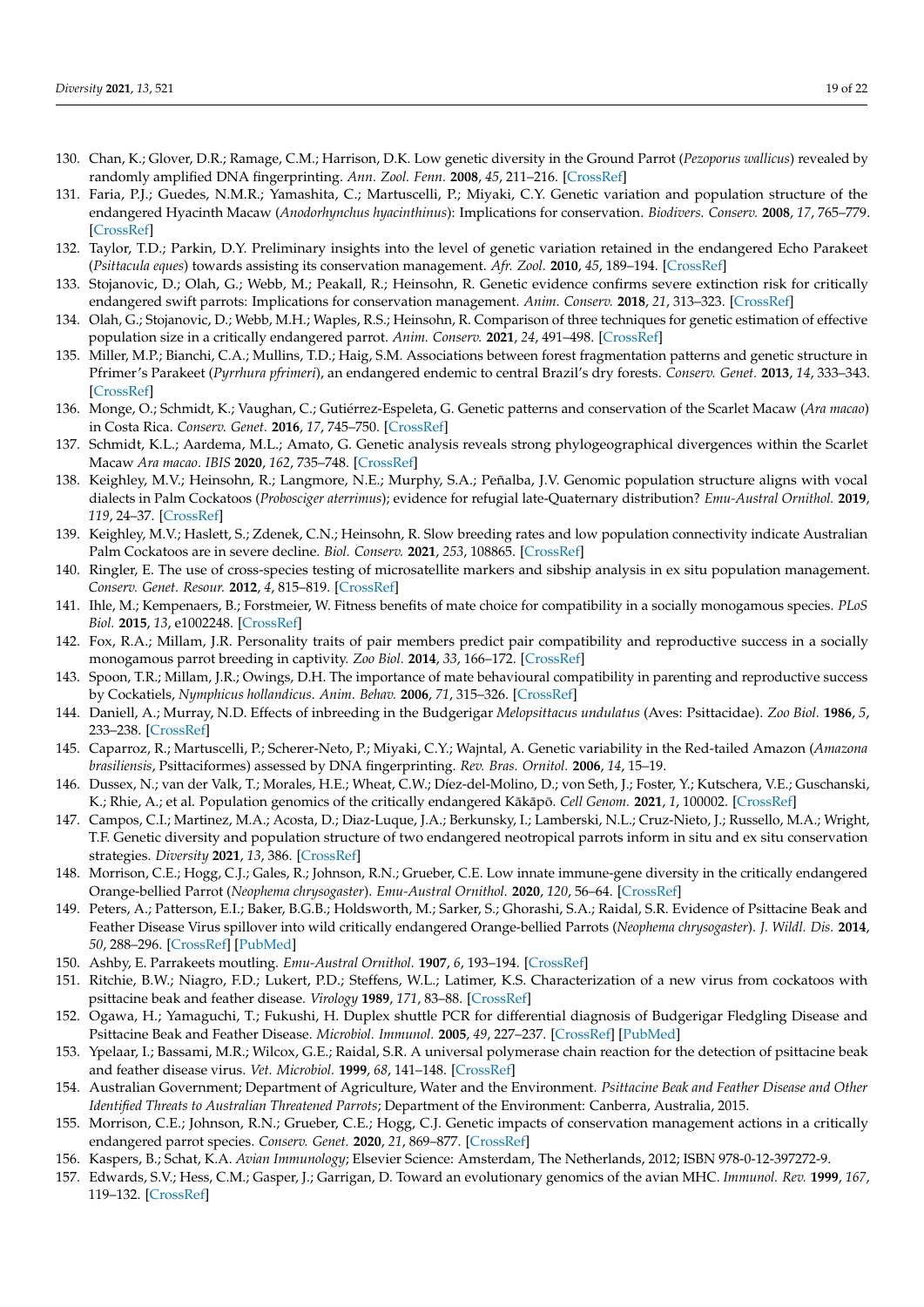- <span id="page-20-0"></span>158. Hughes, C.R.; Miles, S.; Walbroehl, J.M. Support for the minimal essential MHC hypothesis: A parrot with a single, highly polymorphic MHC class II B gene. *Immunogenetics* **2008**, *60*, 219–231. [\[CrossRef\]](http://doi.org/10.1007/s00251-008-0287-1)
- <span id="page-20-1"></span>159. Knafler, G.J.; Jamieson, I.G. Primers for the amplification of major histocompatibility complex class I and II loci in the recovering Red-crowned Parakeet. *Conserv. Genet. Resour.* **2014**, *6*, 37–39. [\[CrossRef\]](http://doi.org/10.1007/s12686-013-0063-x)
- <span id="page-20-2"></span>160. Frankham, R.; Ballou, J.D.; Eldridge, M.D.B.; Lacy, R.C.; Ralls, K.; Dudash, M.R.; Fenster, C.B. Predicting the probability of outbreeding depression. *Conserv. Biol.* **2011**, *25*, 465–475. [\[CrossRef\]](http://doi.org/10.1111/j.1523-1739.2011.01662.x)
- <span id="page-20-3"></span>161. Huff, D.D.; Miller, L.M.; Chizinski, C.J.; Vondracek, B. Mixed-source reintroductions lead to outbreeding depression in secondgeneration descendents of a native North American fish. *Mol. Ecol.* **2011**, *20*, 4246–4258. [\[CrossRef\]](http://doi.org/10.1111/j.1365-294X.2011.05271.x) [\[PubMed\]](http://www.ncbi.nlm.nih.gov/pubmed/21917046)
- <span id="page-20-4"></span>162. Ralls, K.; Sunnucks, P.; Lacy, R.C.; Frankham, R. Genetic rescue: A critique of the evidence supports maximizing genetic diversity rather than minimizing the introduction of putatively harmful genetic variation. *Biol. Conserv.* **2020**, *251*, 108784. [\[CrossRef\]](http://doi.org/10.1016/j.biocon.2020.108784)
- <span id="page-20-5"></span>163. Grant, P.R.; Grant, B.R. Hybridization of bird species. *Science* **1992**, *256*, 193–197. [\[CrossRef\]](http://doi.org/10.1126/science.256.5054.193) [\[PubMed\]](http://www.ncbi.nlm.nih.gov/pubmed/17744718)
- <span id="page-20-6"></span>164. McCarthy, E.M. *Handbook of Avian Hybrids of the World*; Oxford University Press: Oxford, UK, 2006.
- <span id="page-20-7"></span>165. Chan, C.-H.; Ballantyne, K.N.; Aikman, H.; Fastier, D.; Daugherty, C.H.; Chambers, G.K. Genetic analysis of interspecific hybridisation in the world's only Forbes' Parakeet (*Cyanoramphus forbesi*) natural population. *Conserv. Genet.* **2006**, *7*, 493–506. [\[CrossRef\]](http://doi.org/10.1007/s10592-005-9060-2)
- <span id="page-20-8"></span>166. Shipham, A.; Joseph, L.; Schmidt, D.J.; Drew, A.; Mason, I.; Hughes, J.M. Dissection by genomic and plumage variation of a geographically complex hybrid zone between two Australian non-sister parrot species, *Platycercus adscitus* and *Platycercus eximius*. *Heredity* **2019**, *122*, 402–416. [\[CrossRef\]](http://doi.org/10.1038/s41437-018-0127-5) [\[PubMed\]](http://www.ncbi.nlm.nih.gov/pubmed/30082918)
- <span id="page-20-9"></span>167. Miyaki, C.Y.; Faria, P.J.; Griffiths, R.; Araújo, J.C.C.; Barros, Y.M. The last wild Spix's Macaw and an Illiger's Macaw produced a hybrid. *Conserv. Genet.* **2001**, *2*, 53–55. [\[CrossRef\]](http://doi.org/10.1023/A:1011584225656)
- <span id="page-20-10"></span>168. White, N.E.; Dawson, R.; Coghlan, M.L.; Tridico, S.R.; Mawson, P.R.; Haile, J.; Bunce, M. Application of STR markers in wildlife forensic casework involving Australian black-cockatoos (*Calyptorhynchus* spp.). *Forensic Sci. Int. Genet.* **2012**, *6*, 664–670. [\[CrossRef\]](http://doi.org/10.1016/j.fsigen.2011.10.003)
- <span id="page-20-11"></span>169. Coghlan, M.L.; White, N.E.; Parkinson, L.; Haile, J.; Spencer, P.B.S.; Bunce, M. Egg forensics: An appraisal of DNA sequencing to assist in species identification of illegally smuggled eggs. *Forensic Sci. Int. Genet.* **2012**, *6*, 268–273. [\[CrossRef\]](http://doi.org/10.1016/j.fsigen.2011.06.006)
- <span id="page-20-12"></span>170. Gonçalves, P.F.M.; Oliveira-Marques, A.R.; Matsumoto, T.E.; Miyaki, C.Y. DNA barcoding identifies illegal parrot trade. *J. Hered.* **2015**, *106*, 560–564. [\[CrossRef\]](http://doi.org/10.1093/jhered/esv035) [\[PubMed\]](http://www.ncbi.nlm.nih.gov/pubmed/26245790)
- <span id="page-20-13"></span>171. Formentão, L.; Saraiva, A.S.; Marrero, A.R. DNA barcoding exposes the need to control the illegal trade of eggs of non-threatened parrots in Brazil. *Conserv. Genet. Resour.* **2021**, *13*, 275–281. [\[CrossRef\]](http://doi.org/10.1007/s12686-021-01209-4)
- <span id="page-20-14"></span>172. Lee, J. A Forensic Toolkit for the Examination of Wildlife Crime Using the Glossy Black-Cockatoo as a Model Species. Ph.D. Thesis, University of Canberra, Canberra, Australia, 2013.
- <span id="page-20-15"></span>173. Coetzer, W.G.; Downs, C.T.; Perrin, M.R.; Willows-Munro, S. Testing of microsatellite multiplexes for individual identification of Cape Parrots (*Poicephalus robustus*): Paternity testing and monitoring trade. *PeerJ* **2017**, *5*, e2900. [\[CrossRef\]](http://doi.org/10.7717/peerj.2900)
- <span id="page-20-16"></span>174. Rivera-Ortíz, F.A.; Juan-Espinosa, J.; Solórzano, S.; Contreras-González, A.M.; Arizmendi, M.D.C. Genetic assignment tests to identify the probable geographic origin of a captive specimen of Military Macaw (*Ara militaris*) in Mexico: Implications for conservation. *Diversity* **2021**, *13*, 245. [\[CrossRef\]](http://doi.org/10.3390/d13060245)
- <span id="page-20-17"></span>175. Fernandes, G.A.; Caparroz, R. DNA sequence analysis to guide the release of Blue-and-yellow Macaws (*Ara ararauna*, Psittaciformes, Aves) from the illegal trade back into the wild. *Mol. Biol. Rep.* **2013**, *40*, 2757–2762. [\[CrossRef\]](http://doi.org/10.1007/s11033-012-2294-4) [\[PubMed\]](http://www.ncbi.nlm.nih.gov/pubmed/23184047)
- <span id="page-20-18"></span>176. Wirthlin, M.; Lima, N.C.B.; Guedes, R.L.M.; Soares, A.E.R.; Almeida, L.G.P.; Cavaleiro, N.P.; de Morais, G.L.; Chaves, A.V.; Howard, J.T.; de Melo Teixeira, M.; et al. Parrot genomes and the evolution of heightened longevity and cognition. *Curr. Biol.* **2018**, *28*, 4001–4008.e7. [\[CrossRef\]](http://doi.org/10.1016/j.cub.2018.10.050) [\[PubMed\]](http://www.ncbi.nlm.nih.gov/pubmed/30528582)
- <span id="page-20-19"></span>177. Brown, C.; Magat, M. The evolution of lateralized foot use in parrots: A phylogenetic approach. *Behav. Ecol.* **2011**, *22*, 1201–1208. [\[CrossRef\]](http://doi.org/10.1093/beheco/arr114)
- <span id="page-20-20"></span>178. Friedmann, H.; Davis, M. "Left-handedness" in parrots. *Auk* **1938**, *55*, 478–480. [\[CrossRef\]](http://doi.org/10.2307/4078415)
- <span id="page-20-21"></span>179. Harris, L.J. Footedness in parrots: Three centuries of research, theory, and mere surmise. *Can. J. Psychol. Can. Psychol.* **1989**, *43*, 369–396. [\[CrossRef\]](http://doi.org/10.1037/h0084228)
- <span id="page-20-22"></span>180. Benavidez, A.; Palacio, F.X.; Rivera, L.O.; Echevarria, A.L.; Politi, N. Diet of Neotropical parrots is independent of phylogeny but correlates with body size and geographical range. *IBIS* **2018**, *160*, 742–754. [\[CrossRef\]](http://doi.org/10.1111/ibi.12630)
- <span id="page-20-23"></span>181. Caparroz, R.; Miyaki, C.Y.; Baker, A.J. Genetic evaluation of the mating system in the Blue-and-yellow Macaw (*Ara ararauna*, Aves, Psittacidae) by DNA fingerprinting. *Genet. Mol. Biol.* **2010**, *34*, 161–164. [\[CrossRef\]](http://doi.org/10.1590/S1415-47572010005000112)
- <span id="page-20-24"></span>182. Caparroz, R.; Miyaki, C.Y.; Baker, A.J. Contrasting phylogeographic patterns in mitochondrial DNA and microsatellites: Evidence of female philopatry and male-biased gene flow among regional populations of the Blue-and-yellow Macaw (Psittaciformes: *Ara ararauna*) in Brazil. *Auk* **2009**, *126*, 359–370. [\[CrossRef\]](http://doi.org/10.1525/auk.2009.07183)
- <span id="page-20-25"></span>183. Heinsohn, R.; Ebert, D.; Legge, S.; Peakall, R. Genetic evidence for cooperative polyandry in reverse dichromatic Eclectus Parrots. *Anim. Behav.* **2007**, *74*, 1047–1054. [\[CrossRef\]](http://doi.org/10.1016/j.anbehav.2007.01.026)
- <span id="page-20-26"></span>184. Ekstrom, J.M.M.; Burke, T.; Randrianaina, L.; Birkhead, T.R. Unusual sex roles in a highly promiscuous parrot: The Greater Vasa Parrot *Caracopsis vasa*. *IBIS* **2007**, *149*, 313–320. [\[CrossRef\]](http://doi.org/10.1111/j.1474-919X.2006.00632.x)
- <span id="page-20-27"></span>185. Heinsohn, R.; Olah, G.; Webb, M.; Peakall, R.; Stojanovic, D. Sex ratio bias and shared paternity reduce individual fitness and population viability in a critically endangered parrot. *J. Anim. Ecol.* **2019**, *88*, 502–510. [\[CrossRef\]](http://doi.org/10.1111/1365-2656.12922) [\[PubMed\]](http://www.ncbi.nlm.nih.gov/pubmed/30511387)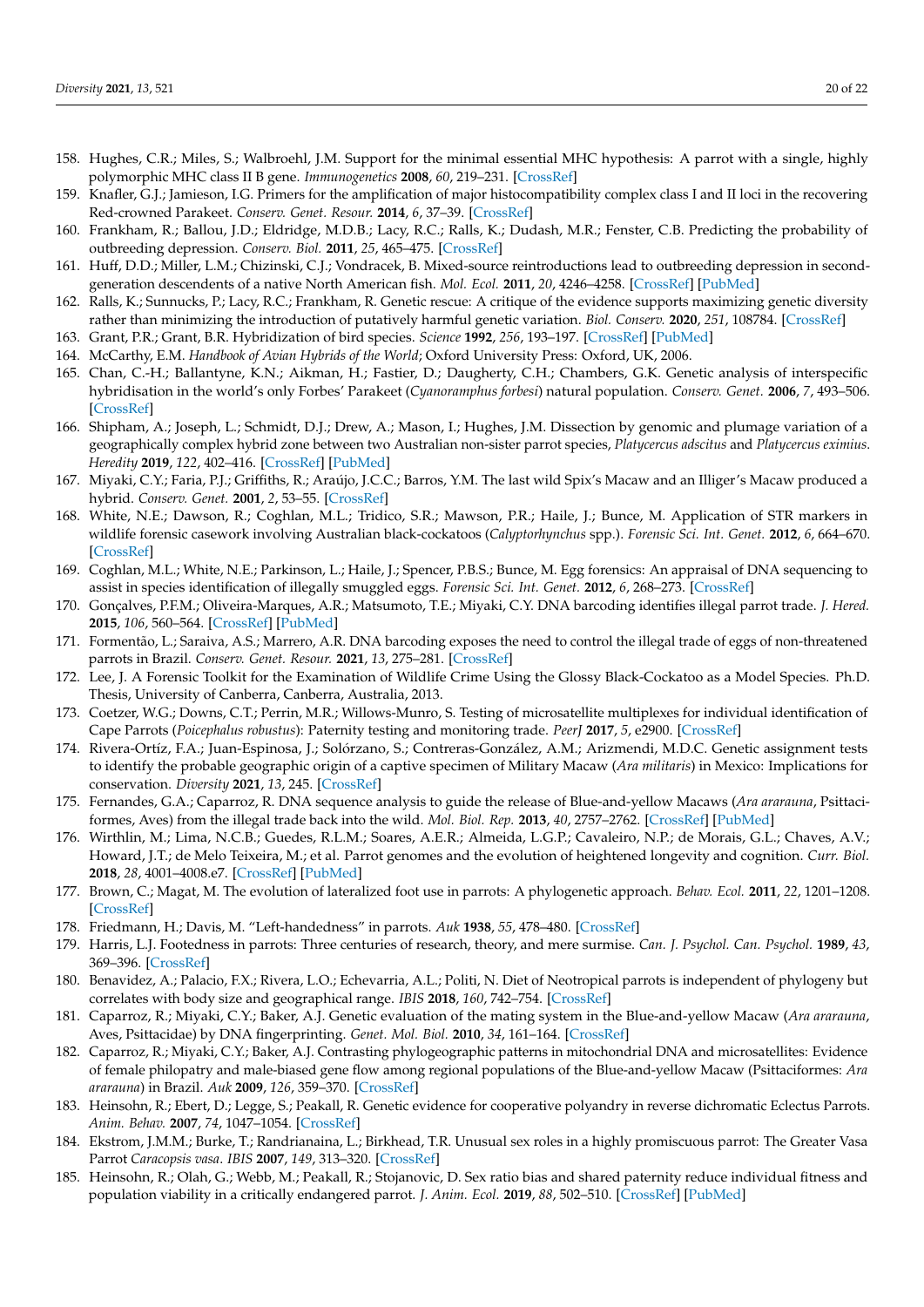- <span id="page-21-0"></span>186. Heinsohn, R.; Au, J.; Kokko, H.; Webb, M.H.; Deans, R.M.; Crates, R.; Stojanovic, D. Can an introduced predator select for adaptive sex allocation? *Proc. R. Soc. B Biol. Sci.* **2021**, *288*, 20210093. [\[CrossRef\]](http://doi.org/10.1098/rspb.2021.0093) [\[PubMed\]](http://www.ncbi.nlm.nih.gov/pubmed/33906398)
- <span id="page-21-1"></span>187. Taylor, T.D.; Parkin, D.T. Preliminary evidence suggests extra-pair mating in the endangered echo parakeet, *Psittacula eques*. *Afr. Zool.* **2009**, *44*, 71–74. [\[CrossRef\]](http://doi.org/10.1080/15627020.2009.11407440)
- <span id="page-21-2"></span>188. Da Silva, A.G.; Eberhard, J.R.; Wright, T.F.; Avery, M.L.; Russello, M.A. Genetic evidence for high propagule pressure and long-distance dispersal in Monk Parakeet (*Myiopsitta monachus*) invasive populations. *Mol. Ecol.* **2010**, *19*, 3336–3350. [\[CrossRef\]](http://doi.org/10.1111/j.1365-294X.2010.04749.x)
- <span id="page-21-3"></span>189. Martínez, J.J.; De Aranzamendi, M.C.; Masello, J.F.; Bucher, E.H. Genetic evidence of extra-pair paternity and intraspecific brood parasitism in the monk parakeet. *Front. Zool.* **2013**, *10*, 68. [\[CrossRef\]](http://doi.org/10.1186/1742-9994-10-68)
- <span id="page-21-4"></span>190. Dawson Pell, F.S.E.; Senar, J.C.; Franks, D.W.; Hatchwell, B.J. Fine-scale genetic structure reflects limited and coordinated dispersal in the colonial Monk Parakeet, *Myiopsitta monachus*. *Mol. Ecol.* **2021**, *30*, 1531–1544. [\[CrossRef\]](http://doi.org/10.1111/mec.15818)
- <span id="page-21-5"></span>191. Lee, J.; Pedler, L.; Sarre, S.D.; Robertson, J.; Joseph, L. Male sex-ratio bias in the endangered South Australian Glossy Black-Cockatoo *Calyptorhynchus lathami halmaturinus*. *Emu-Austral Ornithol.* **2015**, *115*, 356–359. [\[CrossRef\]](http://doi.org/10.1071/MU14107)
- <span id="page-21-6"></span>192. Wright, T.F.; Rodriguez, A.M.; Fleischer, R.C. Vocal dialects, sex-biased dispersal, and microsatellite population structure in the parrot *Amazona auropalliata*. *Mol. Ecol.* **2005**, *14*, 1197–1205. [\[CrossRef\]](http://doi.org/10.1111/j.1365-294X.2005.02466.x)
- <span id="page-21-7"></span>193. Wright, T.F.; Wilkinson, G.S. Population genetic structure and vocal dialects in an *Amazon* parrot. *Proc. R. Soc. Lond. B Biol. Sci.* **2001**, *268*, 609–616. [\[CrossRef\]](http://doi.org/10.1098/rspb.2000.1403) [\[PubMed\]](http://www.ncbi.nlm.nih.gov/pubmed/11297178)
- <span id="page-21-8"></span>194. Wright, T.F.; Dahlin, C.R. Vocal dialects in parrots: Patterns and processes of cultural evolution. *Emu-Austral Ornithol.* **2018**, *118*, 50–66. [\[CrossRef\]](http://doi.org/10.1080/01584197.2017.1379356) [\[PubMed\]](http://www.ncbi.nlm.nih.gov/pubmed/29962561)
- <span id="page-21-9"></span>195. Hara, E.; Perez, J.M.; Whitney, O.; Chen, Q.; White, S.A.; Wright, T.F. Neural FoxP2 and FoxP1 expression in the Budgerigar, an avian species with adult vocal learning. *Behav. Brain Res.* **2015**, *283*, 22–29. [\[CrossRef\]](http://doi.org/10.1016/j.bbr.2015.01.017)
- <span id="page-21-10"></span>196. Whitney, O.; Voyles, T.; Hara, E.; Chen, Q.; White, S.A.; Wright, T.F. Differential FoxP2 and FoxP1 expression in a vocal learning nucleus of the developing Budgerigar. *Dev. Neurobiol.* **2015**, *75*, 778–790. [\[CrossRef\]](http://doi.org/10.1002/dneu.22247) [\[PubMed\]](http://www.ncbi.nlm.nih.gov/pubmed/25407828)
- <span id="page-21-11"></span>197. Russello, M.A.; Smith-Vidaurre, G.; Wright, T.F. Genetics of invasive parrot populations. In *Naturalized Parrots of the World: Distribution, Ecology, and Impacts of the World's Most Colorful Colonizers*; Princeton University Press: Princeton, NJ, USA, 2021; ISBN 0-691-20441-1.
- <span id="page-21-12"></span>198. Russello, M.A.; Avery, M.L.; Wright, T.F. Genetic evidence links invasive Monk Parakeet populations in the United States to the international pet trade. *BMC Evol. Biol.* **2008**, *8*, 217. [\[CrossRef\]](http://doi.org/10.1186/1471-2148-8-217)
- <span id="page-21-13"></span>199. Edelaar, P.; Roques, S.; Hobson, E.A.; Gonçalves Da Silva, A.; Avery, M.L.; Russello, M.A.; Senar, J.C.; Wright, T.F.; Carrete, M.; Tella, J.L. Shared genetic diversity across the global invasive range of the Monk Parakeet suggests a common restricted geographic origin and the possibility of convergent selection. *Mol. Ecol.* **2015**, *24*, 2164–2176. [\[CrossRef\]](http://doi.org/10.1111/mec.13157)
- <span id="page-21-14"></span>200. Le Gros, A.; Samadi, S.; Zuccon, D.; Cornette, R.; Braun, M.P.; Senar, J.C.; Clergeau, P. Rapid morphological changes, admixture and invasive success in populations of Ring-necked Parakeets (*Psittacula krameri*) established in Europe. *Biol. Invasions* **2016**, *18*, 1581–1598. [\[CrossRef\]](http://doi.org/10.1007/s10530-016-1103-8)
- <span id="page-21-15"></span>201. Olah, G.; Heinsohn, R.G.; Brightsmith, D.J.; Espinoza, J.R.; Peakall, R. Validation of non-invasive genetic tagging in two large macaw species (*Ara macao* and *A. chloropterus*) of the Peruvian Amazon. *Conserv. Genet. Resour.* **2016**, *8*, 499–509. [\[CrossRef\]](http://doi.org/10.1007/s12686-016-0573-4)
- <span id="page-21-16"></span>202. Presti, F.T.; Meyer, J.; Antas, P.T.Z.; Guedes, N.M.R.; Miyaki, C.Y. Non-invasive genetic sampling for molecular sexing and microsatellite genotyping of Hyacinth Macaw (*Anodorhynchus hyacinthinus*). *Genet. Mol. Biol.* **2013**, *36*, 129–133. [\[CrossRef\]](http://doi.org/10.1590/S1415-47572013005000001)
- <span id="page-21-17"></span>203. Olah, G.; Smith, A.L.; Asner, G.P.; Brightsmith, D.J.; Heinsohn, R.G.; Peakall, R. Exploring dispersal barriers using landscape genetic resistance modelling in Scarlet Macaws of the Peruvian Amazon. *Landsc. Ecol.* **2017**, *32*, 445–456. [\[CrossRef\]](http://doi.org/10.1007/s10980-016-0457-8)
- <span id="page-21-18"></span>204. Masello, J.F.; Montano, V.; Quillfeldt, P.; Nuhlíčková, S.; Wikelski, M.; Moodley, Y. The interplay of spatial and climatic landscapes in the genetic distribution of a South American parrot. *J. Biogeogr.* **2015**, *42*, 1077–1090. [\[CrossRef\]](http://doi.org/10.1111/jbi.12487)
- <span id="page-21-19"></span>205. Keighley, M.V.; Langmore, N.E.; Peñalba, J.V.; Heinsohn, R. Modelling dispersal in a large parrot: A comparison of landscape resistance models with population genetics and vocal dialect patterns. *Landsc. Ecol.* **2020**, *35*, 129–144. [\[CrossRef\]](http://doi.org/10.1007/s10980-019-00938-0)
- <span id="page-21-20"></span>206. Blanco, G.; Morinha, F.; Roques, S.; Hiraldo, F.; Rojas, A.; Tella, J.L. Fine-scale genetic structure in the critically endangered Red-fronted Macaw in the absence of geographic and ecological barriers. *Sci. Rep.* **2021**, *11*, 556. [\[CrossRef\]](http://doi.org/10.1038/s41598-020-79575-6) [\[PubMed\]](http://www.ncbi.nlm.nih.gov/pubmed/33436676)
- <span id="page-21-21"></span>207. Joseph, L.; Dolman, G.; Donnellan, S.; Saint, K.M.; Berg, M.L.; Bennett, A.T.D. Where and when does a ring start and end? Testing the ring-species hypothesis in a species complex of Australian parrots. *Proc. R. Soc. B Biol. Sci.* **2008**, *275*, 2431–2440. [\[CrossRef\]](http://doi.org/10.1098/rspb.2008.0765) [\[PubMed\]](http://www.ncbi.nlm.nih.gov/pubmed/18664434)
- <span id="page-21-22"></span>208. Martini, D.; Dussex, N.; Robertson, B.C.; Gemmell, N.J.; Knapp, M. Evolution of the "world's only alpine parrot": Genomic adaptation or phenotypic plasticity, behaviour and ecology? *Mol. Ecol.* **2021**. [\[CrossRef\]](http://doi.org/10.1111/mec.15978)
- <span id="page-21-23"></span>209. Bi, K.; Linderoth, T.; Vanderpool, D.; Good, J.M.; Nielsen, R.; Moritz, C. Unlocking the vault: Next-generation museum population genomics. *Mol. Ecol.* **2013**, *22*, 6018–6032. [\[CrossRef\]](http://doi.org/10.1111/mec.12516)
- <span id="page-21-24"></span>210. Rowe, K.C.; Singhal, S.; Macmanes, M.D.; Ayroles, J.F.; Morelli, T.L.; Rubidge, E.M.; Bi, K.E.; Moritz, C.C. Museum genomics: Low-cost and high-accuracy genetic data from historical specimens. *Mol. Ecol. Resour.* **2011**, *11*, 1082–1092. [\[CrossRef\]](http://doi.org/10.1111/j.1755-0998.2011.03052.x)
- <span id="page-21-25"></span>211. Billerman, S.M.; Walsh, J. Historical DNA as a tool to address key questions in avian biology and evolution: A review of methods, challenges, applications, and future directions. *Mol. Ecol. Resour.* **2019**, *19*, 1115–1130. [\[CrossRef\]](http://doi.org/10.1111/1755-0998.13066)
- <span id="page-21-26"></span>212. Murphy, S.A.; Double, M.C.; Legge, S.M. The phylogeography of Palm Cockatoos, *Probosciger aterrimus*, in the dynamic Australo-Papuan region. *J. Biogeogr.* **2007**, *34*, 1534–1545. [\[CrossRef\]](http://doi.org/10.1111/j.1365-2699.2007.01706.x)